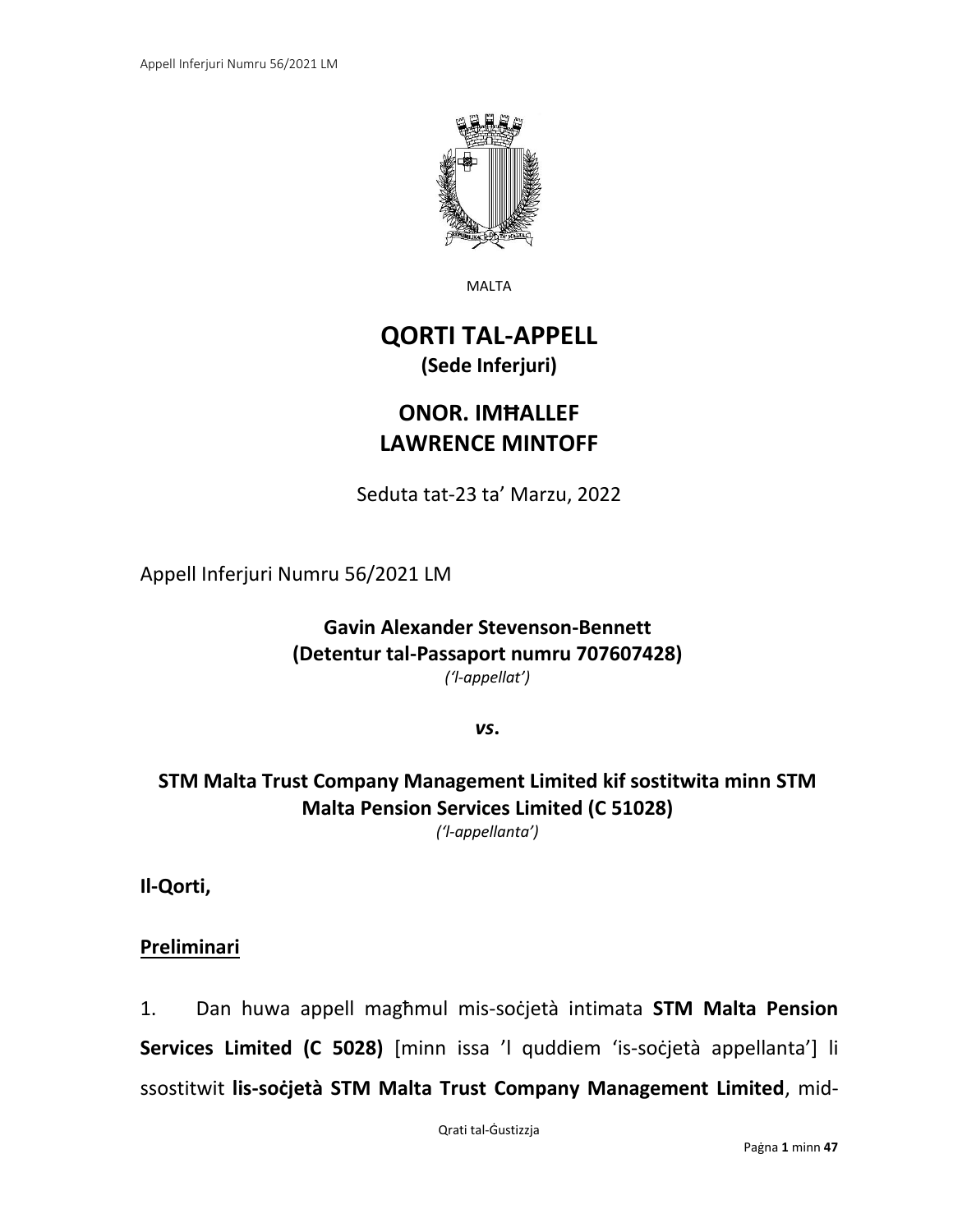deċiżjoni tal-Arbitru għas-Servizzi Finanzjarji [minn issa 'l quddiem 'l-Arbitru'] mogħtija fit-3 ta' Mejju, 2021, [minn issa 'l quddiem 'id-deċiżjoni appellata'], li permezz tagħha ddeċieda li jilqa' l-ilment tar-rikorrent **Gavin Alexander Stevenson-Bennett (Detentur tal-Passaport nru. 707607428)** [minn issa 'l quddiem 'l-appellat'] fil-konfront tal-imsemmija soċjetà appellanta, u dan safejn kompatibbli mad-deċiżjoni appellata, u wara li kkonsidra li l-istess soċjetà appellanta għandha tinżamm biss parzjalment responsabbli għad-danni sofferti, huwa ddikjara li a tenur tas-subinċiż (iv) tal-para. (ċ) tas-subartikolu 26(3) tal-Kap. 555, hija għandha tħallas lill-appellat il-kumpens ta' GBP26,977.62 u EUR11,594.36, bl-imgħaxijiet legali mid-data ta' dik id-deċiżjoni appellata saddata tal-effetiv pagament, filwaqt li s-soċjetà appellanta kellha tħallas l-ispejjeż kollha konnessi ma' dik il-procedura.

## **Fatti**

2. Il-fatti tal-każ odjern jirrigwardaw it-telf eventwali li allegatament jgħid li sofra l-appellat mill-investiment li huwa kien għamel fis-sena 2012 tal-polza talassikurazzjoni fuq il-ħajja magħrufa bħala l-*Executive Investment Bond,* kif maħruġa minn *Royal Skandia*, fi skema tal-irtirar jew QROPS [minn issa 'l quddiem 'l-Iskema'] bl-isem *STM Malta (US Qualified) Retirement Plan*, kif amministrata mis-soċjetà appellanta, u dan permezz tal-konsulent finanzjarju tiegħu *Continental Wealth Management/GlobalNet Ltd* [minn issa 'l quddiem 'CWM'].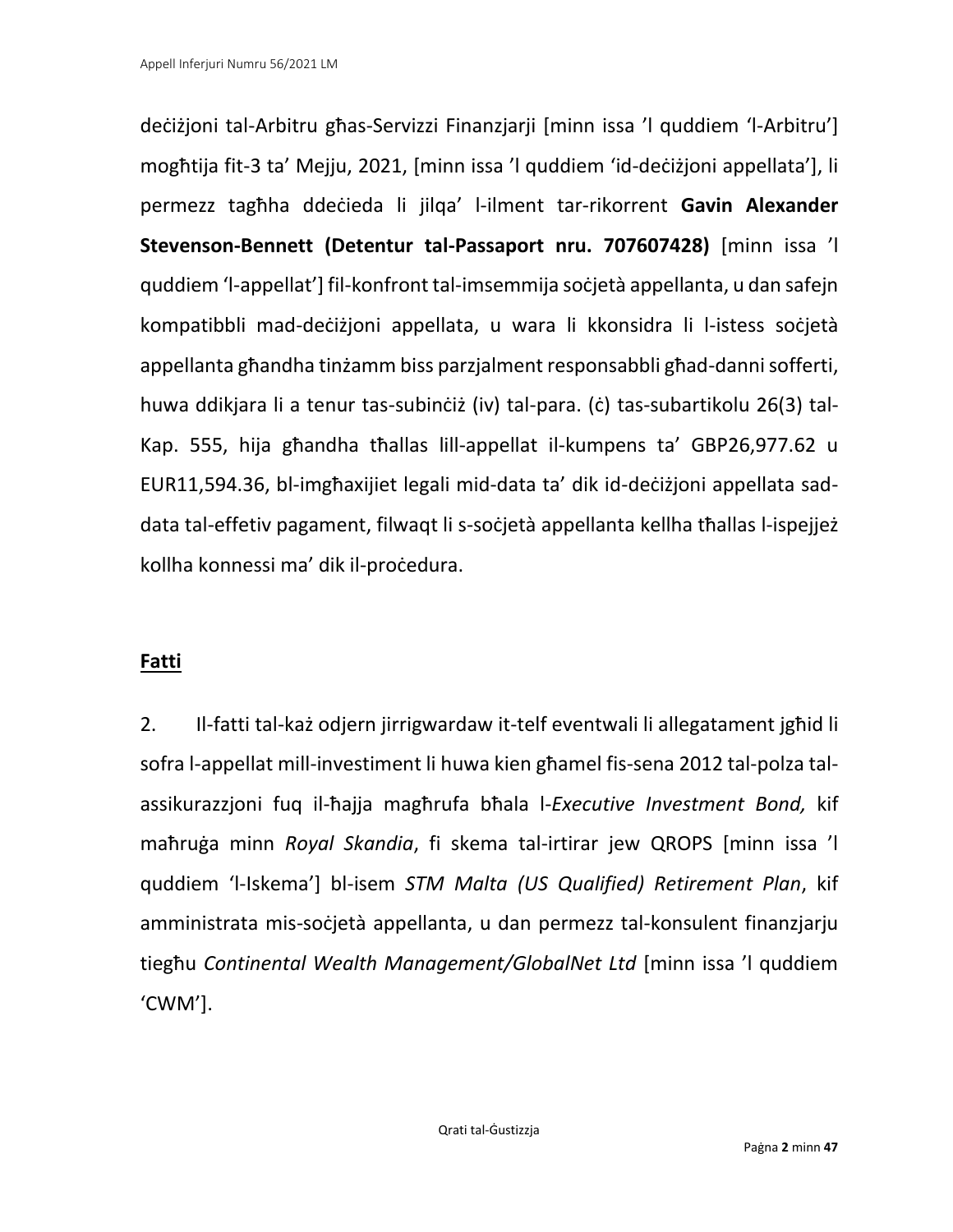## **Mertu**

3. L-appellat għalhekk ippreżenta lment quddiem l-Arbitru fil-25 ta' Settembru, 2019 fil-konfront tas-socjetà STM Malta Trust and Company Management Ltd, għaliex fil-fehma tiegħu s-soċjetà appellanta bħala *Trustee*  tal-Iskema naqset mid-dmir fiduċjarju tagħha li tipprovdilu l-protezzjoni li huwa kien jistenna mingħand *Trustee* bħala investitur *retail* kif iddikjarat b'riskju baxx. Għaldaqstant huwa kien qed jippretendi li jitħallas danni fis-somma ta' €91,768.81, liema somma tkopri wkoll l-imgħaxijiet pretiżi minnu bir-rata ta' 3% mid-data meta huwa kien investa fl-Iskema.

4. L-imsemmija soċjetà, kif aktar tard sostitwita mis-soċjetà appellanta, wiegbet fil-15 ta' Ottubru, 2019 billi eċċepiet qabel xejn li l-allegat telf ma kienx riżultat ta' frodi, nuqqas jew negliġenza tagħha. Imbagħad eċċepiet is-segwenti fost affarijiet oħra: (a) l-appellat kien għażel huwa stess il-konsulenti finanzjarji tiegħu; (b) l-applikazzjoni li ffirma l-appellat sabiex jissieħeb fl-Iskema, kien fiha l-informazzjoni sħiħa u anki diversi dikjarazzjonijiet, garanziji u ndennizzi kif mogħtija mill-appellat; (ċ) stante l-allegazzjoni ta' frodi fil-konfront ta' terzi, li ssoċjetà appellanta titlob sabiex jiġu kjamati fil-kawża, hija ma tistax tinstab responsabbli lejn l-appellat; (d) mingħajr preġudizzju, fl-eventwalità li tinstab responsabbli lejn l-appellat, dan għandu jiġi ndennizzat mis-sottofond talmembru skont ir-regola 12.1 tat-*Trust Rules; u* (e) mingħajr preġudizzju, hija kienet għamlet offerta *ex gratia* lill-appellat.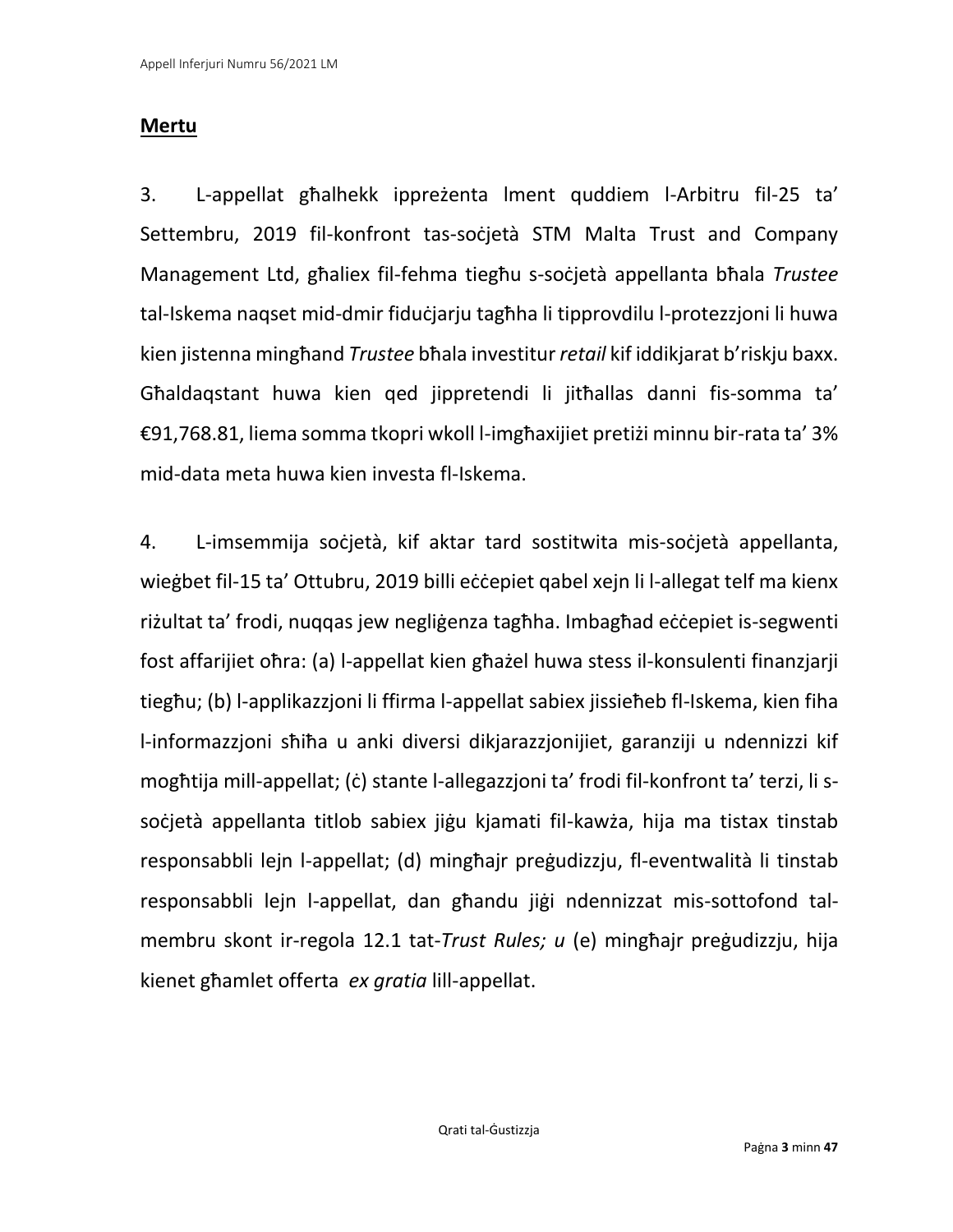## **Id-deċiżjoni appellata**

5. L-Arbitru għamel is-segwenti konsiderazzjonijiet sabiex wasal għaddeċiżjoni appellata:

#### *"Considers:*

#### *Further Considers:*

Allegations relating to copied signatures and alleged fraudulent dealing instructions and Joinder request by the Service Provider

*The Complainant alleged that STM Malta accepted documentation, namely the* Client Profile Questionnaire and Application Form *and dealing instructions for investments which had 'a copied signature'. (fn. 40 A fol. 5 & 7)*

*This is a serious allegation which had to be specifically proven by specific facts and, in the case of allegations of false or copied signatures, the Arbiter must be comforted in such a way as to accept the allegation. However, the Complainant did not provide enough evidence to the Arbiter to accept his allegation.* 

*Moreover, fraud is a criminal offence over which the Arbiter has no jurisdiction. If the Complainant has enough evidence to prove fraud, he should report the case to the relevant authorities.* 

*In the context of this allegation, the Arbiter notes that in its reply to the Office of the Arbiter for Financial Services ('OAFS') received on 15 October 2019, STM Malta requested the joinder, as party to the complaint, of a number of parties, that is, of*  'Continental Wealth Management, Premier Solutions SL, Stephen Ward, Anthony Poole and Anthony Downs' *(collectively referred to as 'the Joinder Parties'). (fn. 41 A fol. 185)*

*Since the Arbiter has decided that the Complainant did not produce enough evidence to prove fraudulent behaviour, the Arbiter is rejecting the request for the joinder of other parties.* 

*Moreover, the Arbiter notes that, in Section C of the Complaint Form, the Complainant identified STM Malta as the financial services provider against whom his Complaint*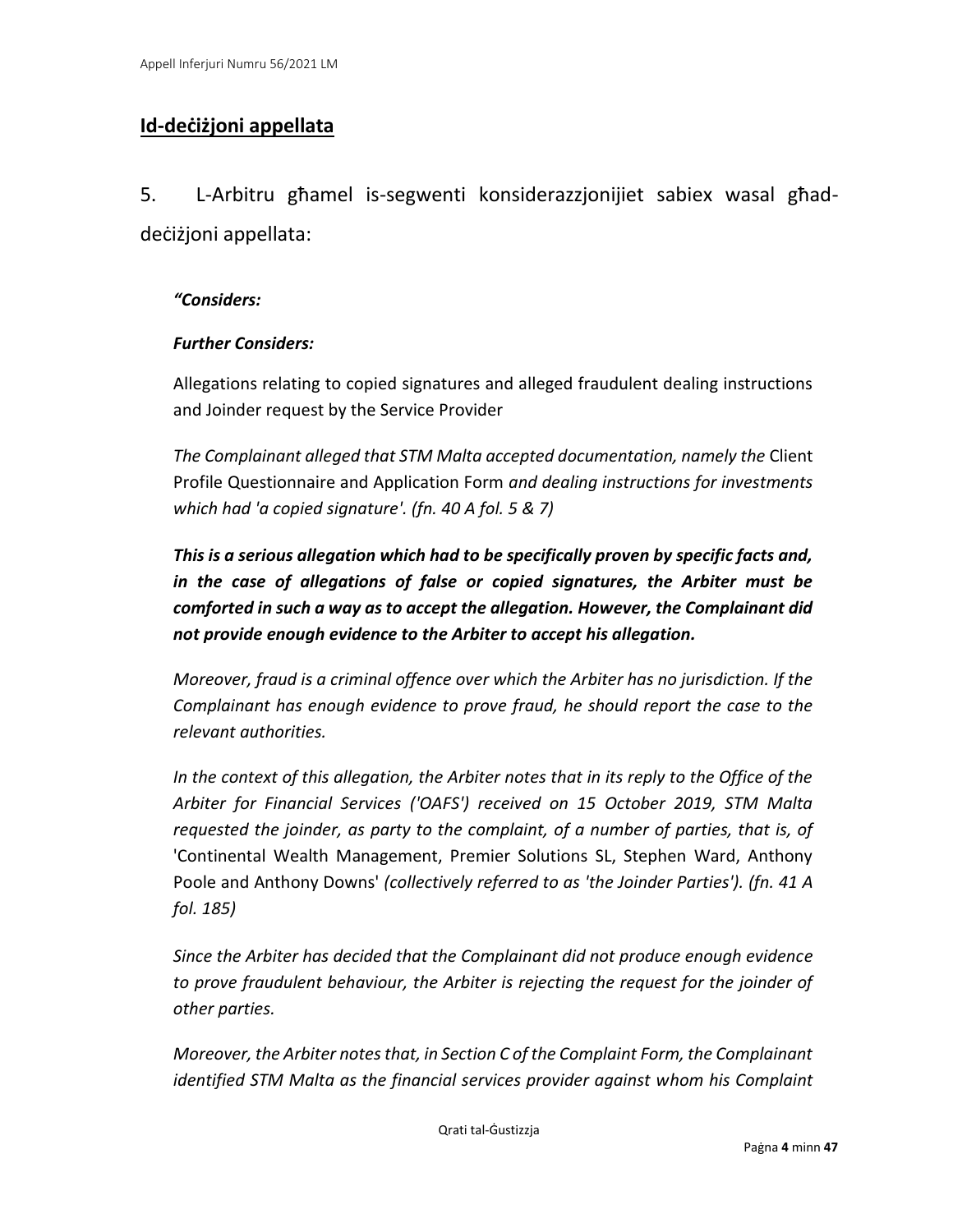*before the Arbiter is being made in relation to the Scheme. (fn. 42 A fol. 3) The Complaint that is being considered by the Arbiter under the Act is indeed one relating solely to the alleged shortcomings of the Service Provider as Administrator and Trustee of the Retirement Scheme.* 

*Therefore, the Arbiter will consider STM Malta as the only Service Provider against whom the Complaint is being lodged by the Complainant.* 

#### *The Merits of the Case*

*The Arbiter will decide the Complaint by reference to what, in his opinion, is fair, equitable and reasonable in the particular circumstances and substantive merits of the case. (fn. 43 Cap. 555, Article 19(3)(b))*

*The Arbiter is considering the Complaint and all pleas raised by the Service Provider relating to the merits of the case together to avoid repetition and to expedite the decision as he is obliged to do in terms of Chapter 555 (fn. 44 Art. 19(3)(d)) which stipulates that he should deal with complaints in '*an economical and expeditious manner'.

#### *The Complainant*

*The Complainant was born in August 1953, is of British nationality and was indicated as residing in Portugal. (fn. 45 A fol. 190)*

*The Complainant was indicated, in the Scheme's Application Form for Membership, as having acquired his wealth through the 'Supply + Install Heating Equipment'. (fn 46 Ibid.) In CWM's Confidential Client Fact Find, his occupation was indicated as a selfemployed manager. (fn. 47 A fol. 157)*

*His attitude to risk in the same CWM's form, was indicated as 'Low/Medium' with his 'Financial Planning Priorities' being indicated as '1. Protection; 2. Growth/Income; 3. Tax efficiency; 4. Lump Sum Investments from QROPS'. (fn. 48 A fol. 159)*

*The fact find also indicates inter alia that the Complainant's experience in investments was limited to investments in 'UK Banks' and 'UK Gov. Premium Bonds'. (fn. 49 A fol. 158)*

#### *The Service Provider*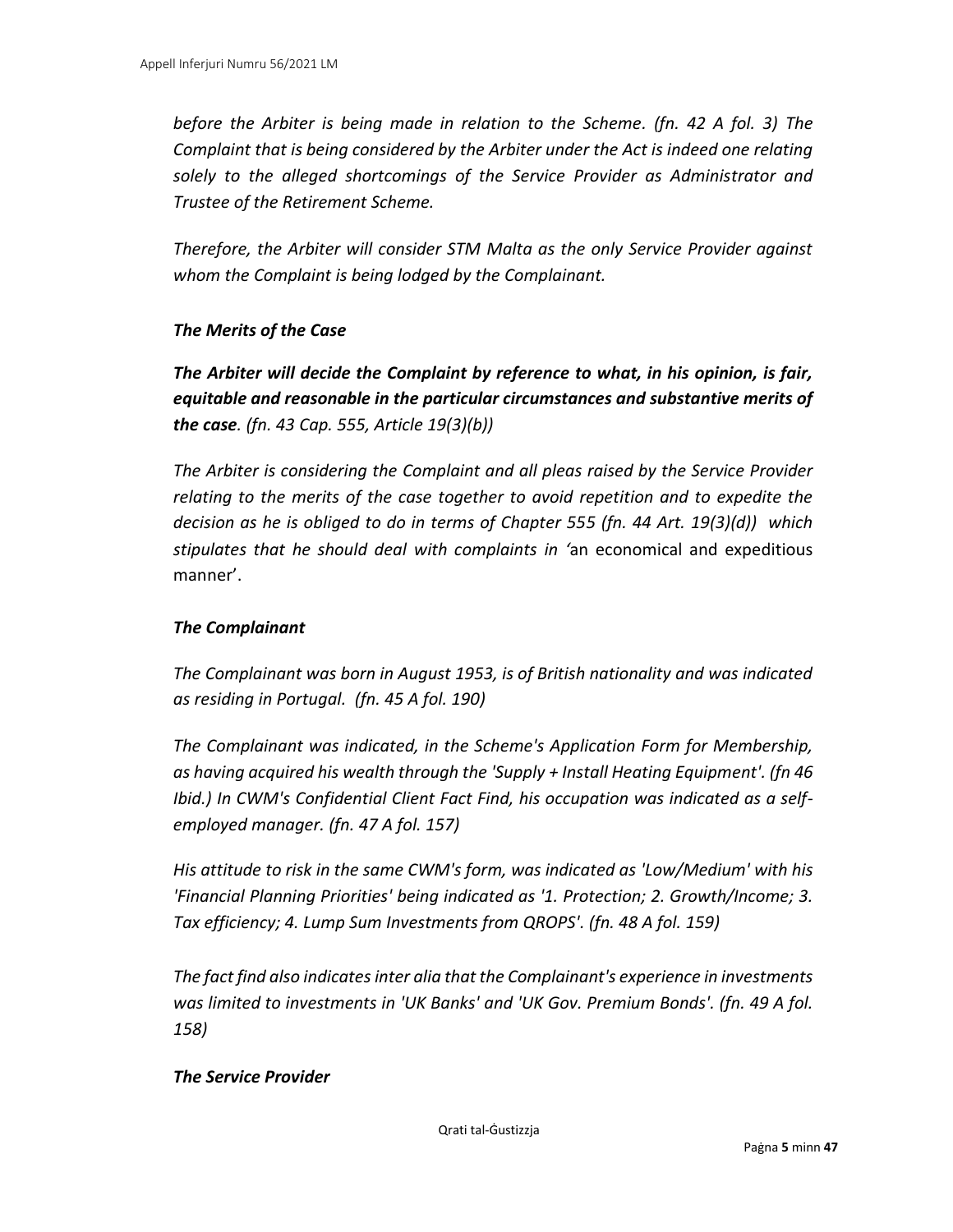*STM Malta is licensed as a Retirement Scheme Administrator (fn. 50*  [https://www.mfsa.mt/financial-services-register/result/?id=204\)](https://www.mfsa.mt/financial-services-register/result/?id=204) *by the Malta Financial Services Authority and acts as the Retirement Scheme Administrator and Trustee of the Scheme. (fn. 51 A fol. 197)*

#### *Investment Advisor*

*The Client Profile Questionnaire and Application Form in respect of the Scheme indicates that the Investment Advisor was Continental Wealth Management ('CWM'), an entity based in Spain with Antony Poole indicated as contact person. (fn. 52 A fol. 193)*

*The application form in respect of the underlying policy held by the Scheme, the 'Executive Investment Bond' issued by Royal Skandia, (fn. 53 A fol. 122) indicates 'Continental Wealth Management/GlobalNet Ltd' as financial advisor. (fn. 54 A fol. 125)*

#### *Particularities of the Case*

### *The Product in respect of which the Complaint is being made and other background information*

*The STM Malta Retirement Plan ('the Retirement Scheme' or 'Scheme') is a trust domiciled in Malta and authorised by the Malta Financial Services Authority ('MFSA') as a Personal Retirement Scheme. (fn. 55* [https://www.mfsa.mt/financial-services](https://www.mfsa.mt/financial-services-register/result/?id=209)[register/result/?id=209\)](https://www.mfsa.mt/financial-services-register/result/?id=209)

*The Scheme was initially registered with MFSA under the Special Funds (Regulation) Act (Chapter 450 of the Laws of Malta). (fn. 56 This being the regulatory framework applicable in Malta for personal retirement schemes at the time of the Complainant's Application for Membership into the Retirement Scheme in 2012. A fol. 196.) The scope of the Scheme is to provide for retirement benefits where it was* **'established to provide a lifetime income to its members'**. *(fn. 57 A fol. 189)*

*The assets held into the Complainant's Retirement Scheme account were used to purchase a life insurance contract, the 'Executive Investment Bond' ('the Skandia Plan') issued by Royal Skandia Life Assurance Limited. The policy was in GBP and was issued on 11 January 2013 with a premium of GBP89,644.93. (fn. 58 A fol. 19-20)*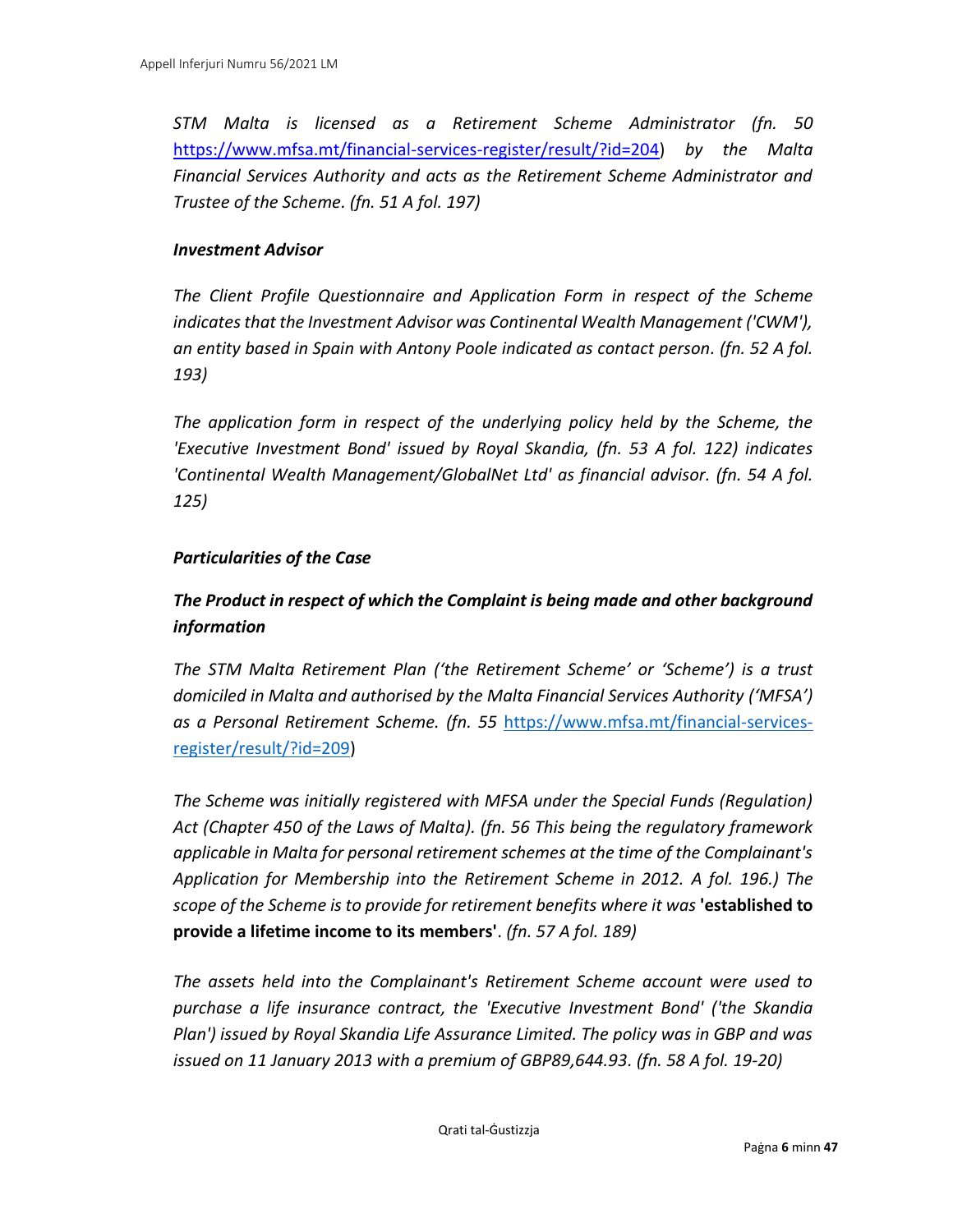*The value of the Complainant's account with the Retirement Scheme is linked to the value of the underlying Skandia Plan which is, in turn, linked to the performance of the respective portfolio of underlying investments held within the said policy.* 

#### *Underlying Investments*

*Whilst neither the Complainant nor the Service Provider presented any table summarising the investments undertaken during the contested period of CWM, the Arbiter was able to extract details of the underlying investment portfolio from the statements submitted by the Complainant attached to his Complaint Form.* 

*Table A below includes an overview of the investments transactions undertaken within the underlying Skandia Plan as per the information resulting from the Historical Cash Account Transactions' statement presented by the Complainant, (fn. 59 A fol. 42-54) which covered the period from 11/01/2013 to 20/08/2019: (fn. 60 A fol. 43)*

| <b>Investment</b><br><b>Name</b><br>(as indicated in<br>the<br>said<br>statement) | <b>Date</b><br>bought | <b>CCY</b> | <b>Purchase</b><br>amount | <b>Date</b><br>sold/<br>matured | <b>CCY</b> | <b>Maturity</b><br><b>Sale</b><br>price | Capital<br>Loss/<br><b>Profit</b><br>(excl. div.) | %<br>of<br><b>Capital</b><br>loss/<br>profit<br>(excl.<br>div)<br>on<br>capital<br>invested |
|-----------------------------------------------------------------------------------|-----------------------|------------|---------------------------|---------------------------------|------------|-----------------------------------------|---------------------------------------------------|---------------------------------------------------------------------------------------------|
| Nomura 5Y East<br>to West 5                                                       | 21/02/13              | <b>GBP</b> | 38,000                    | 19/08/14                        | <b>GBP</b> | 38,190                                  | 190                                               | 0.5%                                                                                        |
| Commerzbank<br>1Y Pharma Inc<br>NT                                                | 22/02/13              | <b>GBP</b> | 50,000                    | 24/02/14                        | <b>GBP</b> | 50,000                                  | 0                                                 | 0                                                                                           |
| Commerzbank<br>AG<br><b>GLBL</b><br>Pharma Note                                   | 21/03/14              | <b>GBP</b> | 26,000                    | 23/03/15                        | <b>GBP</b> | 26,000                                  | 0                                                 | 0                                                                                           |
| <b>RBC</b> Large Tech<br>8%<br>Inc<br>25/03/16                                    | 25/03/14              | <b>GBP</b> | 26,000                    | 26/03/18                        | <b>GBP</b> | 4,977.90                                | 21,022.10                                         | $-80.85%$                                                                                   |

#### *Table A - Overall Portfolio*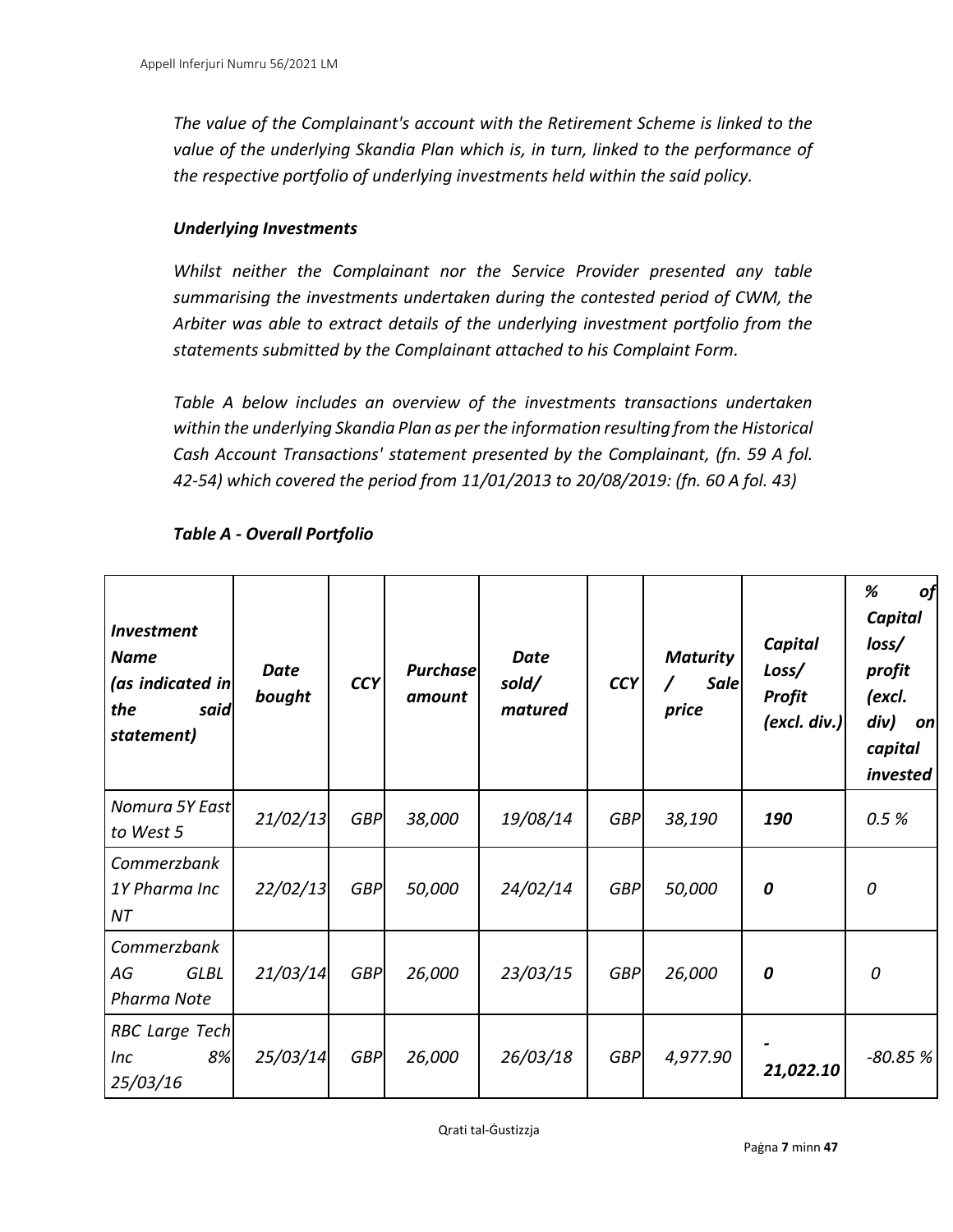| <b>RBC</b><br>Online<br>Large Caps Inc<br>Note                                                | 05/09/14 | <b>GBP</b> | 5,000    | 05/09/16 | <b>GBP</b> | 2,425                               | $-2,575$    | $-51.50%$     |
|-----------------------------------------------------------------------------------------------|----------|------------|----------|----------|------------|-------------------------------------|-------------|---------------|
| Leonteg<br>1.5Y<br>Multi Barrier                                                              | 19/09/14 | <b>GBP</b> | 5,000    | 23/04/15 | <b>GBP</b> | 4,900                               | $-100$      | $-2%$         |
| Nomura Inc NT<br><b>US Diversified</b><br><b>ST</b>                                           | 1/10/14  | <b>GBP</b> | 28,000   | 01/10/15 | <b>GBP</b> | 464.91                              | 27,535.09   | $-98.34$<br>% |
| EFG EY MB Exp<br>Cert Red March<br>1                                                          | 01/04/15 | <b>GBP</b> | 1,962.80 | 20/03/17 | <b>GBP</b> | 122.50                              | $-1,840.30$ | $-93.76%$     |
| <b>TCM</b><br>Leonteg<br>Blue 2Y Multi<br><b>Barr Bitauto</b><br><b>Navios</b><br>Maritime WW | 21/04/15 | <b>EUR</b> | 12,510   | 06/03/17 | <b>EUR</b> | 4,529.84                            | $-7,980.16$ | $-63.79%$     |
| Commerzbank<br>2Y AC<br>RCB<br>Worst of TLW<br><b>JCP BBRY TWTR</b>                           | 24/04/15 | <b>EUR</b> | 12,000   | 24/04/17 | <b>EUR</b> | 3,470.16                            | $-8,529.84$ | $-71.08%$     |
| <b>EFG Red April 6</b>                                                                        | 08/05/15 | <b>EUR</b> | 6,000    | 08/05/17 | <b>EUR</b> | 222.63                              | $-5,777.37$ | $-96.29%$     |
| <b>RBC GBP Notes</b><br>Linked to P UN,<br>Yelp UN, CTRP<br>UQ, Expe UQ                       | 13/09/16 | <b>GBP</b> | 2,425    | 13/09/17 | <b>GBP</b> | 1,499.63                            | $-925.37$   | $-38.16$<br>% |
| Total capital loss (excl. div.) on GBP & EUR denominated structured note<br>investments       |          |            |          |          |            | (GBP53,807.86) &<br>(-EUR22,287.37) |             |               |

*It is clear that the investment portfolio underlying the Skandia Plan constituted solely of structured notes.* 

*The above table further indicates substantial realised capital losses (exclusive of dividends) arising from such investments.*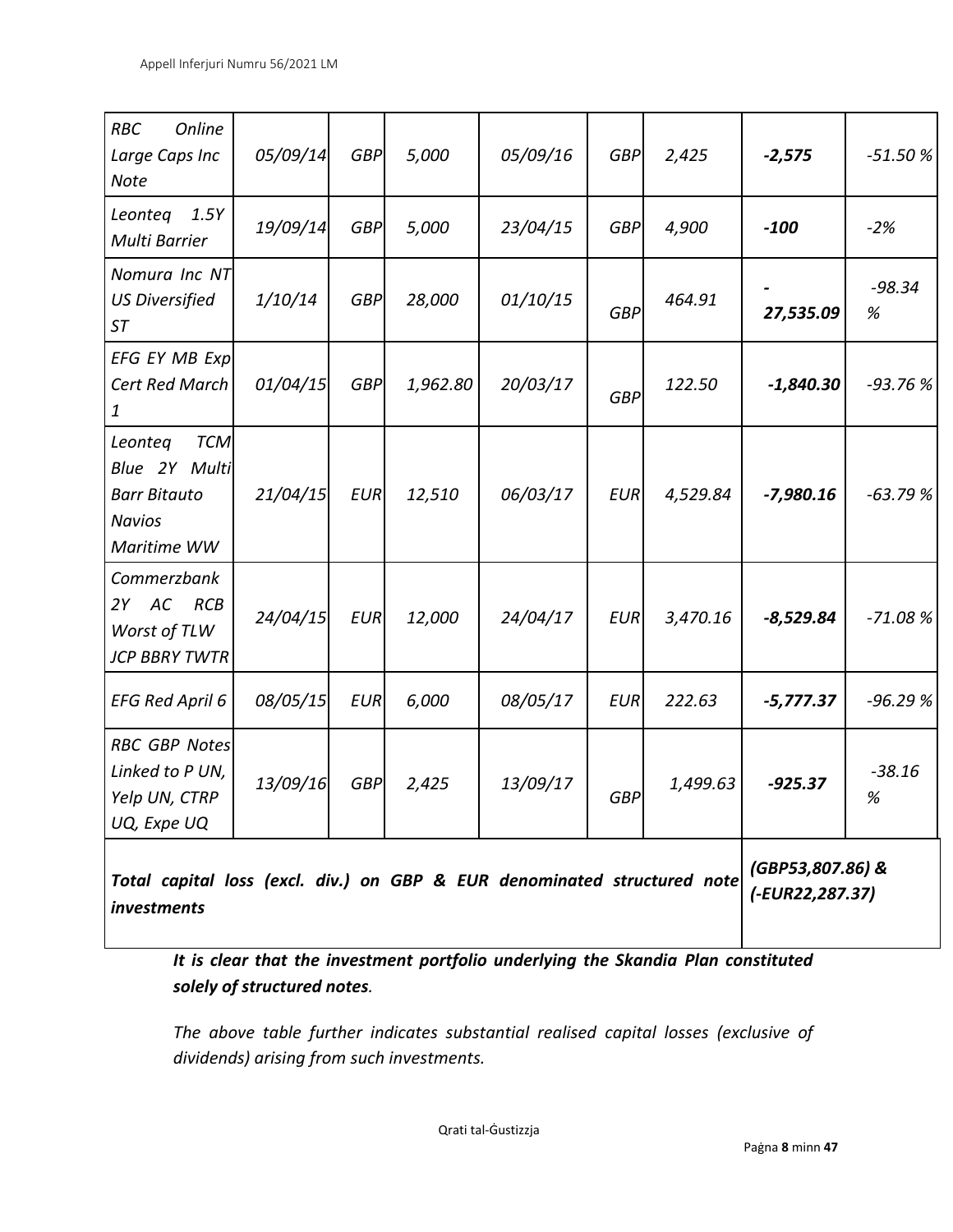*It is also noted that, as indicated in Table B below, even when taking into consideration the dividends received (which result from the information in the*  Historical Cash Account Transactions *statement), substantial realised losses still arise on the overall portfolio.* 

| Table B - Performance of Structured Note investments (inclusive of dividends) |  |
|-------------------------------------------------------------------------------|--|
|-------------------------------------------------------------------------------|--|

| <b>Investment</b><br><b>Name</b><br>(as indicated in<br>the<br>'Historical<br><b>Cash Account</b><br><b>Transactions'</b><br>statement) | <b>CCY</b> | Capital<br>Loss/<br><b>Profit</b><br>(excl.<br>$div.$ ) | <b>Total</b><br><b>Dividends</b><br><b>Received</b>              | <b>Total</b><br>Loss/Profit<br><i>(inclusive</i><br>of<br>dividends) | %<br>of<br><b>Total</b><br>loss/<br>profit<br>(incl. of<br>div.) on<br>capital<br>invested |
|-----------------------------------------------------------------------------------------------------------------------------------------|------------|---------------------------------------------------------|------------------------------------------------------------------|----------------------------------------------------------------------|--------------------------------------------------------------------------------------------|
| Nomura 5Y East<br>to West 5                                                                                                             | <b>GBP</b> | 190                                                     | 0                                                                | 190                                                                  | 0.5%                                                                                       |
| Commerzbank<br>1Y<br>Pharma Inc NT                                                                                                      | <b>GBP</b> | 0                                                       | 4,250 (fn.61 4<br>dividend<br>payments of<br>GBP1062.50<br>each) | 4,250                                                                | 8.5%                                                                                       |
| Commerzbank<br><b>AG GLBL Pharma</b><br><b>Note</b>                                                                                     | <b>GBP</b> | 0                                                       | 2,600 (fn. 624<br>dividend<br>payments<br>of<br>GBP650 each)     | 2,600                                                                | 10%                                                                                        |
| RBC Large Tech<br>Inc 8% 25/03/16                                                                                                       | <b>GBP</b> | 21,022.10                                               | 4,160 (fn. 638<br>dividend<br>payments<br>οf<br>GBP520each)      | $-16,862.10$                                                         | $-64.85$<br>%                                                                              |
| Online<br><b>RBC</b><br>Large Caps<br>Inc Note                                                                                          | <b>GBP</b> | $-2,575$                                                | 875.01 (fn. 64<br>dividend<br>7<br>payments of<br>GBP125 each)   | $-1,699.99$                                                          | $-33.99$<br>%                                                                              |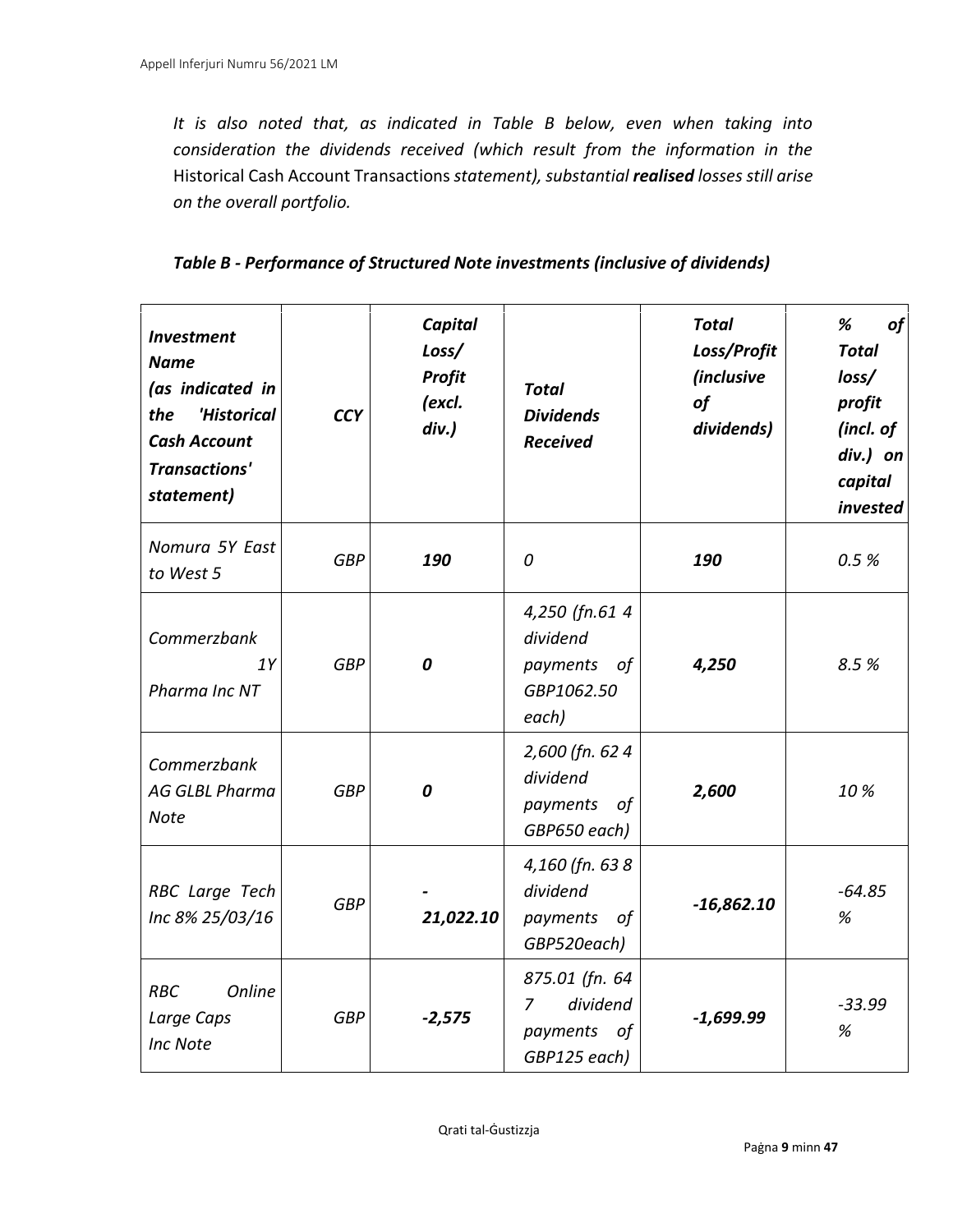| Leonteg 1.5Y<br>Multi<br><b>Barrier</b> | <b>GBP</b> | $-100$    | 225 (fn. 65 2)<br>dividend<br>οf<br>payments<br>GBP112.5<br>each) | 125          | 2.5%          |
|-----------------------------------------|------------|-----------|-------------------------------------------------------------------|--------------|---------------|
| Nomura Inc NT<br>US<br>Diversified ST   | <b>GBP</b> | 27,535.09 | 2,800 (fn. 664)<br>dividend<br>payments<br>οf<br>GBP700 each)     | $-24,735.09$ | $-88.34$<br>% |

| Total capital loss (incl. div.) on GBP & EUR denominated<br>structured note investments  |            |             |                                                                     | $(-GBP38,539.45)$ &<br>(-EUR16,563.37) |           |
|------------------------------------------------------------------------------------------|------------|-------------|---------------------------------------------------------------------|----------------------------------------|-----------|
| <b>RBC GBP Notes</b><br>Linked to P UN,<br>Yelp UN, CTRP<br>UQ, Expe UQ                  | <b>GBP</b> | $-925.37$   | 0                                                                   | $-925.37$                              | $-38.16%$ |
| <b>EFG Red April 6</b>                                                                   | EUR        | $-5,777.37$ | 0                                                                   | $-5,777.37$                            | $-96.29%$ |
| Commerzbank<br>2Y AC RCB Worst<br>of TLW JCP BBRY<br><b>TWTR</b>                         | EUR        | $-8,529.84$ | 1,824 (fn. 69 8<br>dividend<br>of<br>payments<br>EUR228 each)       | $-6,705.84$                            | $-55.88%$ |
| TCM<br>Leonteg<br>Blue 2Y<br>Multi<br>Barr   EUR<br><b>Bitauto Navios</b><br>Maritime WW |            | $-7,980.16$ | 3,900 (fn. 68 8<br>dividend<br>of<br>payments<br>EUR487.50<br>each) | $-4,080.16$                            | $-32.62%$ |
| EFG EY MB Exp<br>Cert Red March GBP<br>1                                                 |            | $-1,840.30$ | 358.4 (fn. 67 8<br>dividend<br>of<br>payments<br>GBP44.8 each)      | $-1,481.90$                            | $-75.50%$ |

*According to the Historical Cash Account Transactions statement provided, the Complainant is calculated to have experienced a material total realised capital loss (inclusive of dividends) of (-GBP38,539.45) on the portfolio of GBP denominated*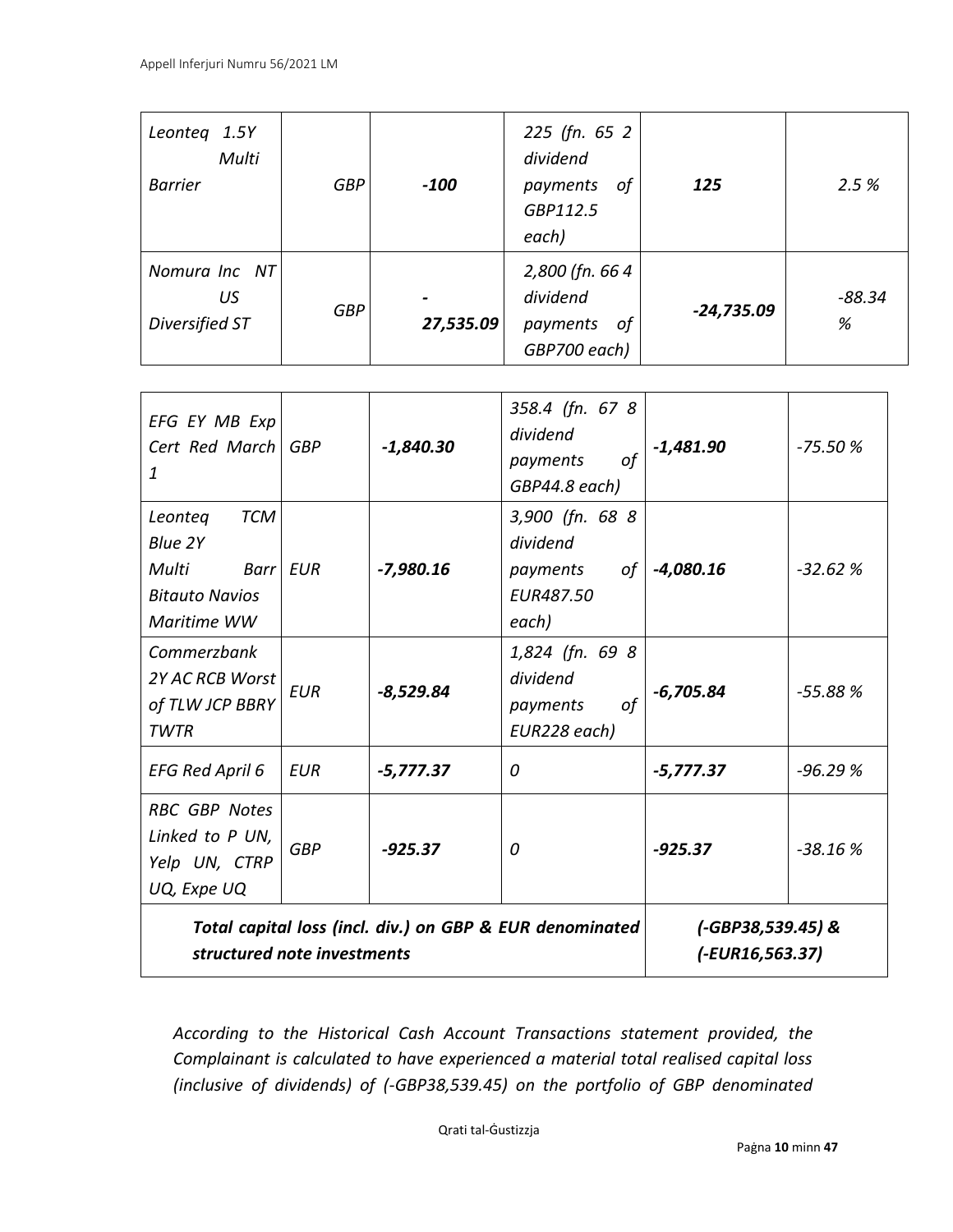*structured note investments and of (-EUR16,563.37) on the EUR denominated structured notes.* 

*It is clear, that the Complainant has accordingly experienced a material loss overall on his investment portfolio which solely constituted of structured notes as indicated above.* 

*Hence, it has clearly emerged that the Complainant did indeed experience substantial capital losses on his investment portfolio, with such material losses attributed to the structured note investments.* 

*It is noted that the above losses are calculated strictly on the portfolio of investments. The said losses do not take into account fees charged to the Scheme. The total losses actually experienced on the Scheme would accordingly be higher when taking into account all the various fees paid out of the Scheme's assets.* 

#### *The Legal Framework*

*As part of the consideration of this Complaint, it is pertinent to refer to the legal framework applicable to STM Malta and the Retirement Scheme and the responsibilities, duties and obligations emerging under such framework.* 

*The Retirement Scheme and STM Malta are subject to specific financial services legislation and regulations issued in Malta, including conditions or pension rules issued by the MFSA in terms of the regulatory framework applicable for personal retirement schemes.* 

*The Special Funds (Regulation) Act, 2002 ('SFA') was the first legislative framework which applied to the Scheme and the Service Provider. The SFA was repealed and replaced by the Retirement Pensions Act (Chapter 514 of the Laws of Malta). The Retirement Pensions Act ('RPA') was published in August 2011 and came into force on the 1 January 2015. (fn. 70* Retirement Pensions Act, Cap. 514/Circular letter issued by the MFSA -

[https://www.mfsa.com.mt/firms/regulation/pensions/pension-rules-applicable-as](https://www.mfsa.com.mt/firms/regulation/pensions/pension-rules-applicable-as-from-1-january-2015/)[from-1-january-2015/\)](https://www.mfsa.com.mt/firms/regulation/pensions/pension-rules-applicable-as-from-1-january-2015/)

*There were transitional provisions in respect of those persons who, upon the coming into force of the RPA, were registered under the SFA. The Retirement Pensions*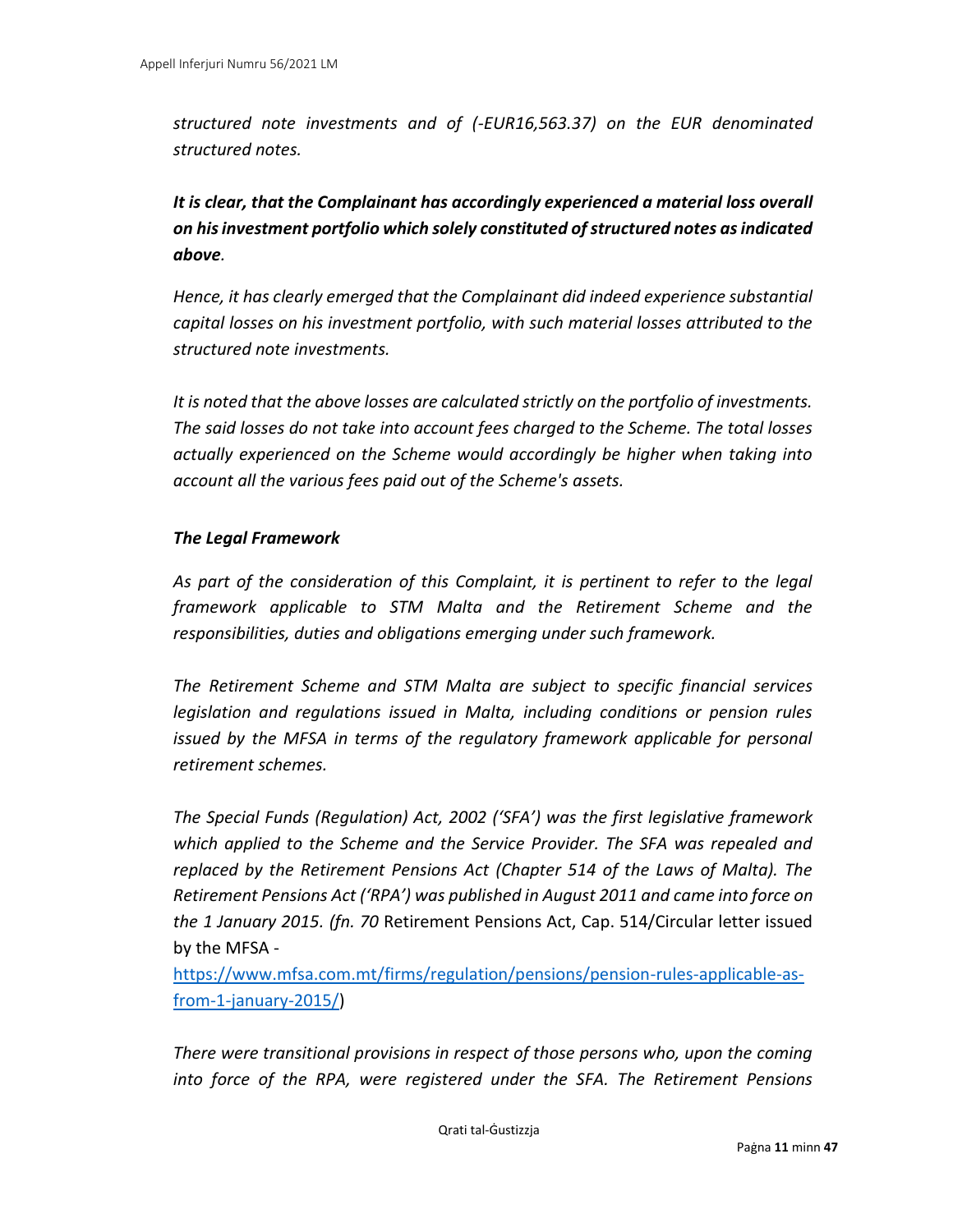*(Transitional Provisions) Regulations, 2015 provided that retirement schemes or any person registered under the SFA had one year from the coming into force of the RPA to apply for authorisation under the RPA.* 

*In terms of Regulation 3 of the said Transitional Provisions Regulations, such schemes or persons continued to be governed by the provisions of the SFA until such time that these were granted authorisation by the MFSA under the RPA.* 

*The Trusts and Trustees Act (Chapter 331 of the Laws of Malta), ('TTA') is also much relevant and applicable to the Service Provider as per Article 1(2) and Article 43(6)(c) of the TTA, in light of STM Malta's role as the Retirement Scheme Administrator and Trustee of the Retirement Scheme.* 

#### *Article 1(2) of the TTA provides that:*

'The provisions of this Act, except as otherwise provided in this Act, shall apply to all trustees, whether such trustees are authorised, or are not required to obtain authorisation in terms of article 43 and article 43A', with Article 43(6)(c) in turn providing that:

'A person licensed in terms of the Retirement Pensions Act to act as a Retirement Scheme Administrator acting as a trustee to retirement schemes shall not require further authorisation in terms of this Act provided that such trustee services are limited to retirement schemes …'.

#### *Responsibilities of the Service Provider*

*STM Malta is subject to the duties, functions and responsibilities applicable as a Retirement Scheme Administrator and Trustee of the Scheme.* 

Obligations under the SFA, RPA and directives/rules issued thereunder

*The obligations of STM Malta as a Retirement Scheme Administrator under the SFA are outlined in the Act itself and the applicable conditions that at the time were outlined in the 'Directives for Occupational Retirement Schemes, Retirement Funds and Related Parties under the Special Funds (Regulation) Act, 2002' ('the Directives').*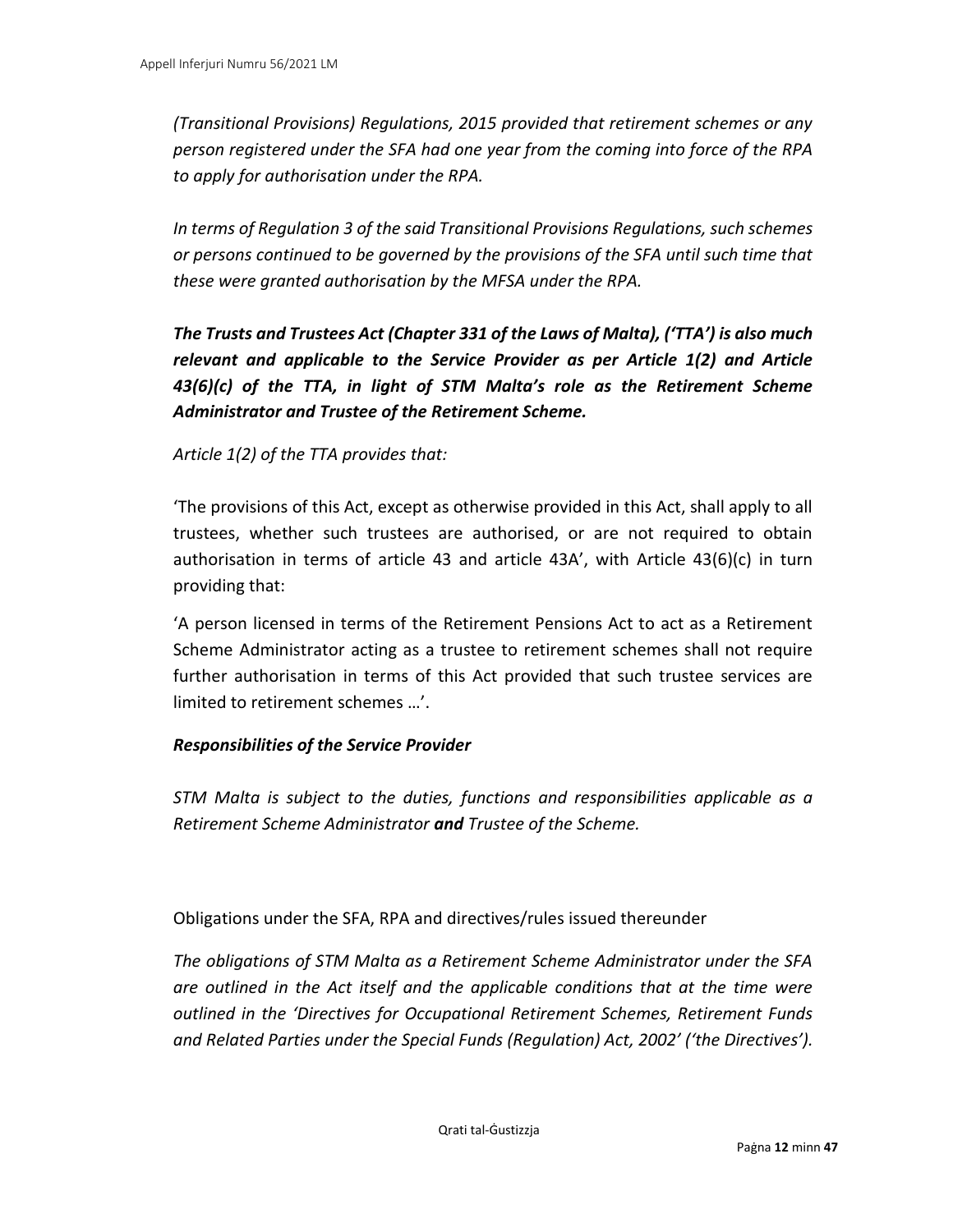*Following the repeal of the SFA and eventual registration under the RPA, STM Malta became subject to the provisions relating to the services of a retirement scheme administrator under the RPA. As a Retirement Scheme Administrator under the RPA, STM Malta became subject to the conditions outlined in the 'Pension Rules for Service Providers issued under the Retirement Pensions Act' ('the Pension Rules for Service Providers') and the 'Pension Rules for Personal Retirement Schemes issued under the Retirement Pensions Act' ('the Pension Rules for Personal Retirement Schemes').* 

*One key duty of the Retirement Scheme Administrator emerging from the primary legislation itself is the duty to* 'act in the best interests of the scheme' *as outlined in Article 19(2) of the SFA and Article 13(1) of the RPA.* 

*From the various general conduct of business rules/standard licence conditions applicable to STM Malta in its role as Retirement Scheme Administrator under the SFA/RPA regime respectively, it is pertinent to note the following general principles: (fn. 71 Emphasis added by the Arbiter)*

a) *Rule 2.6.2 of Part B.2.6 titled 'General Conduct of Business Rules applicable to the Scheme Administrator' of the Directives issued under the SFA, which applied to STM Malta as a Scheme Administrator under the SFA, provided that:* 

'The Scheme Administrator **shall act with due skill, care and diligence – in the best interests of the Beneficiaries** …'.

*The same principle continued to apply under the rules issued under the RPA. Rule 4.1.4, Part B.4.1 titled 'Conduct of Business Rules' of the Pension Rules for Service Providers dated 1 January 2015, issued in terms of the RPA, and which applied to STM Malta as a Scheme Administrator under the RPA, provided that:* 

'The Service Provider **shall act with due skill, care and diligence** …'.

b) *Rule 2.7.1 of Part B.2.7 titled 'Conduct of Business Rules related to the Scheme's Assets', of the Directives issued under the SFA, which applied to STM Malta as a Scheme Administrator under the SFA, provided that:* 

'**The Scheme Administrator shall arrange for the Scheme assets to be invested in a prudent manner and in the best interest of Beneficiaries** …'.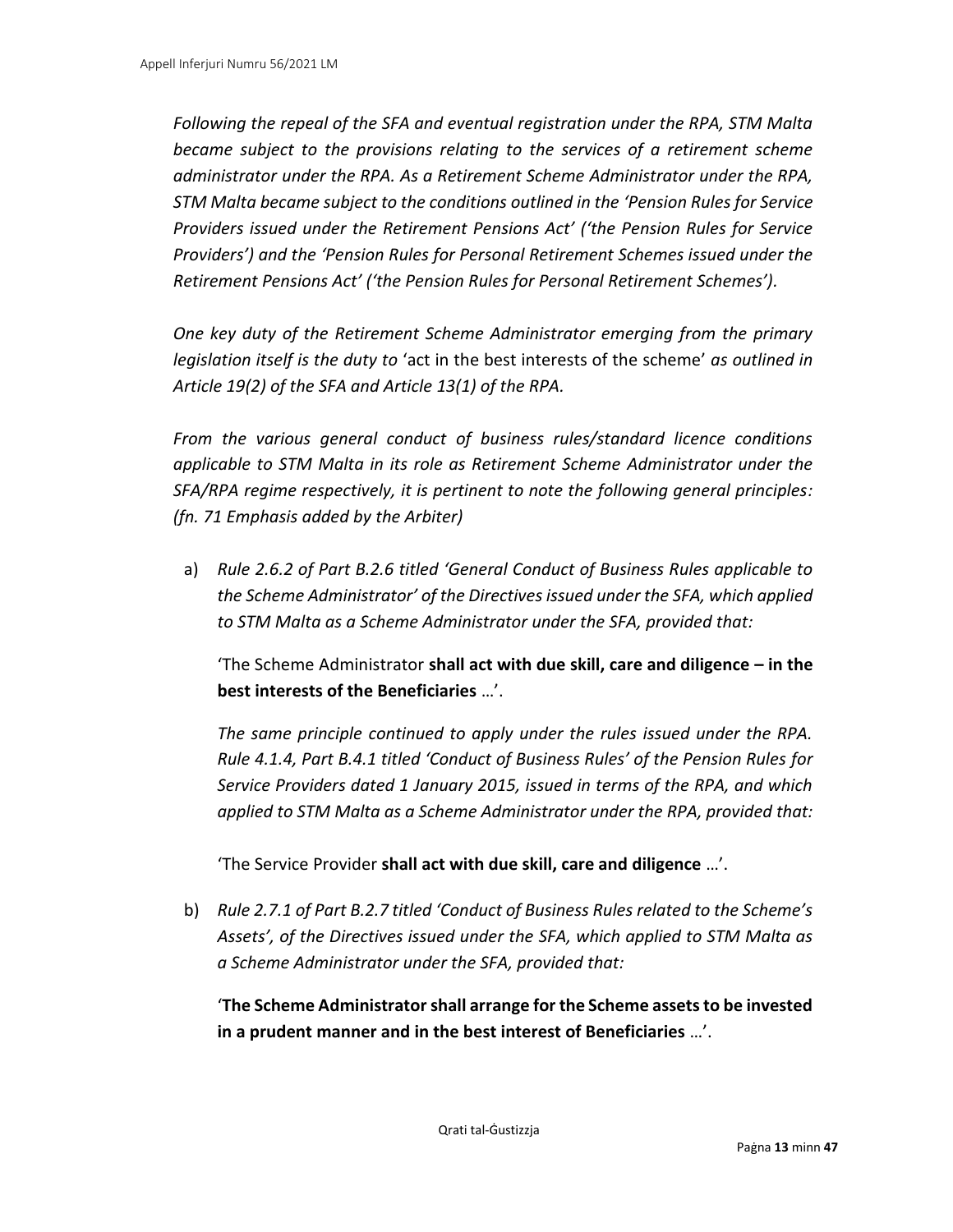*The same principle continued to apply under the rules issued under the RPA. Standard Condition 3.1.2, of Part B.3 titled 'Conditions relating to the investments of the Scheme' of the Pension Rules for Personal Retirement Schemes dated 1 January 2015 issued in terms of the RPA, provided that:* 

'**The Scheme's assets shall be invested in a prudent manner and in the best interest of Members and Beneficiaries** and also in accordance with the investment rules laid out in its Scheme Particulars and otherwise in the Constitutional Document and Scheme Document'.

#### *Duties as a Trustee*

As highlighted above, the Trusts and Trustees Act ('TTA'), Chapter 331 of the Laws of *Malta is also relevant for STM Malta considering its capacity as Trustee of the Scheme.* 

*Article 21(1) of the TTA which deals with the 'Duties of trustees', stipulates that:* 

'(1) **Trustees shall in the execution of their duties and the exercise of their powers and discretions act with the prudence, diligence and attention of a bonus paterfamilias,** act in utmost good faith and avoid any conflict of interest'.

*It is also to be noted that Article 21(2)(a) of the TTA, further specifies that:* 

'**Subject to the provisions of this Act, trustees shall carry out and administer the trust according to its terms; and, subject as aforesaid, the trustees shall ensure that the trust property is vested in them or is under their control and shall, so far as reasonable and subject to the terms of the trust, safeguard the trust property from loss or damage** …'.

*In its role as Trustee, STM Malta was accordingly duty bound to administer the Scheme and its assets to high standards of diligence and accountability.* 

*The Trustee, having acquired the property of the Scheme in ownership under trust, had to deal with such property '*as a fiduciary acting exclusively in the interest of the beneficiaries, with honesty, diligence and impartiality'*. (fn. 72 Editor Max Ganado, 'An Introduction to Maltese Financial Services Law', Allied Publications 2009, p. 174)*

*As has been authoritatively stated:*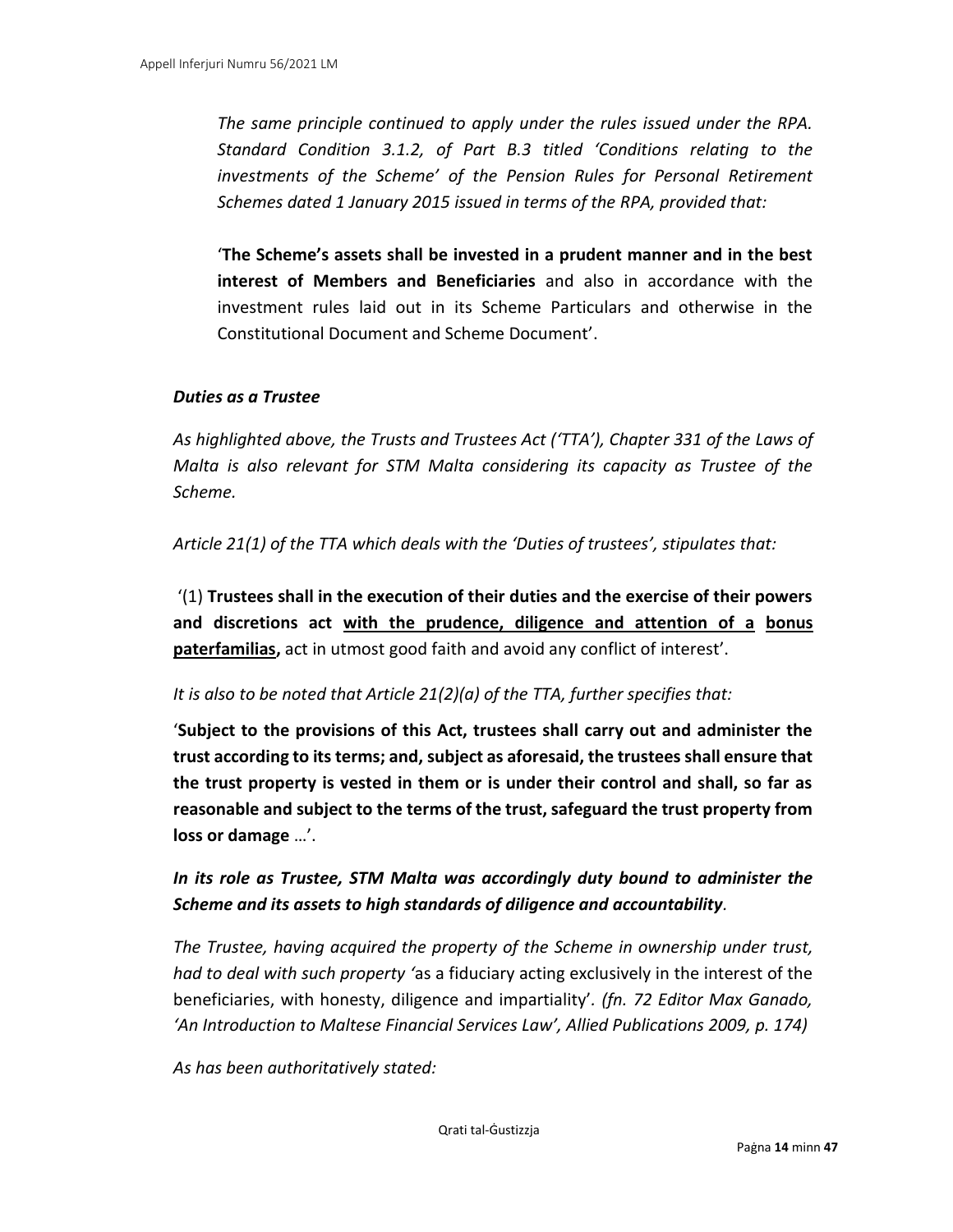'Trustees have many duties relating to the property vested in them. These can be summarized as follows: **to act diligently, to act honestly and in good faith and with impartiality towards beneficiaries, to account to the beneficiaries and to provide them with information, to safeguard and keep control of the trust property and to apply the trust property in accordance with the terms of the trust'**. *(Op. cit. p. 178)*

*The fiduciary and trustee obligations were also highlighted by MFSA in a recent publication where it was stated that:* 

'**In carrying out his functions, a RSA [retirement scheme administrator] of a Personal Retirement Scheme has a fiduciary duty to protect the interests of members and beneficiaries**. It is to be noted that by virtue of Article 1124A of the Civil Code (Chapter 16 of the Laws of Malta), the RSA has certain fiduciary obligations to members or beneficiaries, which arise in virtue of law, contract, quasi-contract or trusts. In particular, **the RSA shall act honestly, carry out his obligations with utmost good faith, as well as exercise the diligence of a bonus paterfamilias in the performance of his obligations**'. *(fn. 74 Pg. 9 – Consultation Document on Amendments to the Pension Rules issued under the Retirement Pensions Act [MFSA Ref: 09-2017], dated 6 December 2017)*

*Although this Consultation Document was published in 2017, MFSA was basically outlining principles established both in the TTA and the Civil Code which had already been in force prior to 2017.* 

*The above are considered to be crucial aspects which should have guided STM Malta in its actions and which shall accordingly be considered in this decision.* 

#### *Observations and Conclusions*

Allegations in relation to fees

*The Complainant also made certain allegations relating to the fees and charges.* 

*The Arbiter has, however, not found sufficient evidence to uphold the Complainant's claim on fees.*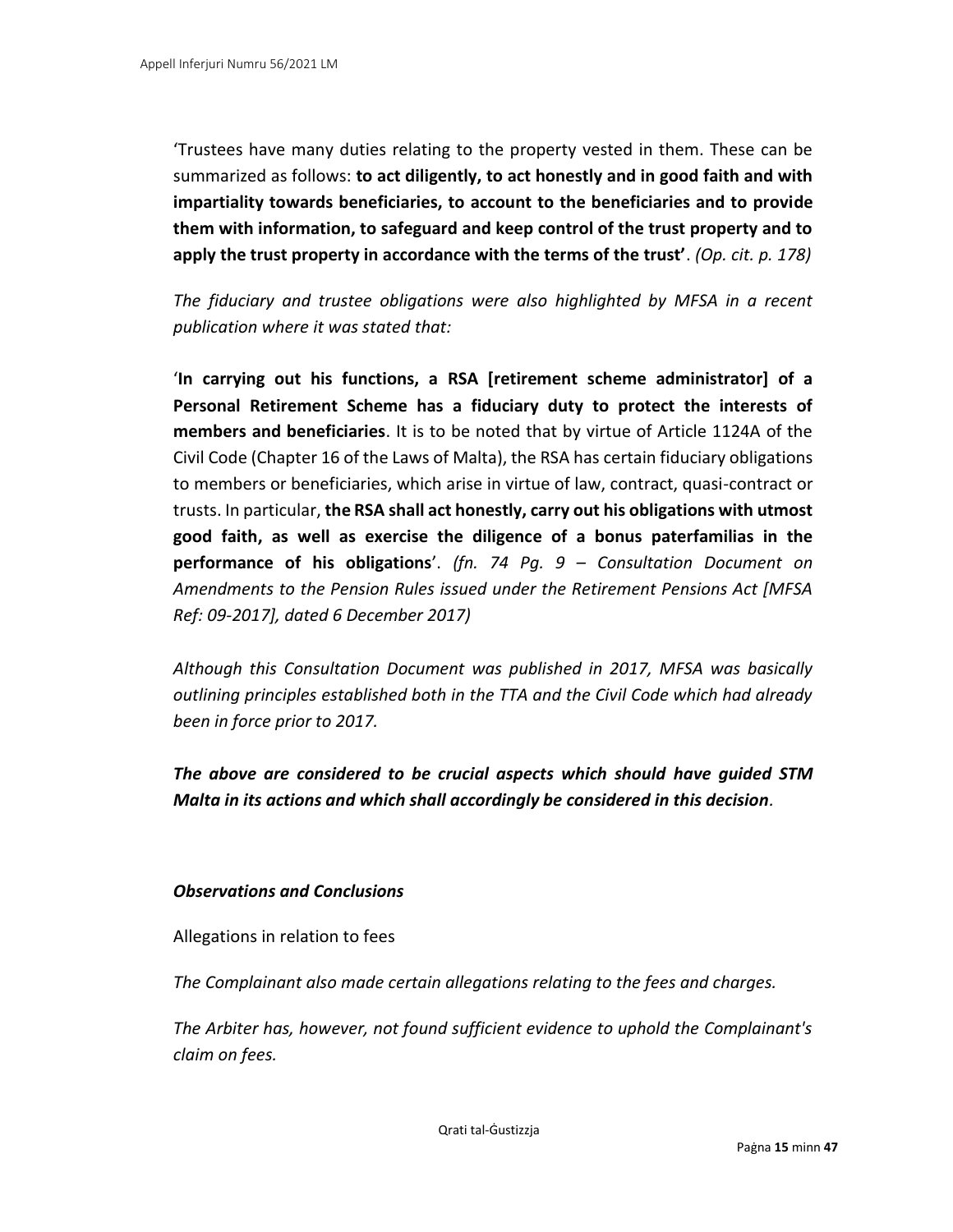*With respect to fees and charges, the Arbiter would like to make a general observation. The Arbiter considers that the trustee and scheme administrator of a retirement scheme, in acting in the best interests of the member as duty bound by law and rules to which it is subject to, is required to be sensitive to, and mindful of, the implications and level of fees applicable within the whole structure of the retirement scheme and not just limit consideration to its own fees.* 

*In its role of a* **bonus paterfamilias***, the trustee of a retirement scheme is reasonably expected to ensure that the extent of fees applicable within the whole structure of a retirement scheme is reasonable, justified and adequate overall when considering the purpose of the scheme. Where there are issues or concerns these should be reasonably raised with the prospective member or member as appropriate.* 

*Consideration would in this regard need to be given to a number of aspects including: the extent of fees vis-à-vis the size of the respective pension pot of the member; that the extent of fees are not such as to inhibit or make the attainment of the objective of the Scheme difficult to be actually reached without taking excessive risks; neither that the level of fees motivate investment in risky instruments and/or the construction of risky portfolios.*

#### *Key consideration*

*The Complaint, in essence, revolves around the claim that the Complainant experienced a loss on his Retirement Scheme due to STM Malta not having adequately carried out its duties as administrator and trustee of the Scheme with the Complainant raising various aspects. (fn. 75 a fol. 5-9)*

*In the particular circumstances of this case, and on the basis of the evidence resulting, the Arbiter considers that he is in a position to consider a principal alleged failure made by the Complainant against STM Malta.* 

*This principal alleged failure relates, in this case, to the claim that STM Malta failed to ensure that the investments were in line with his 'Low to Medium' risk profile and in his best interest as the Complainant claimed massive risks were allowed to be taken on his portfolio with his capital being invested in totally unsuitable structured notes which were not aimed for retail investors but for professional investors only, and with the constituted portfolio being* 'unsuitable for the purpose of building a secure pension fund for [his] future retirement'. *(fn. 76 A fol. 5 & 6)*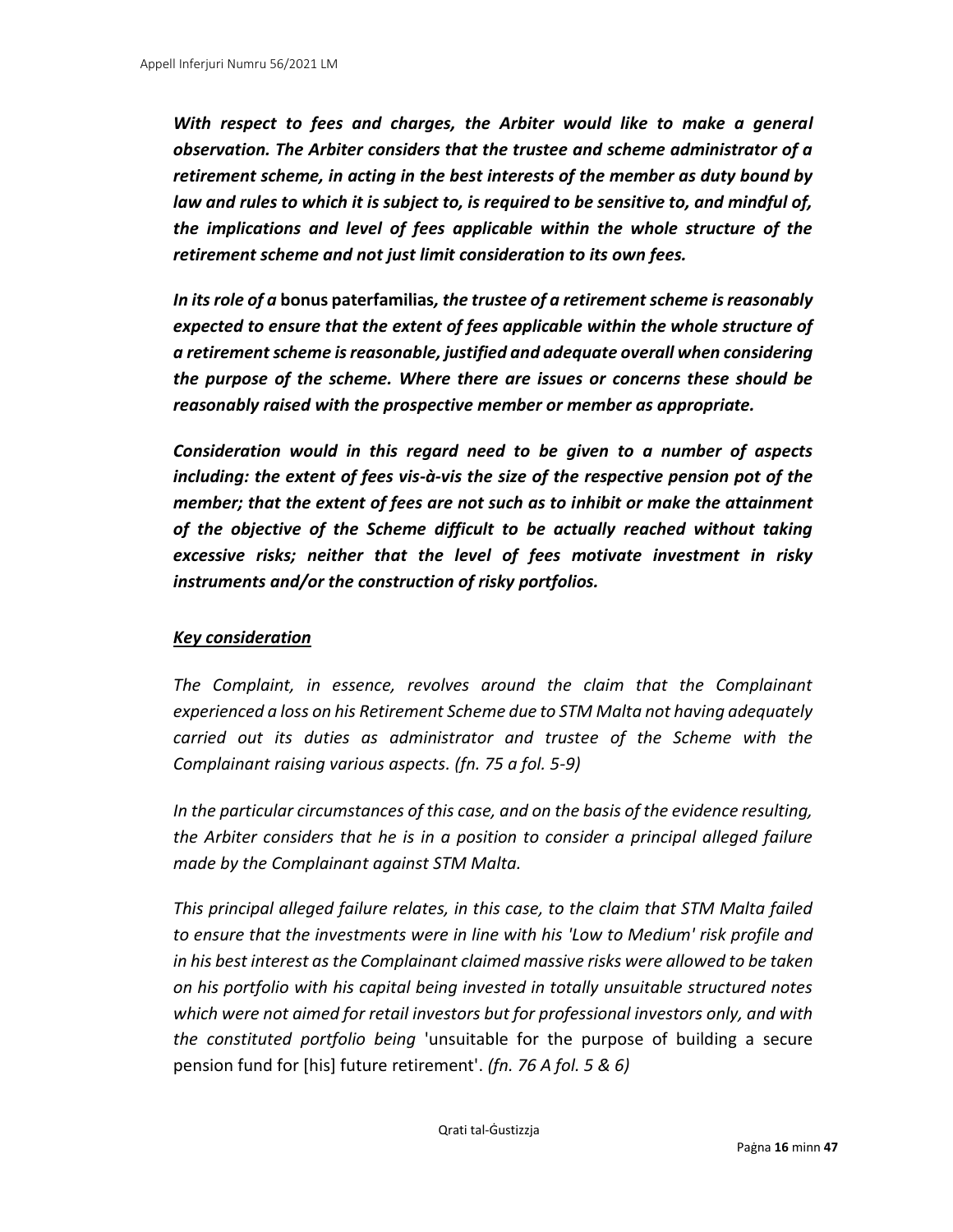*The Arbiter shall consider this aspect based on the information resulting from this case.* 

#### *General observation*

*On a general note, it is clear that STM Malta did not provide itself investment advice in relation to the underlying investments of the Retirement Scheme. The role of the investment advisor was the duty of other parties, such as, CWM.* 

### *This would reflect on the extent of responsibility that the financial advisor and the RSA and Trustee had in this case as will be later seen in this decision.*

*However, despite that the Retirement Scheme Administrator was not the entity which provided the investment advice to invest in the contested investment portfolio, STM Malta had nevertheless certain obligations to undertake in its role of Trustee and Scheme Administrator.* 

*The obligations of the trustee and retirement scheme administrator in relation to a retirement plan are important ones and could have a substantial bearing on the operations and activities of the scheme and affect directly, or indirectly, its performance.* 

*Consideration thus needs to be made as to whether STM Malta failed in any relevant obligations and duties and, if so, to what extent any such failures are considered to have had a bearing or otherwise on the financial performance of the Scheme and the resulting loss for the Complainant.* 

#### *Permitted portfolio composition*

*The Arbiter refers to the composition of the permitted investment portfolio and the realised losses as indicated in the section of this decision titled 'Underlying Investments' above and notes that the Complainant's portfolio had been allowed to comprise solely of structured note investments with considerable exposure to individual structured note products also prevailing in multiple instances.* 

*The portfolio of investments indeed commenced with around 98% of the Complainant's capital being allowed to be invested into just two structured notes at the time. (fn. 77 A fol. 44 - A material investment of GBP38,000 into one single*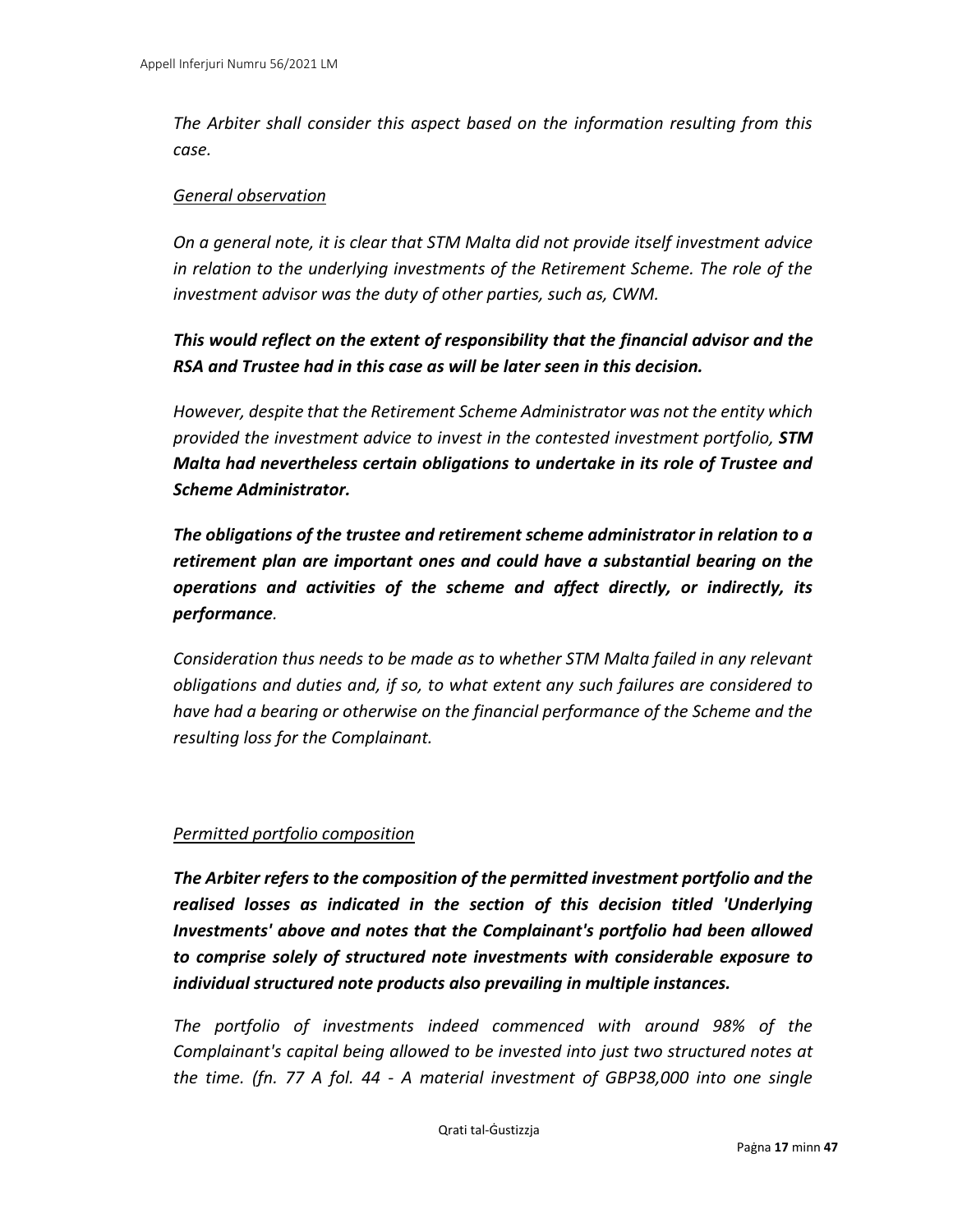*product, the Nomura 5Y East to West 5, and another substantial investment of GBP50,000 into the Commerzbank 1Y Pharma Inc NT together amounting to GBP88,000 and constituting at the time 98.17% of the total premium of GBP89,644.93.) The Complainant's underlying investment portfolio continued to remain solely exposed to structured notes investments in subsequent years with various material exposures in a few structured note investments as can be seen in Table A in the section titled 'Underlying Investments' above.* 

*The said table also indicates that there were various instances of high exposures to single structured note investments as well as high exposure to single issuers (such as RBC, Nomura, and Commerzbank) where in the case of high exposures to single issuers this occurred at the time of purchase of the respective product and/or through cumulative purchases of structured notes issued by the same issuer.* 

*The said exposures to structured products, both overall and individually, that were allowed to prevail by the Service Provider in the Complainant's portfolio do not provide any comfort regarding the prudence that was required to be achieved with respect to the investment portfolio, nor comfort regarding an adequate level of diversification being ensured or that such a portfolio composition was reflective of and compatible to a portfolio of a retirement scheme whose scope was to provide for retirement benefits.* 

*Standard Operational Condition ('SOC') 2.7.1 and 2.7.2 of the '*Directives for Occupational Retirement Schemes, Retirement Funds and Related Parties under the Special Funds (Regulation) Act, 2002'*, ('the Directives'), which applied from the Scheme's inception in 2010 (fn. 78 A fol. 200) until the registration of the Scheme under the RPA after this came into force into 2015, stipulated various benchmarks with respect to investment portfolios of retirement schemes by providing conduct of business rules related to a scheme's assets.* 

*SOC 2.7.1 of Part B.2.7 of the Directives required inter alia that the assets were to '*be invested in a prudent manner and in the best interest of beneficiaries *…'.* 

*SOC 2.7.2, in turn, required the Scheme Administrator to ensure inter alia that, the assets of a scheme are '*invested in order to ensure the security, quality, liquidity and profitability of the portfolio as a whole'*, (fn. 79 SOC 2.7.2 (a)) and that such assets are 'properly diversified in such a way as to avoid accumulations of risk in the portfolio as a whole'. (fn. 80 SOC 2.7.2 (b))*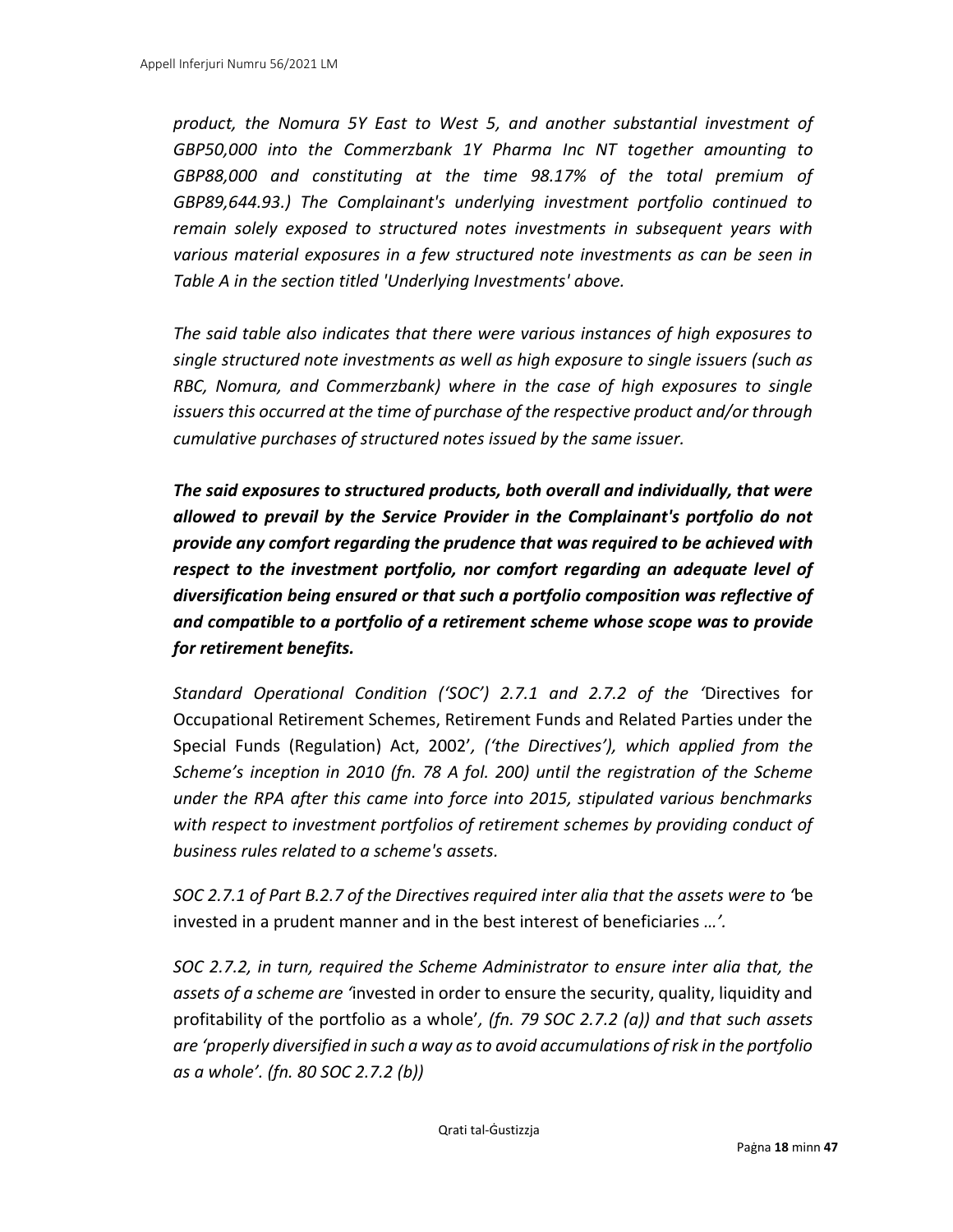*SOC 2.7.2 of the Directives also provided other benchmarks including for the portfolio to be* 'predominantly invested in regulated markets'*; (fn. 81 SOC 2.7.2 (e)) to be '*properly diversified in such a way as to avoid excessive exposure to any particular asset, issuer or group of undertakings'*, (fn. 82 SOC 2.7.2 (e)) where the exposure to single issuer was: in the case of investments in securities issued by the same body limited to no more than 10% of assets; in the case of deposits with any one licensed credit institution limited to 10%, which limit could be increased to 30% of the assets in case of EU/EEA regulated banks; and where in case of investments in properly diversified collective investment schemes, which themselves had to be predominantly invested in regulated markets, limited to 20% of the scheme's assets for any one collective investment scheme. (fn. 83 SOC 2.7.2 (h)(iii) & (v))*

*Despite the said standards STM Malta allowed the portfolio to comprise solely of structured products with individual exposures to single issuers at times being seemingly in excess of 20% of the portfolio (this being the maximum limit applied in the Rules to diversified investment instruments, such as collective investment schemes whose performance was not materially impacted or determined by a single underlying asset); and, in certain cases, even higher than 30%, the latter being the maximum limit applied in the Rules to relatively safer investments such as deposits as outlined above.* 

*As Trustee and Retirement Scheme Administrator of the Scheme, STM Malta should have indeed intervened and not allow such portfolio composition. Whilst STM Malta was not the investment advisor, however, in its capacity of Trustee of the Scheme and Retirement Scheme Administrator it had the power and authority, besides the duty, not to permit such portfolio composition to be undertaken within its Scheme, given that the portfolio was not reflective of the requirement, which it had to ensure, that assets were to be invested in a prudent manner and also reflective of the scope for which the Scheme was created - that is, to provide for retirement benefits rather than being a speculative investment vehicle.* 

*The Service Provider itself chose not to demonstrate and submit any proof whatsoever that the investments allowed within the Retirement Scheme were done in a prudent manner and reflective of the rules to which it was subject as mentioned in the section titled 'Responsibilities of the Service Provider' above.* 

*In its reply and submissions, the Service Provider chose to omit and not delve into any details of the actual investment portfolio and neither did it submit any*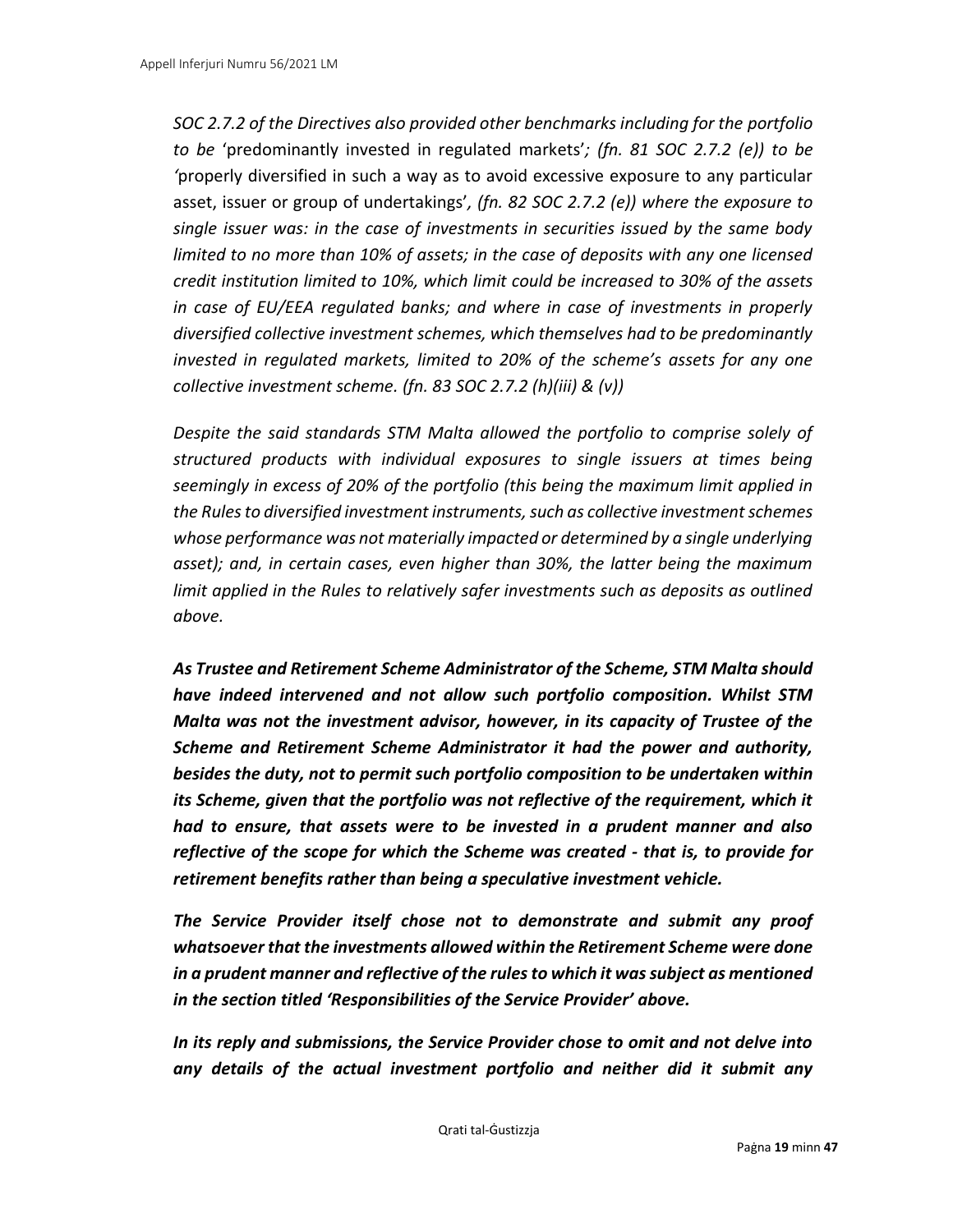*justifications and explanations of how the investment portfolio of the Complainant was in line with the applicable requirements and followed the prudence principle. This despite the material nature of the claim made by the Complainant including that the investments were outside of his risk profile.* 

*Another important aspect relevant to the determination of the inadequacy of the portfolio composition which has been considered by the Arbiter in arriving to the above conclusions, is also the nature, as well as the features of the type of structured note investments, that were being allowed to be invested into, within the Scheme as described hereunder.* 

#### *Fact Sheets*

*The Complainant submitted fact sheets in respect of the following structured notes (fn. 84 (Name of structured note as reflected in the Historical Cash Account Transactions.) which featured in his investment portfolio:* 

- *the Nomura 5Y East to West 5 with ISIN no. XS0875788878; (fn. 85 A fol. 55 & 56)*

- *the Commerzbank AG GLBL Pharma Note with ISIN no. XS1035007969; (fn. 86 A fol. 60 & 61)*

- *the RBC Large Tech Inc 8% 25/03/16 with ISIN no. XS1015512533; (fn. 87 A fol. 64 & 83) and* 

- *the RBC Online Large Caps Inc. Note with ISIN no. XS1092556452. (fn. 88 A fol. 70 & 71)*

*The fact sheets for the said notes indicated the products as being linked to a number of underlying stocks (equity) or financial indices. Fixed income returns were indicated in the said fact sheets as 10% p.a. for the above-mentioned structured notes with the exception of the RBC Large Tech Income Note whose fixed level of income was 8% p.a.* 

*It is noted that the high rate of returns indicated on these products in themselves reflect the high level of risk being taken as per the risk-return trade-off.* 

*It is further noted that the fact sheets of the said structured notes highlighted a number of risks in respect of the capital invested into these products. Apart from the credit risk of the issuer and the liquidity risk, the indicated fact sheets further highlighted risk warnings about the notes not being capital protected, warning that*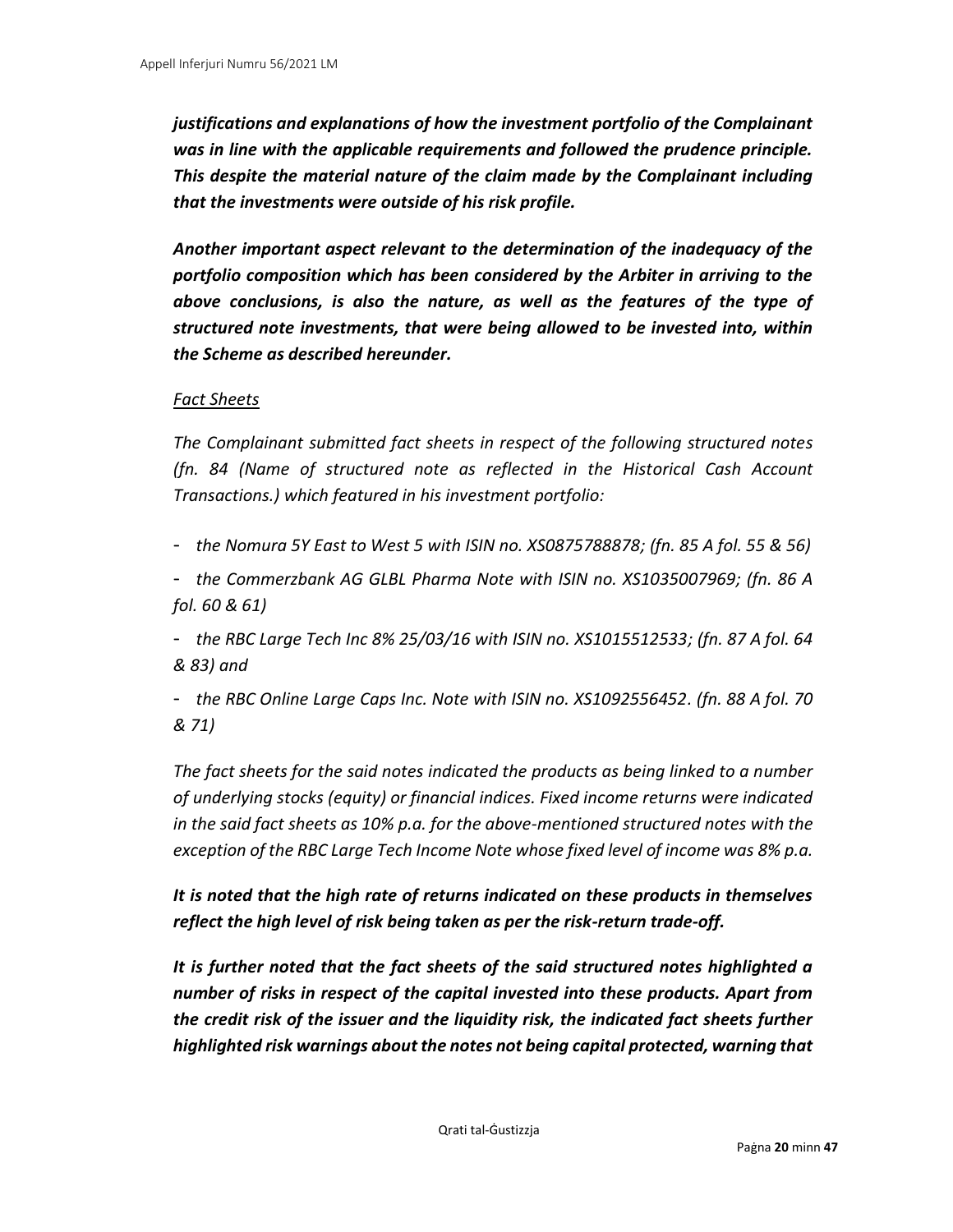*the investor could possibly receive less than the original amount invested, or potentially even losing all of the investment.* 

*A particular feature emerging in the indicated structured notes involved the application of capital buffers and barriers. In this regard, the fact sheets described and included warnings that the invested capital was at risk in case of a particular event occurring. Such event comprised a fall, observed on a specific date of more than a percentage (specified as 50% of the initial value in the respective fact sheets), in the value of any underlying asset to which the structured note was linked.* 

*The said fact sheets also included a warning on the lines that if any stock has fallen by more than 50% (a Barrier breach) then investors receive the performance of the Worst Performing Stock at Maturity, and capital will be lost. (fn. 89 E.g. Fact sheets in respect of the RBC Large Tech Income Note (A fol. 65) and the RBC Online Large Caps Income Note (A fol. 71) with similar disclosure featuring in the other fact sheets provided)*

*It is clear that there were material consequences if just one asset, out of a basket of assets to which the said structured notes were linked, fell foul of the indicated barrier. The implication of such a feature should have not been overlooked nor discounted, even more so when high individual exposures to single structured notes were being taken.* 

*Whilst the fact sheets of other structured notes invested into were not presented, it is nevertheless clear that the portfolio of the Complainant indeed included structured notes which carried certain risks not reflective of a prudent approach as one would expect in a pension portfolio and as ultimately required in terms of the rules outlined in the section titled above.* 

*Such investments also did not reflect the low/medium risk attitude of the Complainant and, even more, when one considers that his investment portfolio was solely constituted of structured products and also material positions were being taken into single products.* 

*For example, there were on various occasions material positions being taken into a single-structured product some of which constituted between approximately 30 – 55% (fn. 90 E.g. GBP28,000 of GBP89,644.93 = 31.23%; GBP50,000 of GBP89,644.93=55.78%. ) of the original transfer value respectively.*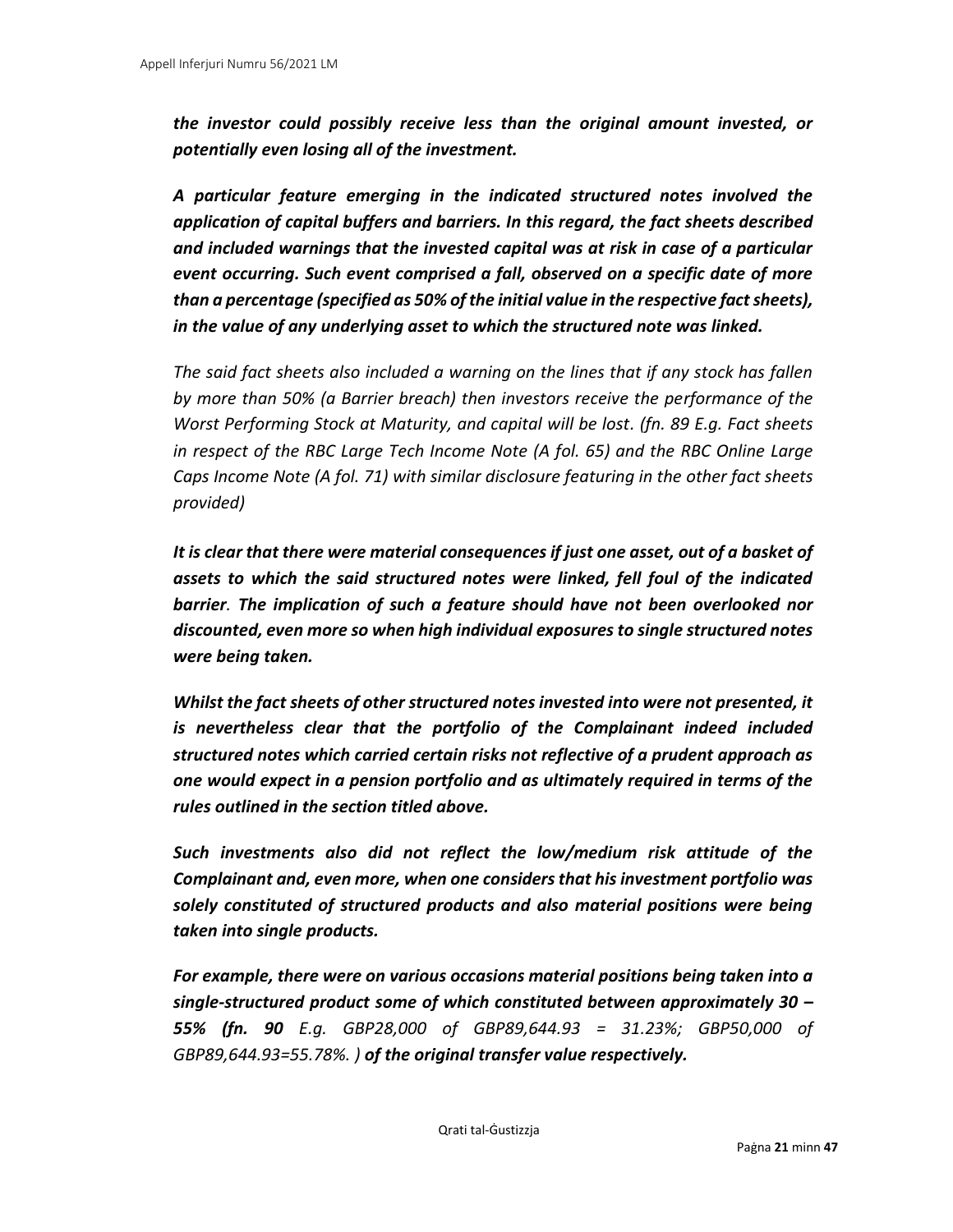*The Arbiter does not have figures of the value of the portfolio at the respective time of purchase of the products, where the respective percentages into a single product could have been even higher in case where the value of the other existing investments had dropped in value.* 

*The Arbiter considers that an objective assessment of the investment portfolio would indicate that the investments chosen were, in the context of a pension scheme, not even suitable for an investor with a higher attitude to risk, let alone for the Complainant, who had a low/medium risk attitude, who looked for 'protection' as one of his first financial planning priorities and whose investment experience was limited to low risk investments such as 'UK Gov. Premium Bonds' and deposits with UK Banks. (fn. 91 A fol. 158 & 159)*

*The Arbiter is of the view that not only was the investment portfolio not of 'low risk', but rather one involving substantial high risks as reflected in the extent of realised losses experienced by the Complainant, where many of the structured notes invested into yielded a capital loss, some of which on nearly all or substantial parts of the capital invested, (fn. 92 As detailed in the section titled '*Underlying Investments' *above) even when taking into consideration dividend payments.* 

*By its very nature, a pension scheme is not a speculative investment account/vehicle.* 

*Moreover, it is also noted that the fact sheets presented all specify, that the target audience for these products were 'Professional Investors Only', (fn. 93 Fact sheets refer - for example, section titled 'Key Features' and 'Target Audience' in the fact sheets issued by RBC refer) and accordingly such products were not aimed for retail investors, as the Complainant was. The structured notes cannot accordingly be deemed to have somehow either been in his best interests as they did not reflect inter alia his profile of a retail investor nor a low/medium attitude to risk.* 

#### Other aspects

#### Alleged 'Limited' role of STM Malta

*The Service Provider submitted in its reply that its role was 'limited' where it inter alia argued that the Complainant* 'signed the various forms confirming the investments were his choice and acknowledged the Respondent's (limited) role that did not include advising on investments'*.*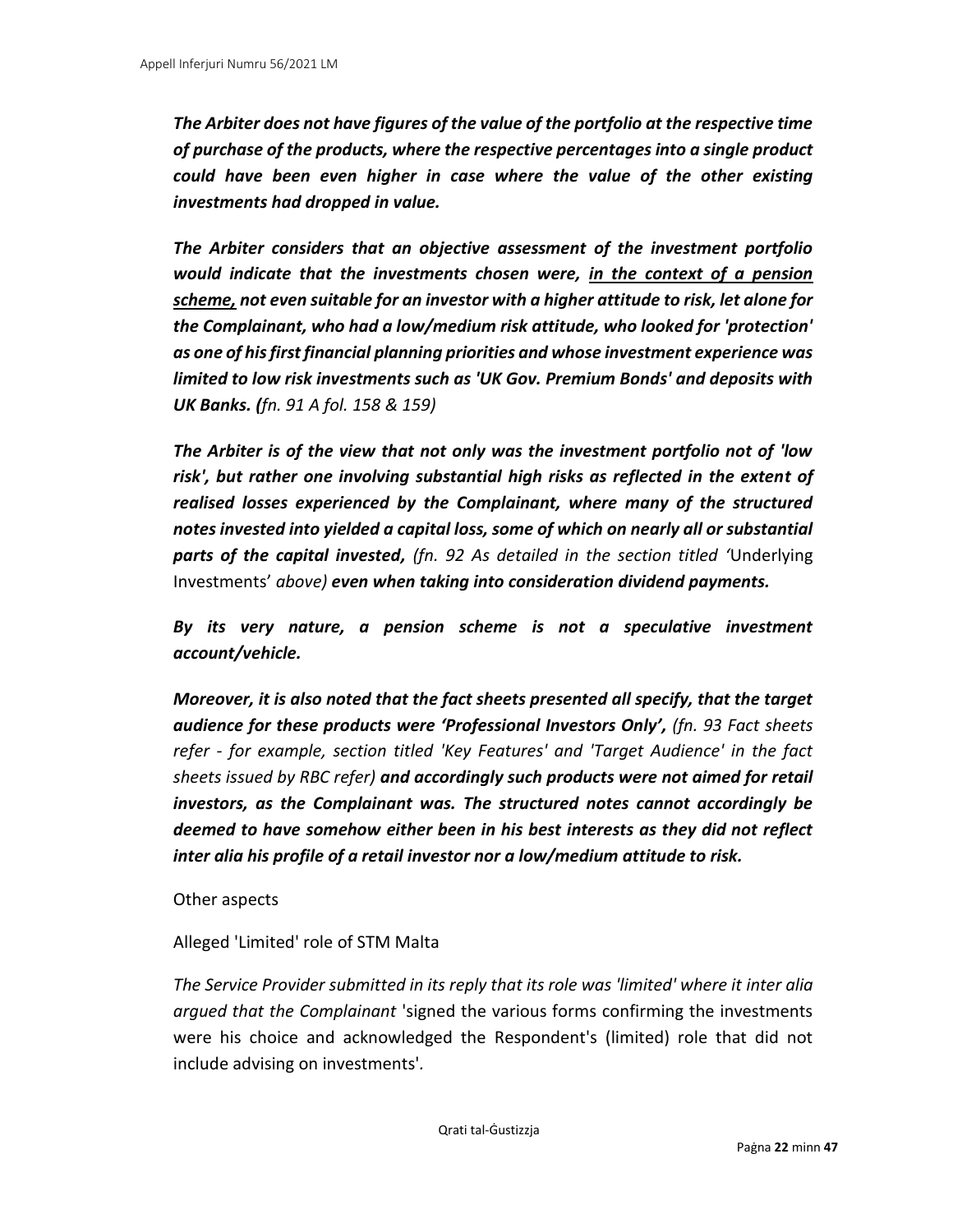#### *The Service Provider also stated in its reply that:*

'... under the provisions governing the Respondent's appointment, given the Respondent's limited role, the Respondent had the benefit of various indemnities and warranties ...'. *(fn. 94 A fol. 180)*

#### *Furthermore, STM Malta also submitted that:*

'the role of the trustee was to hold the Executive Bond as trustee of the Complainant being a member of the Plan, and not to step into the shoes or duties of the investment advisor selected by the Complainant himself who had advised the selection of the Executive Bond by the Complainant and who would advise any further purchases or disposals of the pool of investments structured via the Executive Bond'. *(fn. 1 A fol. 183)*

*Whilst it is true that STM Malta's role in respect of the Scheme did not involve the provision of investment advice, however, STM Malta's role in respect of the Scheme is far from 'limited' as indicated above, and such comments by the Service Provider rather demonstrate a lack of appreciation and understanding of the significance of the role of a trustee and retirement scheme administrator in respect of a retirement scheme; besides, a possible disregard of the regulatory requirements applicable thereto.* 

*The Service Provider is ultimately responsible to answer in respect of its duties and role in relation to the Retirement Scheme.* 

Reference to various disclaimers

*In its submissions, the Service Provider also based its defence by quoting various disclaimers and provisos included in its own forms. Apart that a service provider should not hide behind such disclaimers or use them to avoid answering for reasonable and justified complaints made against it in relation to its responsibilities, in the circumstances of the case, where a lack of diligence on the part of the Service Provider has been determined as described in this decision, not much weighting can be attributed to the said disclaimers.* 

No comfort relating to the underlying portfolio

*As already indicated, no adequate comfort has emerged that the investments were suitable for inclusion in a pension portfolio, something which the Service Provider*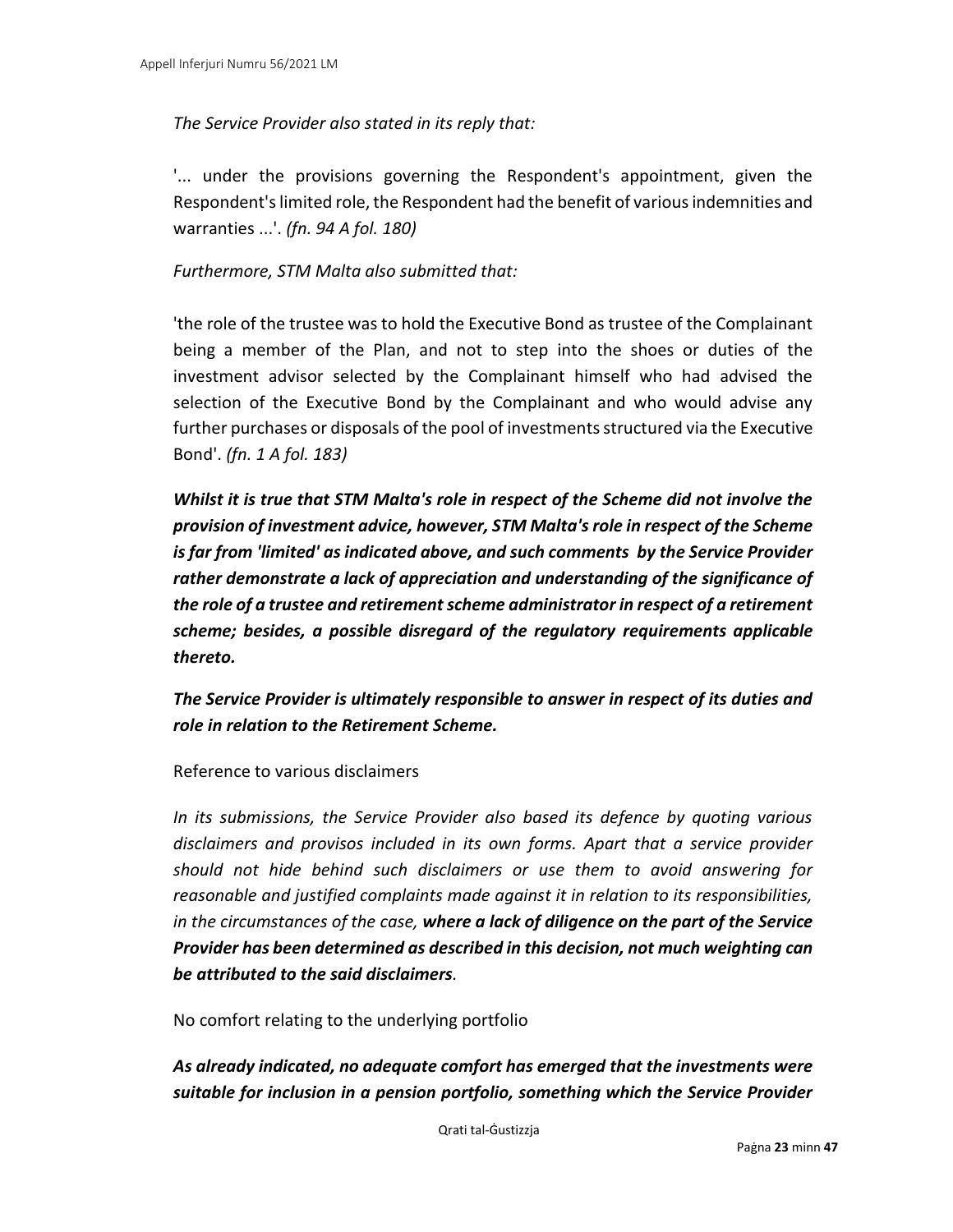*has not even contested during the proceedings of this case, other than pointing out that structured notes 'were a permitted pension investment'. (fn. 96 A fol. 180)*

*Whilst structured notes could have possibly been allowed, there is no apparent justification for allowing all the portfolio to be invested into such instruments, nor for the excessive exposures being taken cumulatively and even at times on single investments individually.* 

*Hence, the general statements made by the Service Provider do not provide any comfort whatsoever in the circumstances of this case, even more so, when it has been determined that the Complainant's portfolio included investments not suitable for a retail member and of a high risk.* 

*The Complainant is ultimately claiming losses which are equivalent to nearly 70% of the total amount invested into his Retirement Scheme. (fn. 97 GBP61,712.54 of sum invested in the Executive Investment Bond of GBP89,644.93 (A fol. 180) = 68.8%.)*

*The Arbiter further notes that during the proceedings of this case, the Service Provider never contested the extensive losses claimed by the Complainant.* 

*The material losses claimed are indeed in themselves indicative of the failure in achieving the Retirement Scheme's primary objective 'to provide a life-time income to the Member', (fn. 98 A fol. 189) and in the failure to ensure an adequate level of diversification and assets being invested in a prudent manner. Such material losses, which are reasonably not expected to occur in a pension product whose scope is to provide for retirement benefits, would have otherwise not occurred.* 

*It is clear that STM Malta permitted an investment portfolio that cannot be construed as reflecting the principle of prudence and in the best interests of the Complainant as was required in terms of the rules as amply explained above.* 

#### *Causal link*

*The actual cause of the losses experienced by the Complainant on his Retirement Scheme cannot just be attributed to the alleged actions/fraud by the investment advisor as argued by the Service Provider in its submissions and/or losses of market movements in the value of the investments selected by the advisor.* 

*There is sufficient and convincing evidence of deficiencies on the part of STM Malta in the undertaking of its obligations and duties as Trustee and Retirement Scheme*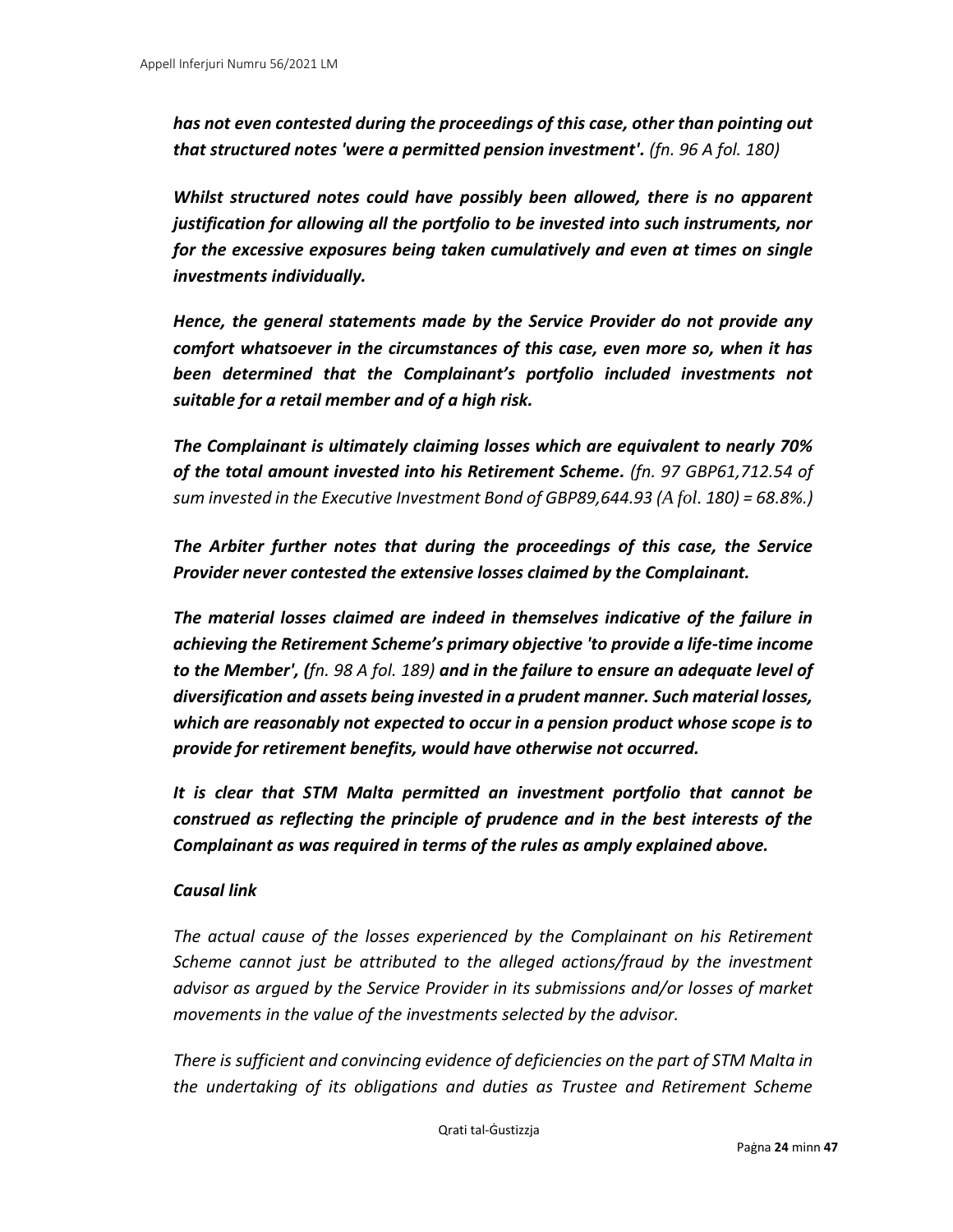*Administrator of the Scheme as amply highlighted above. At the very least, such deficiencies impinge on the diligence STM Malta was required and reasonably expected to exercise in such roles.* 

*It is also sufficiently clear that such deficiencies prevented the losses from being minimised and, in a way, contributed in part to the losses experienced. The actions and inactions that occurred, as explained in this decision, enabled such losses to result within the Scheme, leading to the Scheme's failure to achieve its key objective.* 

*Had STM Malta undertaken its role adequately and as duly expected from it in terms of the obligations resulting from the law, regulations and rules stipulated thereunder, as explained above, such losses would have been avoided or mitigated accordingly.* 

*The actual cause of the losses is indeed linked to and cannot be separated from the actions and/or inactions of key parties involved with the Scheme, with STM Malta being one of such parties.* 

*The losses experienced on the Retirement Scheme is, in the case in question, ultimately tied, connected and attributed to events that have been allowed to occur within the Retirement Scheme which STM Malta was duty bound and reasonably in a position to prevent, stop and adequately raise as appropriate with the Complainant.* 

#### *Final remarks*

*Whilst the Retirement Scheme Administrator was not responsible to provide investment advice to the Complainant, the Retirement Scheme Administrator had a duty to check and ensure that the portfolio composition recommended by the investment advisor was inter alia in line with the applicable requirements and reflected the profile and objective of the Complainant in order to ensure that the interests of the Complainant were duly safeguarded.* 

*It should have also ensured that the portfolio composition was one enabling the aim of the Retirement Plan to be achieved with the necessary prudence as one would reasonably expect from a retirement plan, promoting in the process the scope for which the Scheme was established.* 

*The principal purpose of a personal retirement scheme is ultimately that to provide retirement benefits. Such purpose is so important that it has been ingrained and reflected in the primary legislation, the Special Funds (Regulation) Act ('SFA') (fn. 99*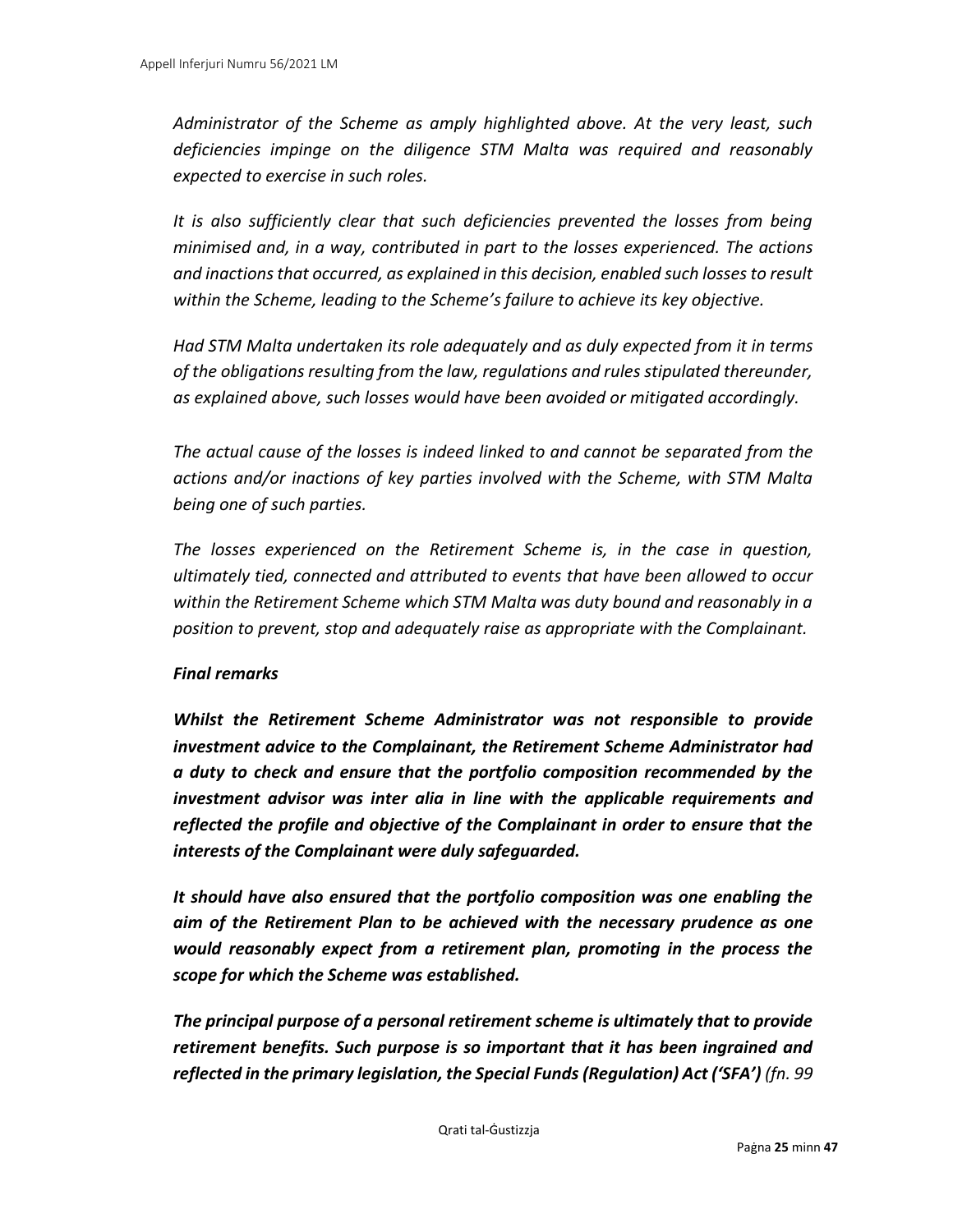*GBP61,712.54 of sum invested in the Executive Investment Bond of GBP89,644.93 (A fol. 180) = 68.8%. ) and the Retirement Pensions Act ('RPA'), itself. (fn. 100 Article 2 of the RPA defines a 'personal retirement scheme' as:* 'a retirement scheme which is not an occupational retirement scheme and to which contributions are made for the benefit of an individual'. *A 'retirement scheme' is, in turn, defined under Article 2 of the RPA, as* 'a scheme or arrangement as defined in article 3'*, where Article 3(1) stipulates that* 'A retirement scheme means a scheme or arrangement with the principal purpose of providing retirement benefits'. *Article 2 of the RPA also defines 'retirement benefit' as meaning:* 'benefits paid by reference to reaching, or the expectation of reaching, retirement or, where they are supplementary to those benefits and provided on an ancillary basis, in the form of payments on death, disability, or cessation of employment or in the form of support payments or services in case of sickness, indigence or death'*.)*

*The Complainant ultimately relied on STM Malta as the Trustee and Retirement Scheme Administrator of the Scheme, as well as other parties within the Scheme's structure, to achieve the scope for which the pension arrangement was undertaken, that is, to provide for retirement benefits and also reasonably expect a return to safeguard his pension.* 

*Moreover, with respect to the portfolio composition, the Arbiter considers that whilst losses may indeed occur on investments within a portfolio, a properly diversified and balanced and prudent approach, as expected in a pension portfolio, should have mitigated any individual losses and, at the least, maintain rather than substantially reduce the original capital invested.* 

*For the reasons amply explained above, it is accordingly considered that there was, at the very least, a clear lack of diligence by the Service Provider in the general administration of the Scheme in respect of the Complainant and in carrying out its duties as Trustee with respect to the permitted investment portfolio.* 

*The Arbiter also considers that the Service Provider did not meet the 'reasonable and legitimate expectations' (fn. 101 Cap. 555, Article 19(3)©) of the Complainant who had placed his trust in the Service Provider and others, believing in their professionalism and their duty of care and diligence.* 

#### *Conclusion*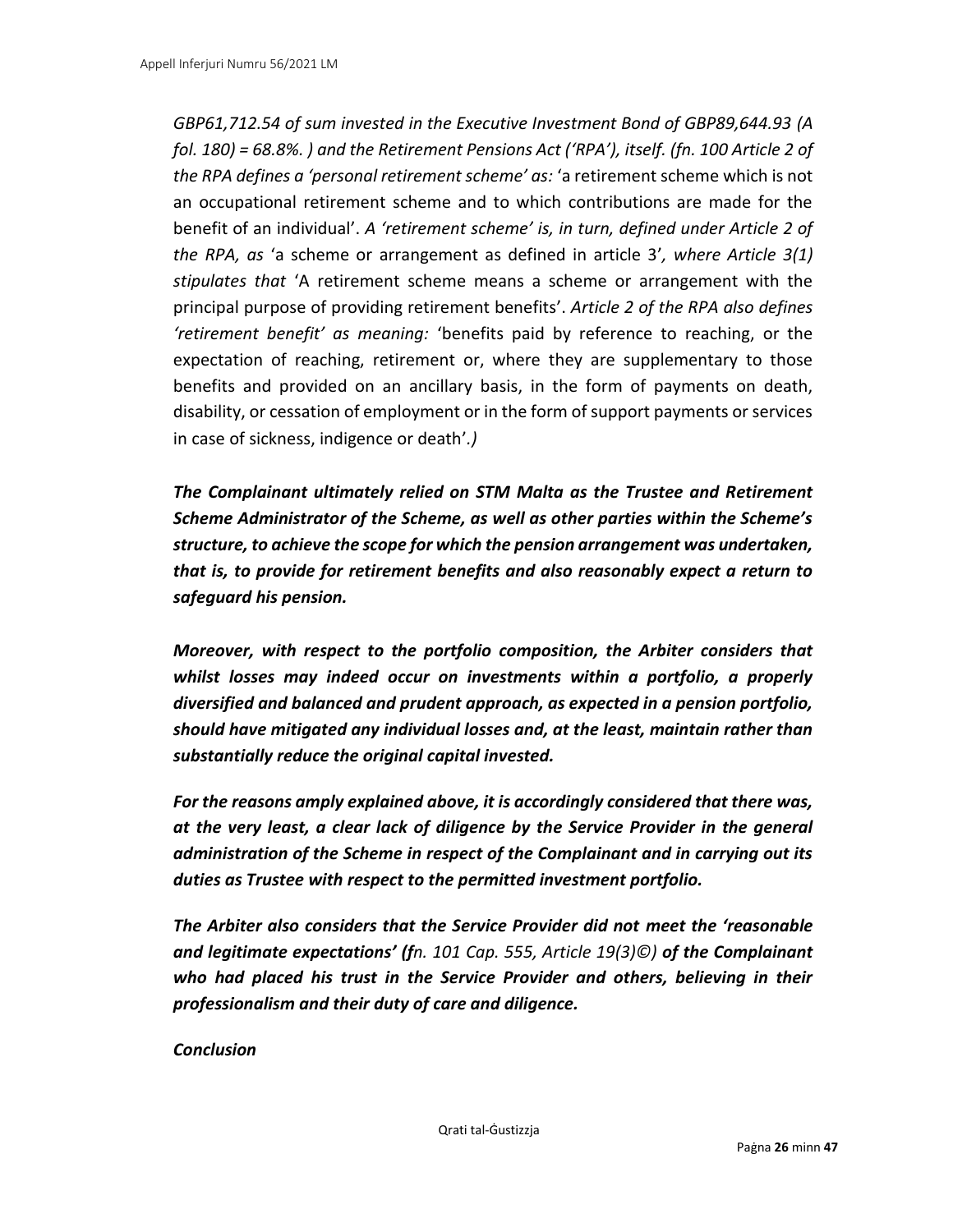*For the above-stated reasons, the Arbiter considers the complaint to be fair, equitable and reasonable in the particular circumstances and substantive merits of the case and is accepting it in so far as it is compatible with this decision.* 

*However, cognisance needs to be taken of the responsibilities of other parties involved with the Scheme and its underlying investments, particularly, the role and responsibilities of the investment advisor to the member of the Scheme.* 

*Hence, having carefully considered the case in question, the Arbiter considers that the Service Provider is to be only partially held responsible for the losses incurred.* 

#### *Compensation*

*Being mindful of the key role of STM Malta Pension Services Limited as Trustee and Retirement Scheme Administrator of the STM Malta Retirement Plan and, in view of the deficiencies identified in the obligations emanating from such roles as amply explained above, which deficiencies are considered to have prevented the losses from being minimised and in a way contributed in part to the losses experienced on the Retirement Scheme, the Arbiter concludes that the Complainant should be compensated by STM Malta for part of the realised losses experienced on his investment portfolio.* 

*In the particular circumstances of this case, considering the role of STM Malta as Trustee and Retirement Scheme Administrator of the Scheme, the Arbiter considers it fair, equitable and reasonable for STM Malta to be held responsible for seventy per cent of the realised losses sustained by the Complainant on his overall investment portfolio, that is, the portfolio of structured notes.* 

*In this regard, the amount of compensation is being calculated on the total cumulative realised losses (after deducting any realised gains and dividend payments received) arising on the underlying investment portfolio constituted by CWM.* 

*The Net Realised Loss calculated accordingly on such portfolio amounts to (GBP38,539.45) on the GBP denominated investments and (-EUR16,563.37) on the EUR denominated investments as per calculations included in the section titled 'Underlying Investments' above.* 

*The compensation being awarded in this decision shall accordingly amount to seventy per cent of (-GBP38,539.45) on the GBP denominated investments and seventy per*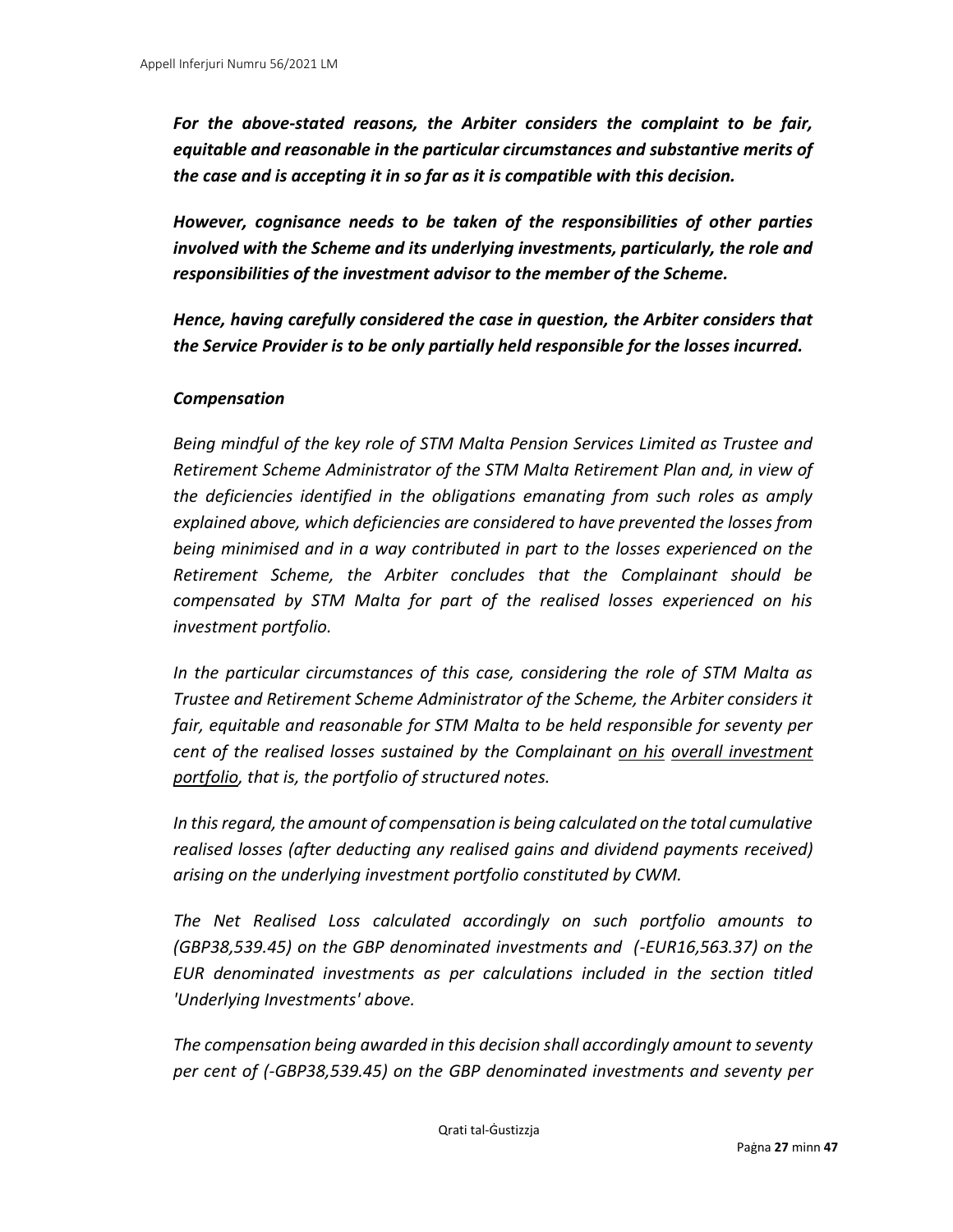*cent of (-EUR16,563.37) on the EUR denominated investments which total GBP26,977.62 and EUR11,594.36 respectively.* 

*Therefore, in accordance with Article 26(3)(c)(iv) of Chapter 555 of the Laws of Malta, the Arbiter orders STM Malta Pension Services Limited to pay the sum of GBP26,977.62 and EUR11,594.36 respectively as compensation to the Complainant.* 

*With legal interest from the date of this decision till the date of effective payment.* 

*The expenses of this case are to be borne by the Service Provider."*

### **L-Appell**

6. Is-soċjetà appellanta ħasset ruħha aggravata bid-deċiżjoni appellata tal-Arbitru, u fl-24 ta' Mejju, 2021 intavolat appell fejn qed titlob lil din il-Qorti sabiex tirrevoka d-deċiżjoni appellata billi tilqa' l-aggravji tagħha filwaqt li tilqa' wkoll l-eċċezzjonijiet kollha tagħha, bl-ispejjeż kontra l-appellat. Tgħid li laggravji tagħha huma s-segwenti: (a) ma kien hemm l-ebda raġuni ġustifikabbli għaliex l-Arbitru ċaħad it-talba tagħha għall-kjamata fil-kawża; (b) l-Arbitru ma setax jikkonkludi b'mod raġonevoli li (i) hija kienet responsabbli għal xi nuqqas meta ppermettiet lil *CWM* taġixxi bħala konsulent finanzjarju tal-appellat; (ii) ilkompożizzjoni tal-portafoll ma kienx jirrispetta l-liġijiet, regoli u linji gwida applikabbli; (iii) STM ma pprovditx informazzjoni adegwata u suffiċjenti lillappellat; u (ċ) mingħajr preġudizzju, il-kwantum tad-danni kkwantifikat qed jiġi kkontestat.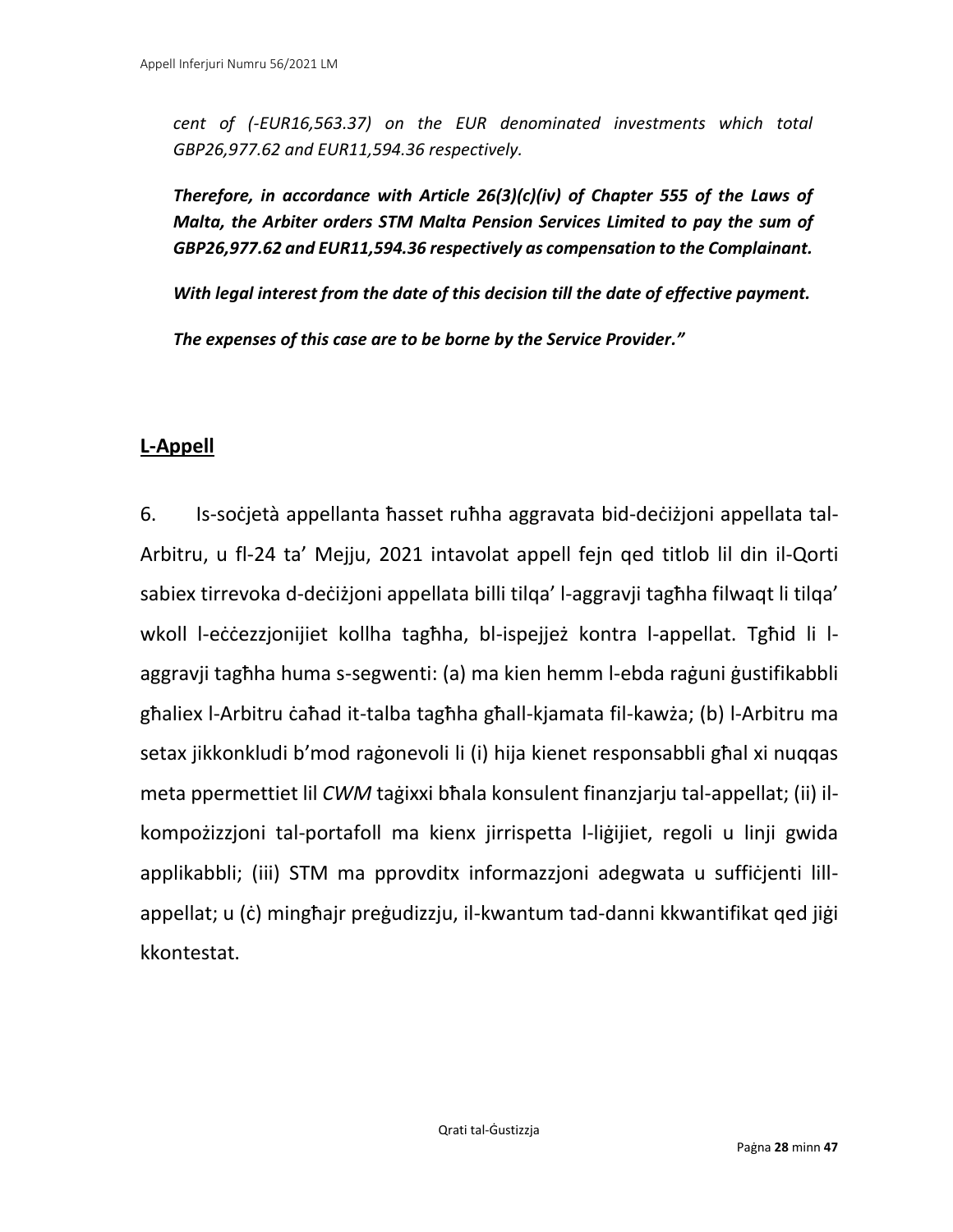7. L-appellat wieġeb fl-24 ta' Ġunju, 2021 fejn issottometta li l-appell interpost mis-soċjetà appellanta kellu jiġi miċħud għal dawk ir-raġunijiet li huwa jfisser fir-risposta tiegħu.

### **Konsiderazzjonijiet ta' din il-Qorti**

8. Din il-Qorti ser tgħaddi sabiex tikkonsidra l-aggravji tas-soċjetà appellanta, u dan fid-dawl tal-konsiderazzjonijiet magħmulin mill-Arbitru fiddeċiżjoni appellata, u s-sottomissjonijiet magħmula mill-appellat fit-tweġiba tiegħu.

# *L-ewwel aggravju: [ma kien hemm l-ebda raġuni ġustifikabbli għaċ-ċaħda tat-talba għall-kjamata fil-kawża ta' terzi]*

9. Wara li s-soċjetà appellanta tispjega kif hija ma kinitx tagħti pariri dwar investimenti u dan kif kien jirriżulta wkoll mill-atti, hija tgħaddi sabiex tagħmel is-sottomissjonijiet tagħha dwar dan l-ewwel aggravju tagħha. Tgħid li l-Arbitru ma kellu l-ebda raġuni ġustifikabbli sabiex jiċħad l-imsemmija talba meta lilment kien dirett fil-konfront tal-imsemmija terzi. Is-soċjetà appellanta hawn tgħaddi sabiex tagħmel riferiment għal dak li qal l-appellat stess fl-ilment, filwaqt li tirrileva li huwa kien saħansitra fil-bidunett inkariga lil Premier Solutions SL sabiex dawn jagħtuh pariri fuq il-pensjoni tiegħu kif fil-fatt għamlu fejn issuġġerew li jissieħeb fl-Iskema. Tirrileva wkoll li l-appellat imbagħad kien qal ukoll li l-investimenti tiegħu fil-fatt *"were channeled by Continental Wealth Management"* għall-*Executive Bond, u* li *"the Client Profile Questionnaire and Application Form",* u kif ukoll id-*dealing instructions* kellhom *"a copied*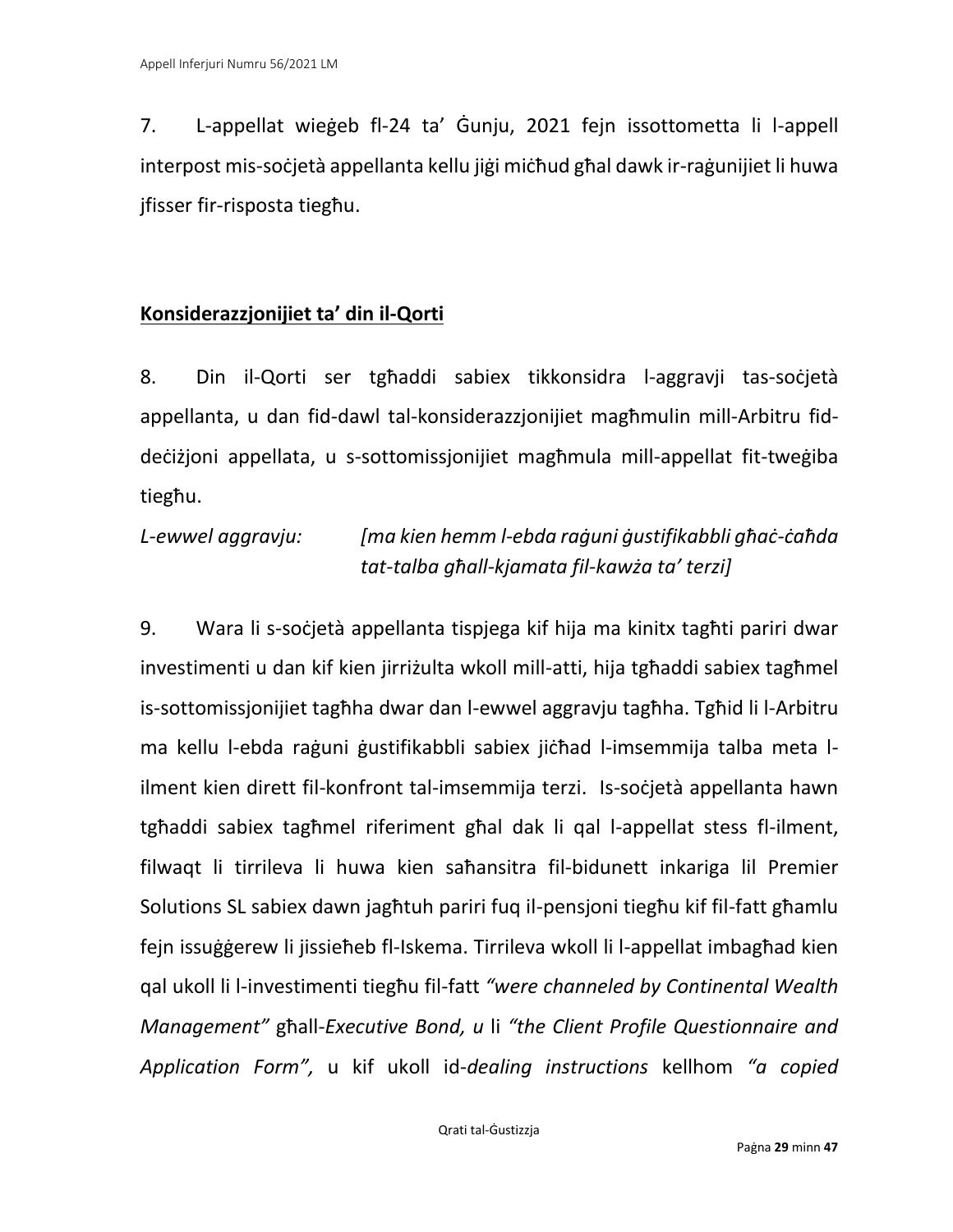*signature".* B'hekk huwa ċar li l-ilment tal-appellat huwa dirett ukoll fil-konfront ta' CWM, Premier Solutions, Stephen Ward, Anthony Pool u Anthony Downs jew "it-terzi interessati", iżda l-Arbitru ddeċieda li jiċħad it-talba għall-kjamata fil-kawża stante li l-appellat kien naqas milli jipprova l-allegazzjoni tiegħu ta' firem foloz jew ikkupjati, permezz ta' fatti partikolari. Tirrileva li l-Arbitru sostna wkoll li ġaladarba l-frodi hi offiża kriminali, huwa ma kellu l-ebda ġurisdizzjoni. Tikkontendi li l-parametri tal-kwistjoni preżenti kienu ġew stabbiliti permezz talilment meta l-appellat ressaq l-aggravji tiegħu fil-konfront tal-konsulenti tiegħu, u għalhekk dawn kellhom jiġu kjamati fil-kawża *ai termini* tal-artikolu 2 tal-Kap. 555. Hija tagħmel ukoll riferiment għall-artikoli 961 u 962 tal-Kap. 12, u tikkontendi li t-talba tal-kjamat fil-kawża tista' ssir f'kull stadju tal-proċeduri odjerni. Tgħid li t-"terzi interessati" għandhom jirrispondu għalihom infushom dwar l-allegat frodi u ma kienx ġust li tirrispondi hi għar-responsabbiltà imputabbli lil terzi, jekk din tirriżulta mill-frodi tat-terzi. Is-soċjetà appellanta flaħħarnett issostni l-Arbitru ma setax jiġġustifika d-deċiżjoni tiegħu b'riferiment għal dak li ġie deċiż dwar il-mertu.

10. Min-naħa tiegħu l-appellat filwaqt li jiċċita dak li qal l-Arbitru meta ċaħad it-talba għall-kjamata fil-kawża proposta mis-soċjetà appellanta, isostni li millproċeduri quddiem l-Arbitru u kif huwa stess irrikonoxxa, l-ilment sar filkonfront tas-soċjetà appellanta dwar in-nuqqasijiet tagħha bħala Amministratur u *Trustee* tal-Iskema, u mhux dwar nuqqasijiet oħra min-naħa ta' terzi. Irrileva b'riferiment għad-dispożizzjonijiet tal-artikolu 2 tal-Kap. 555, li l-Arbitru wasal għal din il-konklużjoni hekk kif għamel l-evalwazzjoni tiegħu li dawn ma kellhomx interess li jidħlu bħala parti fil-proċeduri. Isostni li l-Arbitru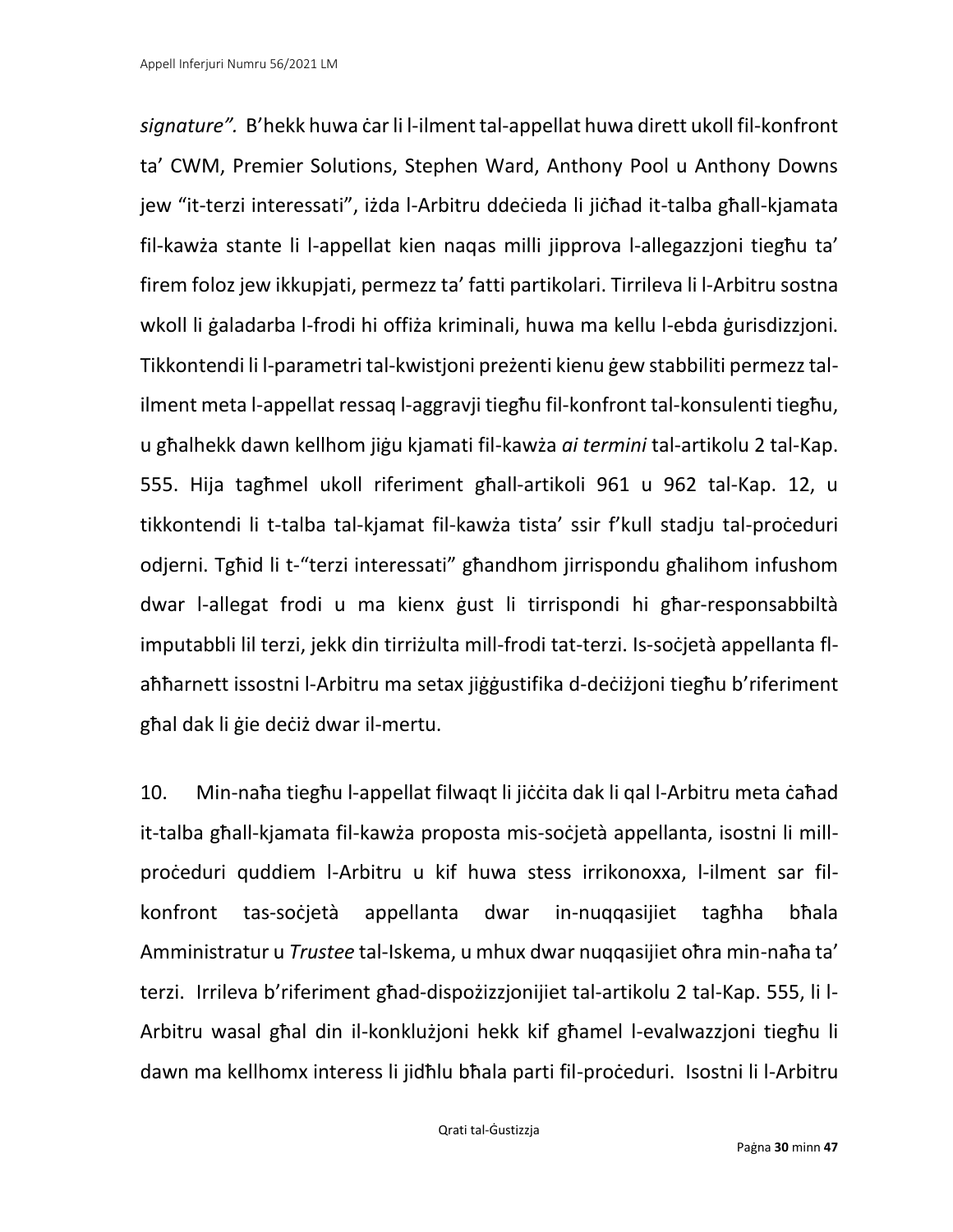l-ewwel għandu jfittex sabiex jara jekk il-kjamati fil-kawża għandhomx interess wara kollox li jidħlu, filwaqt li għandu d-dritt li jikkonsidra x'risposti dawn setgħu jressqu. L-appellat jagħmel riferiment għall-provvedimenti tal-artikoli 19 *et seq.*  tal-Kap. 555 u tiċċita l-artikolu 2 tal-istess liġi fejn tenfażizza l-fatt li ddefinizzjoni ta' "*provditur tas-servizzi finanzjarji*" tillimita l-ġurisdizzjoni u lkompetenza tant li kien ser ikun inutli li t-terzi persuni jissejħu fil-kawża.

11. Il-Qorti tikkonsidra li d-deċiżjoni tal-Arbitru fejn ċaħad it-talba għallkjamata fil-kawża ta' dawn iż-żewġ entitajiet hija waħda tajba. Tosserva li t-talba kienet saret mis-soċjetà appellanta fir-risposta tagħha li tinstab *a fol.* 179 *et seq.* tal-atti tal-proċeduri quddiem l-Arbitru, fejn rabtet it-talba tagħha malallegazzjoni ta' frodi mressqa mill-appellat. Fid-deċiżjoni appellata l-Arbitru għaraf li l-imsemmija talba meta tressqet, saret fir-rigward tal-allegazzjoni ta' frodi magħmula mill-appellat. Qal li ġaladarba huwa ma kienx qed jikkonsidra din l-allegazzjoni stante li l-appellat ma kienx ġab evidenza biżżejjed tal-aġir frawdolenti, huwa kien qed jiċħad it-talba għall-kjamata fil-kawża ta' terzi. Osserva wkoll li fl-ilment tiegħu l-appellat kien identifika lis-soċjetà appellanta bħala l-provditur tas-servizzi finanzjarji kontra minn huwa kien qed jintavola limsemmi lment, u li l-ilment tal-appellat kien jrrigwarda l-allegati nuqqasijiet tal-provditur tas-servizz bħala Amministratriċi u bħala *Trustee* tal-Iskema. B'hekk ċaħad it-talba tal-kjamata fil-kawża ta' terzi.

12. Il-Qorti tqis li l-Arbitru kien korrett meta ċaħad l-imsemmija talba, u dan għaliex huwa ħa in konsiderazzjoni wkoll tall-fatt li l-appellat kien indika flilment tiegħu li dan kien qed jiġi dirett proprju kontra s-soċjetà appellanta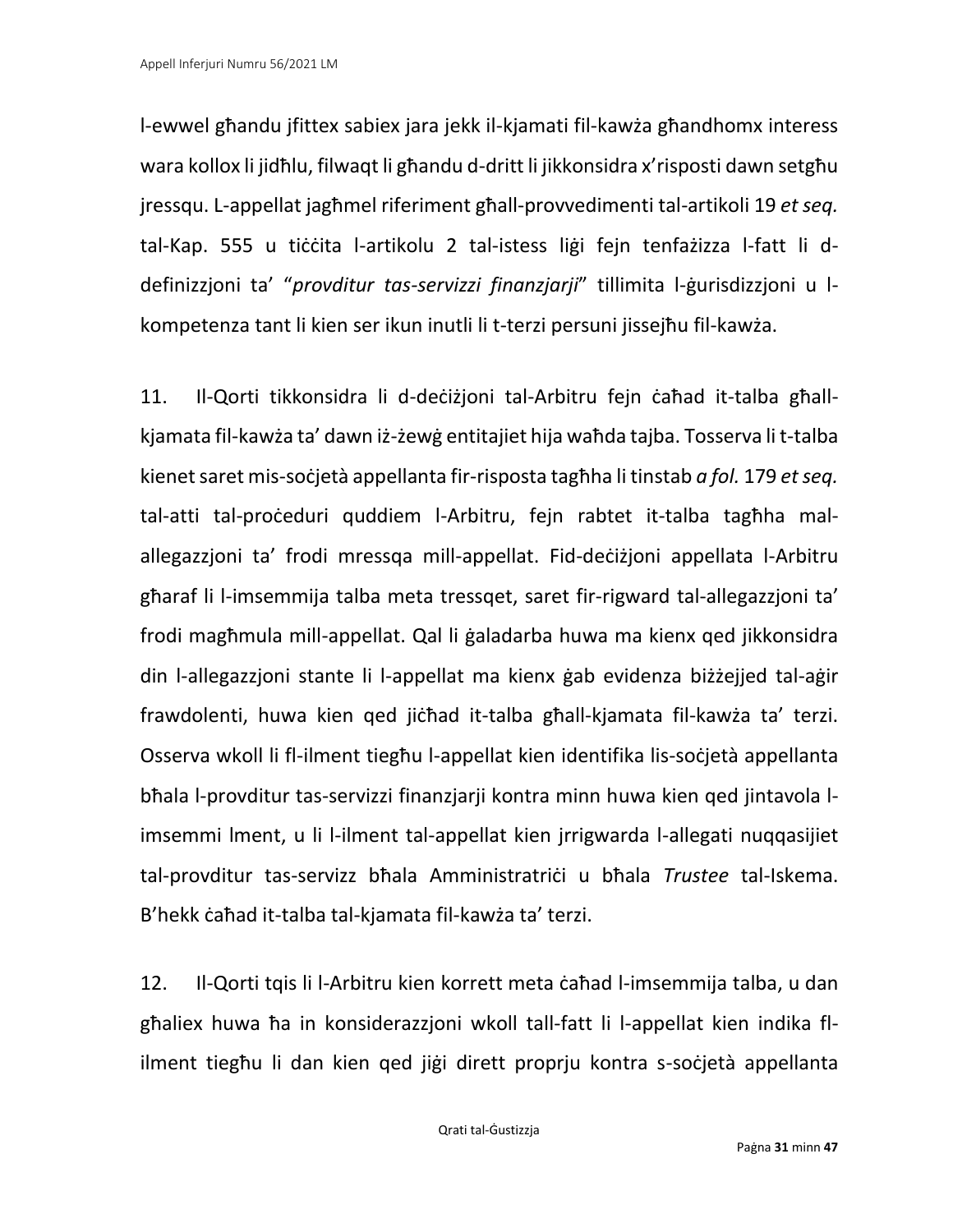minħabba n-nuqqasijiet tagħha, kemm bħala Amministratriċi u wkoll bħala *Trustee* tal-Iskema. Il-Qorti tirrileva li l-ilment tal-appellat ma jħalli l-ebda dubju li huwa kien qed iħossu ppreġudikat bil-mod kif aġixxiet is-soċjetà appellanta filkonfront tiegħu.

13. Rilevanti hawn ukoll hija s-sottomissjoni tal-appellat li tenut kont iddefinizzjoni li jagħti l-artikolu 2 tal-Kap. 555, l-Arbitru m'għandux ġurisdizzjoni u kompetenza li jiddeċiedi xi lment magħmul kontra l-imsemmija terzi għal dik irraġuni li l-Qorti tifhem tirrigwarda l-fatt kif rilevat mill-Arbitru wkoll, li dawn mhumiex liċenzjati jew awtorizzati mod ieħor mill-Awtorità għas-Servizzi Finanzjari ta' Malta. Il-Qorti tirrileva li lanqas ma jirriżulta li CWM jew Premier Pensions Solutions SL kienu joffru s-servizzi finanzjarji tagħhom hawn Malta jew minn Malta u ġaladarba huma ma jistgħux jitqiesu bħala provdituri ta' servizzi finanzjarji *ai termini* tad-definizzjoni kif mogħtija fl-Artikolu 2 tal-Kap. 555, lilment tal-appellat ma jistax jaqa' fl-ambitu tal-kompetenza tal-Arbitru kif stabbilita permezz tal-artikolu 21 tal-imsemmi Att.

14. Għaldaqstant dan l-ewwel aggravju tas-soċjetà appellanta mhux ġustifikat, u l-Qorti tiċħdu.

## *It-tieni aggravju: [is-soċjetà appellanta mhijiex responsabbli]*

15. Il-Qorti tagħraf li dan l-aggravju huwa maqsum fi tliet ilmenti. Fl-*ewwel parti ta' dan it-tieni aggravju* tagħha, is-soċjetà appellanta tikkontendi li l-Arbitru ma setax b'mod raġonevoli jikkonkludi li hija kienet negliġenti fil-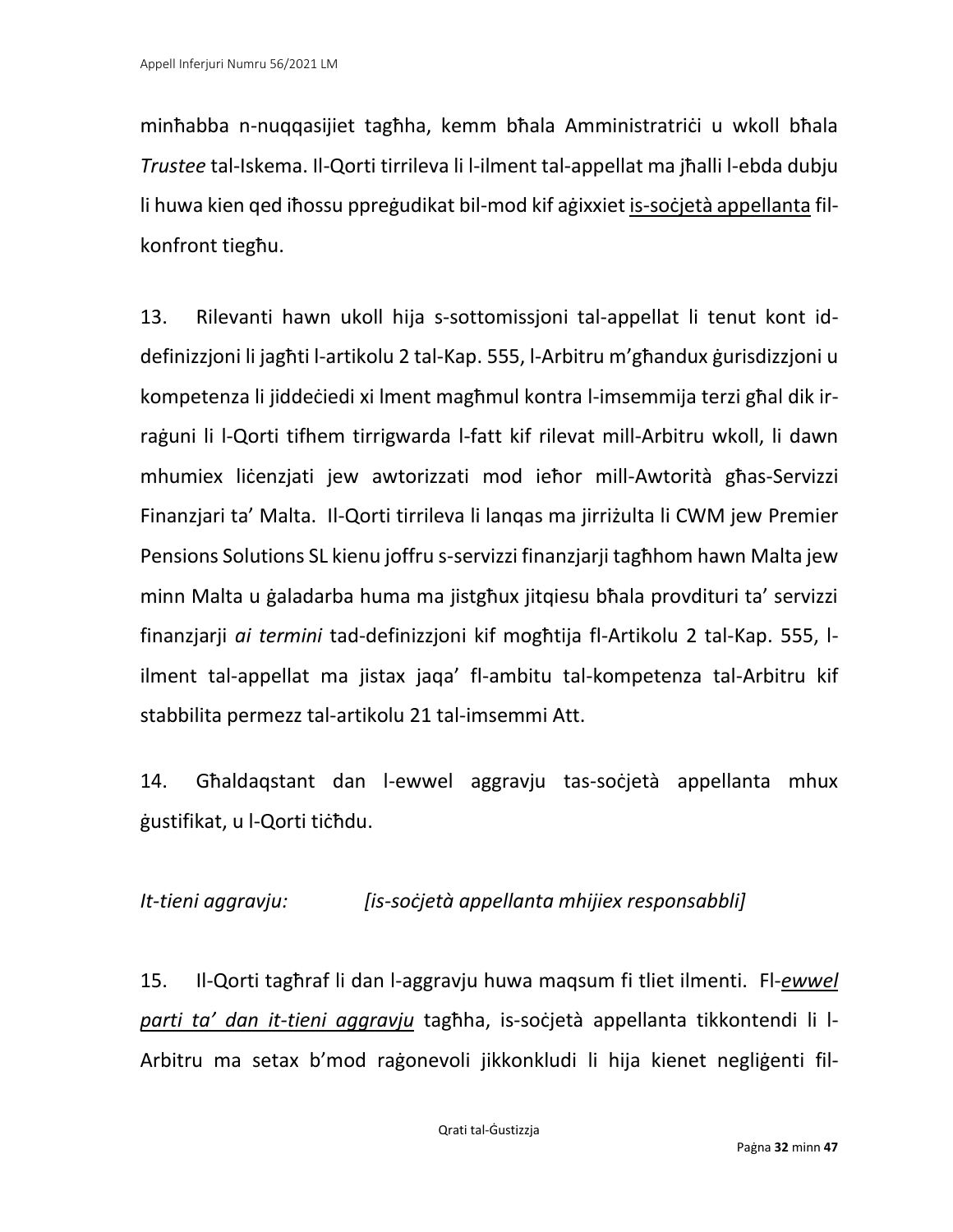konfront tal-appellat, meta ddeċieda li hija ppermettiet lil *CWM* taġixxi bħala konsulent finanzjarju tiegħu. Tgħid li l-liġi u/jew regoli kif applikati mill-Arbitru kienu daħlu fis-seħħ wara l-imġiba allegatament ħażina tagħha. Tirrileva li lħatra tal-konsulent finanzjarju kienet saret mill-appellat stess, u dak iż-żmien ma kien hemm l-ebda obbligu li joħroġ minn liġi/regolament/gwida fejn hija kellha tivverifika jekk *CWM* kinitx entità regolata sabiex tipprovdi pariri finanzjarji, u dan l-Arbitru stess għarfu. Tgħid li l-obbligu tagħha li tirċievi struzzjonijiet biss mingħand konsulenti tal-investiment daħal fis-seħħ fis-sena 2019. Għalhekk ir-regolamenti ma kienux applikabbli għall-każ odjern, iżda xorta waħda l-Arbitru rnexxielu jasal biex jgħid li hija kienet kisret l-obbligi tagħha taħt dawn ir-regolamenti. Tikkontendi li l-obbligi tagħha kienu dawk imfissra u kontroffirmati mill-appellat bil-għan ta' sħubija fl-Iskema. It-*tieni parti tat-tieni aggravju* mressaq mis-soċjetà appellanta, huwa li l-Arbitru sab li hija kienet naqset milli taġixxi bħala *bonus paterfamilias* stante li ppermettiet li filportafoll tal-ilmentatur jiġu ammessi noti strutturati u partikolarment noti strutturati individwali. Tgħid li l-Arbitru madankollu naqas li jieħu in konsiderazzjoni li hija ma kellha l-ebda obbligu li tqis, tistħarreġ jew tindaga dwar il-pariri li l-appellat kien qed jingħata minn CWM dwar investiment u anki li huwa kien minn jeddu daħal f'relazzjoni ma' CWM. Is-soċjetà appellanta tistaqsi b'liema tiġbid tal-interpretazzjoni tista' obbligazzjoni partikolari li ma kinitx hemm dak iż-żmien, tiġi mibdula għall-obbligazzjoni ġenerali ta' *trustee*  fil-konfront tal-benefiċjarju tat-*trust.* Għalhekk ukoll tgħid li hija ma kinitx responsabbli għall-għażla tal-investimenti tal-portafoll tal-appellat. Tikkontendi li mill-atti tal-proċeduri odjerni, ma kien hemm xejn x'juri li kien hemm ksur ta' obbligi kuntrattwali min-naħa tagħha fil-konfront tal-appellat, jew li kien hemm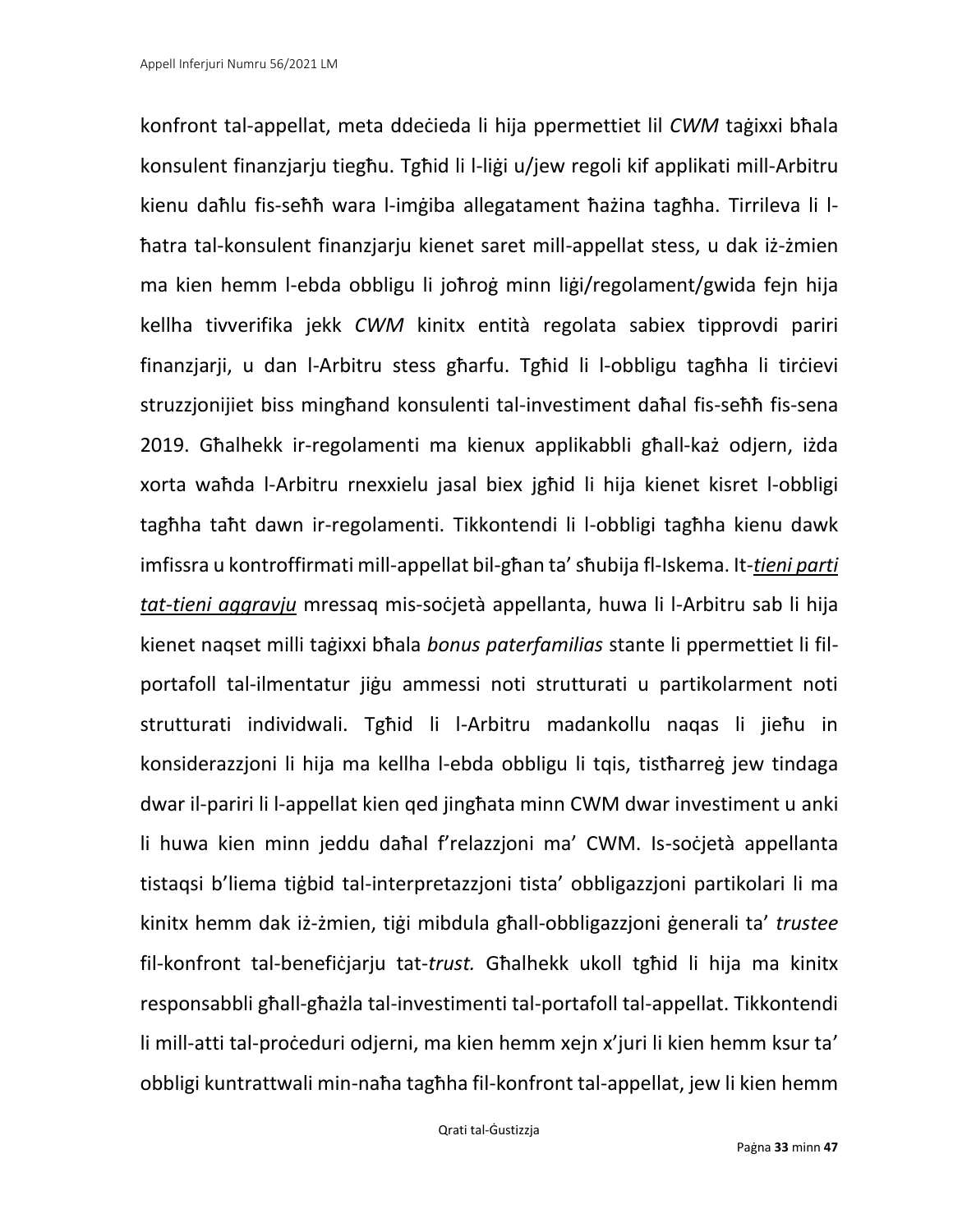xi ksur tar-regoli tal-MFSA, jew tal-linji gwida applikabbli, jew saħansitra li wriet nuqqas ta' prudenza jew li ma ħaditx in konsiderazzjoni r-*risk profile* tiegħu. Issoċjetà appellanta ssostni li hija ma kinitx qegħda tagħti parir dwar investimenti lill-appellat, iżda min-naħa l-oħra kien il-konsulent finanzjarju li kellu jassigura li l-portafoll sħiħ tal-appellat, jiġifieri mhux biss dik il-parti li ġiet ittrasferita fl-Iskema, li kien adegwatament diversifikat. Tispjega kif l-istruzzjonijiet dwar linvestimenti kienu kollha ffirmati mill-appellat u mill-konsulent finanzjarju tiegħu, u hija għalhekk dejjem imxiet skont il-linji gwida applikabbli. Is-soċjetà appellanta tkompli tispjega kif skont hi l-Arbitru naqas milli jikkonsidra li skont l-imsemmija linji gwida u anki skont ir-regolamenti tal-MFSA, kien permissibbli li jsir investiment f'noti strutturati. Madankollu xorta waħda tgħid li l-Arbitru xeħet l-oneru tal-prova fuqha sabiex turi li n-noti strutturati kienu kompatibbli mal-Iskema, meta fil-fatt kellu jkun l-ilmentatur li juri l-investiment ma kienx wieħed permissibbli. Is-soċjetà appellanta tirrileva li l-Arbitru meta ddeċieda li bħala *trustee* hija kellha taġixxi bħala *bonus paterfamilias,* bħallikieku hija kienet responsabbli b'mod awtomatiku għat-tnaqqis fil-valur tal-investimenti talappellat. B'hekk tgħid li huwa ħoloq pożizzjoni ta' inċertezza dwar l-obbligi tagħha. Tgħid li kemm l-appellat u anki l-Arbitru ma ndikawx li kien hemm frodi, imġiba ħażina intenzjonata jew negliġenza kbira da parti tagħha. Filwaqt li tiċċita r-regola 12.1 tat-*Trust Rules* u ssostni li l-appellat huwa b'hekk obbligat legalment li jonora l-indennizz li taha, tissottometti li b'żieda mad-difiża għal *fraus omnia corrumpit,* il-fatt li hija straħet fuq struzzjonijiet, garanziji, indemnifikazzjonijiet u dikjarazzjonijiet iffirmati mill-appellat sabiex tinvesti ssottofond tiegħu kollu fir-*Royal Skandia Bond,* l-ebda negliġenza ma setgħet tiġi attribwita lilha. Barra minn hekk l-ebda ksur tal-obbligi fiduċjarii jew nuqqas ta'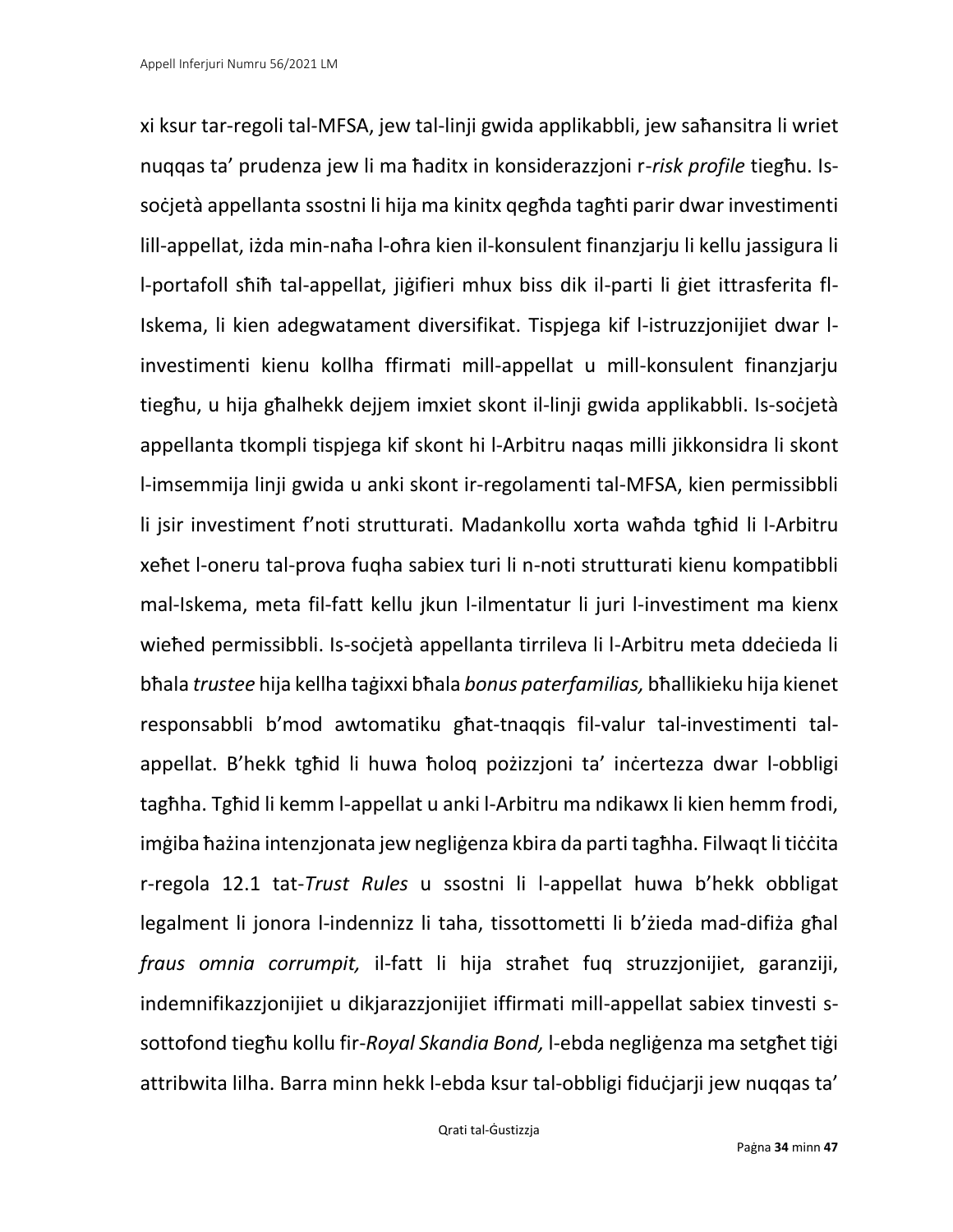azzjoni prudenti fir-rigward tal-interessi tal-appellat ma seta' jiġi mputat lilha. Is-soċjetà appellanta tagħmel ukoll riferiment għar-regola 12.2 tat-*Trust Rules,* u tgħid li l-appellat ma ressaq l-ebda prova tan-negliġenza li tista' tiġi attribwita lilha. Tgħid li jidher li l-Arbitru kien inferixxa nuqqas min-naħa tagħha stante landament tal-portafoll ta' investimenti tal-appellat kif magħżul minnu, fuq parir ta' terzi. B'hekk kien nieqes in-ness kawżali bejn l-allegati atti jew ommissjonijiet tagħha u t-telf soffert mill-appellat. Fl-aħħarnet hawn ukoll tikkontendi, u dan b'riferiment għat-*tielet ilment tagħha taħt dan l-aggravju*, li l-Arbitru għalhekk ma setax b'mod raġonevoli jasal sabiex isib li hija ma kinitx ipprovdiet informazzjoni adegwata u suffiċjenti lill-appellat.

16. L-appellat jilqa' billi jikkontendi li ġaladarba huwa kien jikkwalifika bħala *'retail client',* jiġifieri mhuwiex investitur professjonali, kien mistenni aktar diliġenza min-naħa tas-soċjetà appellanta, u kif tajjeb osserva l-Arbitru, issoċjetà appellanta xorta waħda kellha l-obbligi ģenerali fil-kariga tagħha ta' *Trustee* u Amministratriċi tal-Iskema*.* Hawn l-appellata tiċċita is-subartikolu 1(2) tal-Att dwar *Trusts* u *Trustees* jew Kap. 331 tal-Liġijiet ta' Malta, u anki l-para. (ċ) tas-subartikolu 43(6) u l-artikolu 21 tal-istess liġi. Hija tagħmel ukoll riferiment għal pubblikazzjoni tal-MFSA u tiċċita silta minnha, liema dokument tgħid kien ġie ppubblikat fl-2017, iżda kien jittratta prinċipji ġenerali tal-Kap. 331 u tal-Kodiċi Ċivili li kienu diġà fis-seħħ qabel dik is-sena. L-appellat jikkontesta largument tas-soċjetà appellanta li huwa ma kien ressaq l-ebda prova tannegliġenza allegata lilha, u filwaqt li jiċċita dak li qal l-Arbitru, huwa jikkontendi li kien irriżulta li huwa kien sofra telf riżultat tal-investimenti f'noti strutturati, u li 98% tal-kapital tiegħu ġie nvestit f'żewġ noti strutturati fl-istess żmien. Jgħid li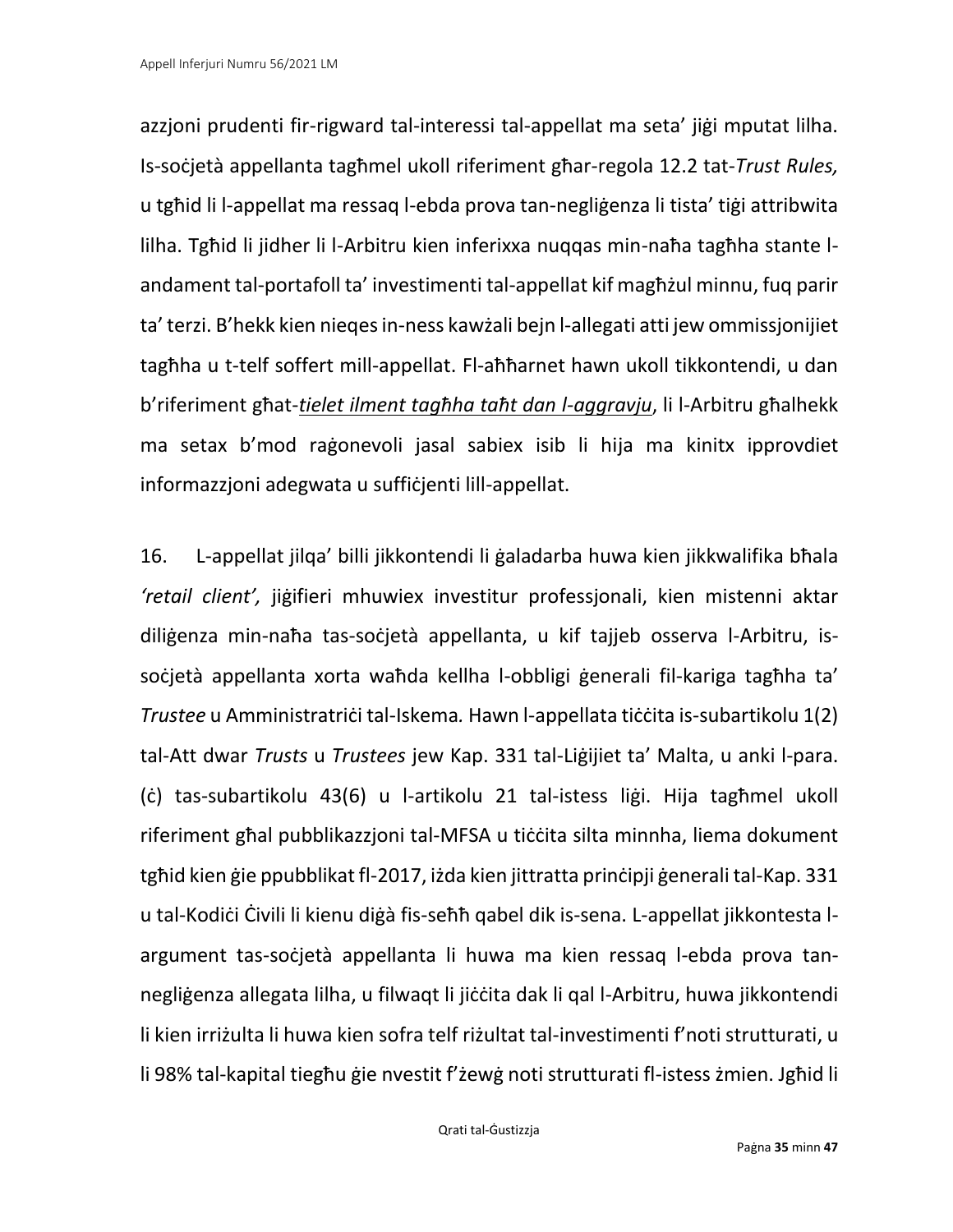s-soċjetà appellanta saħansitra ppermettiet li l-investimenti jsiru bi ksur tali*Standard Operational Conditions* applikabbli għall-fond fejn l-Arbitru sab li kien hemm espożizzjoni 'l hemm mil-limitu massimu permess. L-appellat jirrileva li mill-*fact sheets* tal-investimenti, jirriżulta li r-riskju relattiv kien wieħed għoli fejn il-kapital ma kienx protett u saħansitra seta' jintilef. B'hekk dawn ma kienux jirriflettu r-riskju baxx/medju li kellu jkollu l-portafoll. Iżda aktar preokkupanti minn hekk, jissottometti l-appellat, huwa l-fatt li l-Arbitru sab ukoll li dan ilportafoll ma kienx adattat f'kuntest ta' skema ta' pensjoni fejn persuna kellha profil ta' riskju aktar għoli. Għal dak li jirrigwarda l-argument tas-soċjetà appellanta li kien hemm nuqqas ta' ness kawżali, jgħid li l-Arbitru sab li r-rwol tagħha kien ferm ikbar, għalkemm ma kinitx tagħti pariri ta' investiment u nnuqqasijiet tagħha kienu proprju waslu għat-telf li huwa sofra.

17. Il-Qorti mill-ewwel tgħid li d-deċiżjoni tal-Arbitru hi waħda tajba. Hu jibda bis-solita dikjarazzjoni li m'hemm l-ebda dubju jew kontestazzjoni dwarha, jiġifieri li hu kien ser jiddeċiedi l-ilment skont dak li fil-fehma tiegħu kien ġust, ekwu u raġjonevoli fic-cirkostanzi partikolari u meħudin in konsiderazzjoni lmerti sostantivi tal-każ. Irrileva li l-Iskema kienet tikkonsisti f'*trust* b'domiċilju hawn Malta u kif awtorizzata mill-MFSA bħala *"Personal Retirement Scheme".*  Imbagħad, wara li hu għamel diversi kostatazzjonijiet fir-rigward talinformazzjoni li hu seta' jieħu dwar l-appellat mill-Applikazzjoni għas-Sħubija esebita fl-atti<sup>1</sup> u wkoll mill-*Confidential Client Fact Find* ta' CWM ukoll esebita<sup>2</sup>, għadda sabiex għamel l-osservazzjonijiet tiegħu fir-rigward tas-soċjetà

<sup>1</sup> Ara *a fol.* 189 *et seq*.

<sup>2</sup> *A fol.* 156 *et seq.*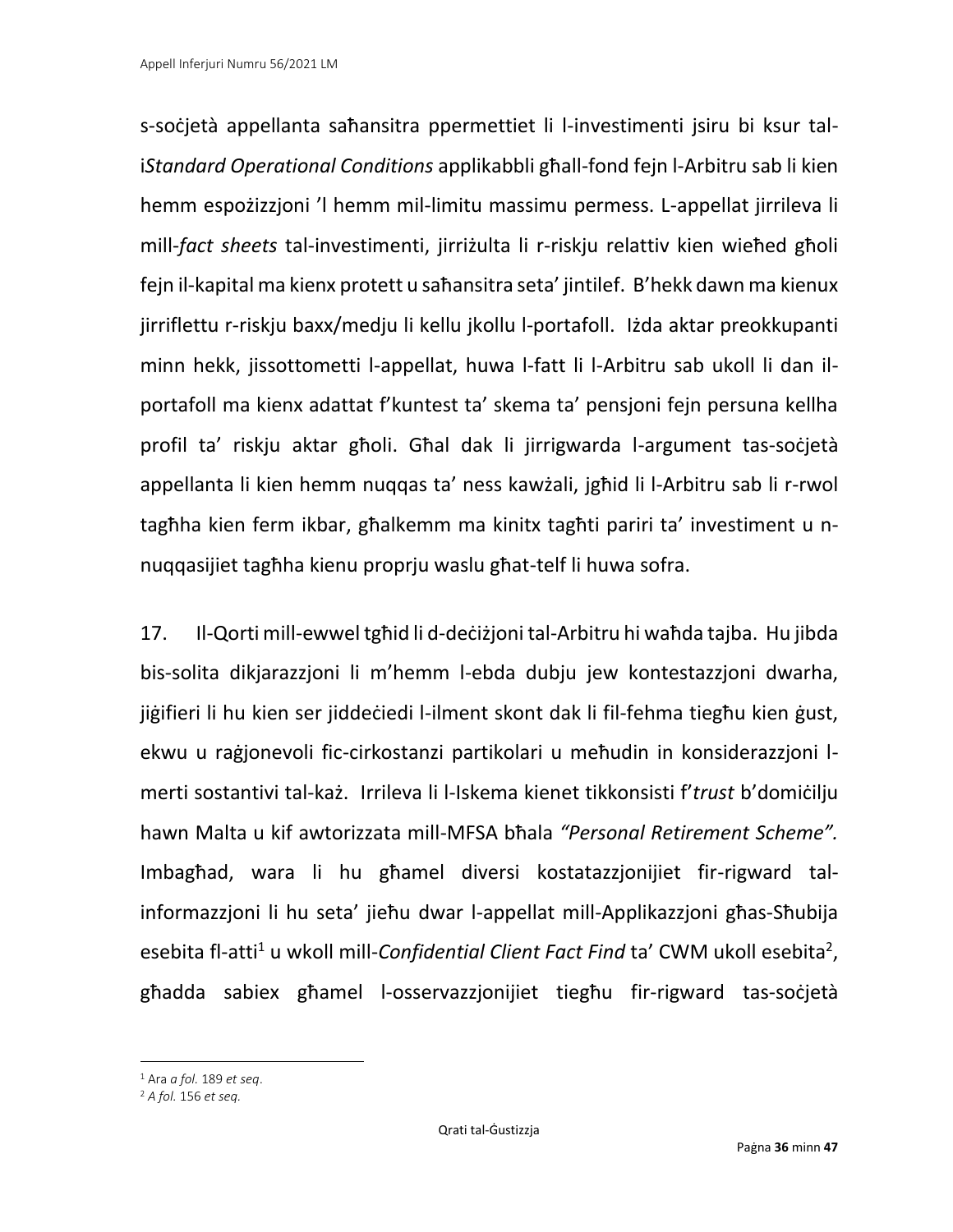appellanta u wkoll fir-rigward tal-konsulent finanzjarju CWM. L-istess għamel fir-rigward tal-investimenti sottoskritti l-Iskema li kienu ġew akkwistati permezz tal-fondi nvestiti f'polza ta' assikurazzjoni fuq il-ħajja magħrufa bħala l-*Executive Investment Bond* maħruġa minn *Royal Skandia Life Assurance Limited* fil-11 ta' Jannar, 2013 fejn il-*premium* kien ta' GBP89,644.93. 3 L-Arbitru hawn elenka ddiversi transazzjonijiet li saru fil-portafoll tal-appellat kif dawn kienu rriżultawlu mir-rendikont tal-*Historical Cash Account Transactions* esebit mill-appellat għall-perjodu bejn 11.01.13 u 20.08.19. Osserva li dan il-portafoll kien ġie kkostitwit permezz ta' noti strutturati u kien jirriżulta telf mill-investimenti magħmula, jiġifieri telf fil-kapital u wkoll fid-dividendi fis-somma ta' GBP38,539,45 fuq il-portafoll tan-noti strutturati tal-GBP u fis-somma ta' EUR16,563.37 fuq il-portafoll tan-noti strutturati tal-EUR. Il-Qorti tinnota li m'hemm l-ebda kontestazzjoni dwar dawn il-fatti, ukoll mis-soċjetà appellanta.

18. L-Arbitru mbagħad għadda sabiex ikkonsidra li s-soċjetà appellanta bħala Amministratriċi u *Trustee* tal-Iskema kienet soġġetta għall-obbligi, funzjonijiet u responsabbiltajiet applikabbli. Huwa hawn għamel riferiment għall-Att li Jirregola Fondi Speċjali (Kap. 450 tal-Liġijiet ta' Malta kif imħassar), li ġie sostitwit permezz tal-Att dwar Pensjonijiet għall-Irtirar (Kap. 514 tal-Liġijiet ta' Malta) li ġie fis-seħħ fl-1 ta' Jannar, 2015, u għad-direttivi/regoli magħmula taħthom, u anki għall-Att dwar *Trusts* u *Trustees* (Kap. 331 tal-Liġijiet ta' Malta) partikolarment applikabbli lis-soċjetà appellanta. Dawn ir-referenzi l-Qorti tgħid li huma mhux biss utli, iżda wkoll rilevanti ħafna stante l-applikabbiltà tagħhom għall-każ odjern.

<sup>3</sup> Ara *fol.* 122 *et seq.*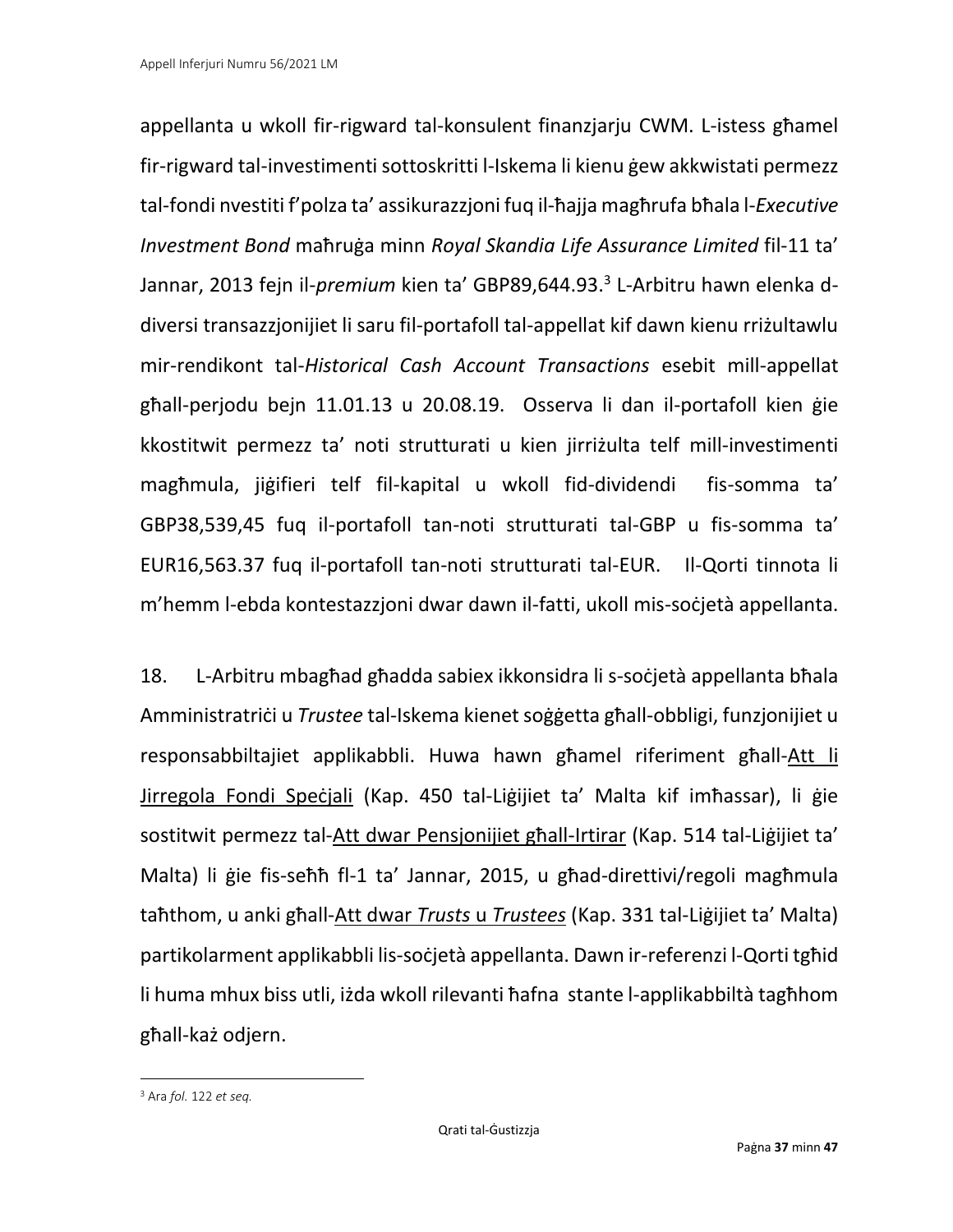19. L-Arbitru spjega li l-obbligi tas-soċjetà appellanta kienu mfissra fl-Att li Jirregola Fondi Speċjali u anki fid-*Directives for Occupational Retirement Schemes, Retirement Funds and Related Parties under the Special Funds (Regulation) Act, 2002.* Meta mbagħad ġie mħassar dak l-Att u anki rreġistrazzjoni tas-soċjetà appellanta taħt il-Kap. 514, l-obbligi tagħha bdew jiġu regolati permezz ta' dik l-istess liġi u anki permezz tal-*Pension Rules for Service Providers issued under the Retirement Pensions Act* u l-*Pension Rules for Personal Retirement Schemes Issued under the Retirement Pensions Act.* L-Arbitru aċċenna fuq l-obbligu tal-Amministratur tal-Iskema tal-Irtirar sabiex dan jaġixxi fl-aħjar interessi tal-Iskema u dan kif jirrikjedi s-subartikolu 19(2) tal-Att li Jirregola Fondi Speċjali (Kap. 450) u s-subartikolu 13(1) tal-Att dwar Pensjonijiet għall-Irtirar (Kap. 514). Ċertament għalhekk tgħid il-Qorti, anki fiddawl tal-konstatazzjonijiet ulterjuri tal-Arbitru, ma tistax taċċetta ssottomissjoni tas-soċjetà appellanta li hija ma kellha l-ebda obbligu lejn lappellat. Iżżid tgħid li għall-kuntrarju ta' dak li qegħda tinsisti fuqu bil-qawwa kollha s-soċjetà appellanta, m'hemmx dubju dwar x'kienu l-obbligi tagħha, u li dawn l-obbligi daqstant ċari kif imfissra fil-liġi, kienu jirrikjedu li hija timxi fl-aħjar interess tal-Iskema, kemm fiż-żmien li sar l-investiment fis-sena 2012 meta kienu applikabbli d-disposizzjonijiet tal-Kap. 450, u anki sussegwentement meta ġie fis-seħħ l-Att dwar Pensjonijiet għall-Irtirar fis-sena 2015, u l-appellat kien għadu membru tal-Iskema u ġarrab it-telf allegat. Tgħid li jekk kien hemm żmien li ma kienx hemm obbligi speċifiċi li jirregolaw l-imġiba tagħha, dan ma kienx jeżonerha mill-obbligi ġenerali tagħha.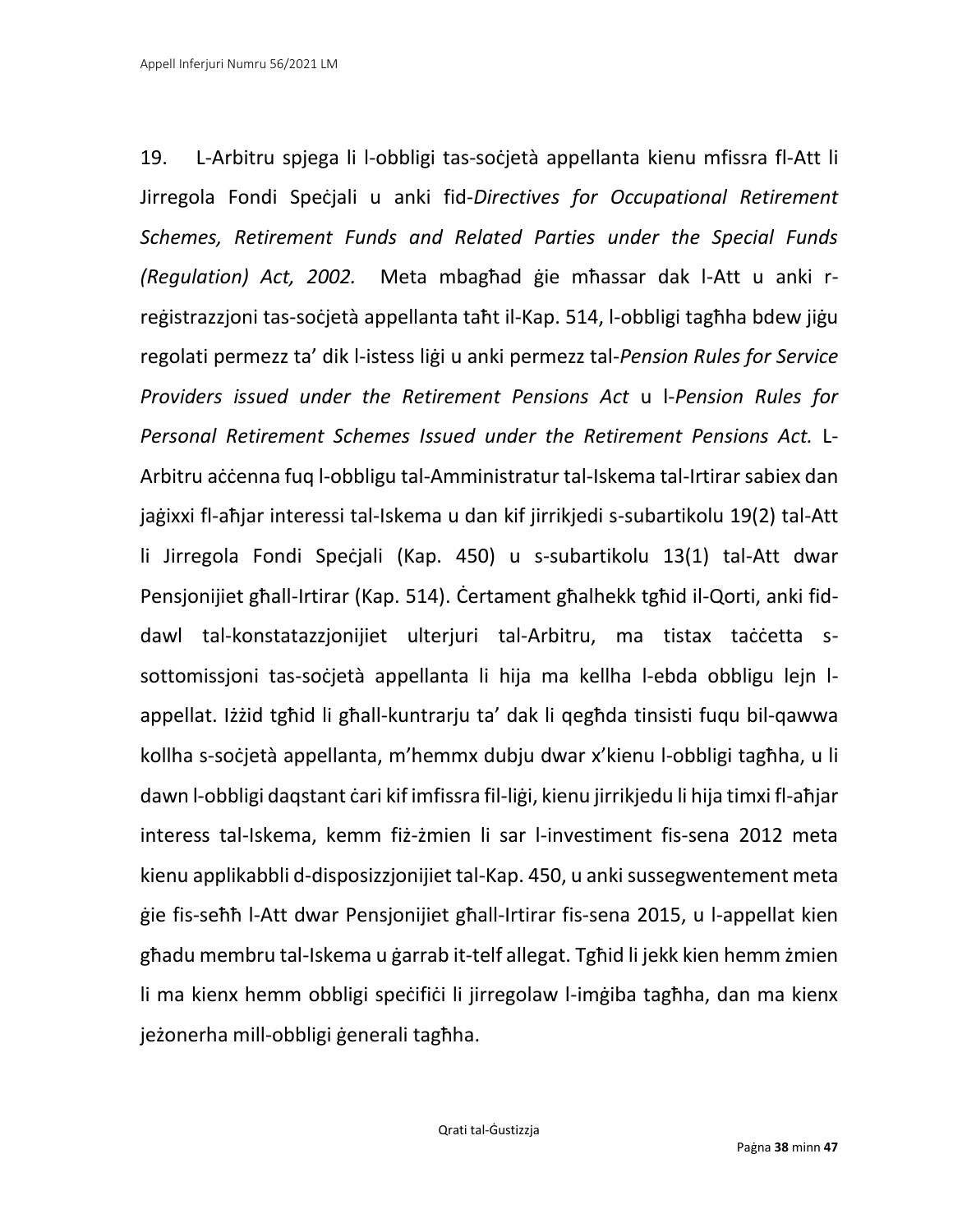20. Minn hawn l-Arbitru għadda sabiex elenka diversi prinċipji li kienu applikabbli fil-konfront tas-soċjetà appellanta skont il-*general conduct of business rules/standard licence conditions* applikabbli taħt ir-reġim tal-Kap. 450 kif imħassar, u tal-Kap. 514 li ssostitwih. Għal darb'oħra l-Qorti tirrileva li jirriżulta li s-soċjetà appellanta bħala Amministratriċi tal-Iskema kienet tenuta li timxi b'kull ħila, kura u diliġenza dovuta fl-aħjar interessi tal-benefiċċjarji tal-Iskema. L-obbligi legali tagħha jirriżultaw ċari u inekwivoċi, tant li l-Qorti tirrileva li diġà minn dan li ngħad, jirriżulta li d-difiża tagħha li hija qatt ma setgħet tinżamm responsabbli stante li ma kellha l-ebda obbligu speċifiku fil-konfront tal-appellat, ma tistax tirnexxi.

21. Iżda l-Arbitru ma waqafx hawn għaliex ikkonsidra wkoll il-kariga tagħha bħala *Trustee* u rrileva li hawn kienu applikabbli l-provvedimenti tal-Att dwar *Trusts* and *Trustees* (Kap. 331), li l-Qorti tirrileva li kien ġie fis-seħħ fit-30 ta' Ġunju, 1989 kif sussegwentement emendat, u jagħmel riferiment partikolari għas-subartikolu 21(1), il-para. (a) tas-subartikolu 21(2). Hawn il-Qorti tgħid li għal darb'oħra d-difiża tas-soċjetà appellanta ma tista' issib l-ebda sostenn għaliex hija kienet soġġetta għall-obbligi kollha ta' *trustee*, anki dawk aktar speċifiċi li permezz tagħhom l-obbligu ġenerali jista' jieħu sura. Għalhekk l-Arbitru sewwa rrileva li fil-kariga tagħha ta' *Trustee,* is-soċjetà appellanta kienet tenuta saħansitra tamministra l-Iskema u l-assi tagħha skont diliġenza u responsabbiltà għolja. In sostenn ta' dan kollu, huwa jiċċita l-pubblikazzjoni An Introduction to Maltese Financial Services Law<sup>4</sup>, u mill-pubblikazzjoni riċenti tal-MFSA tas-sena 2017, fejn din ittrattat prinċipji diġà stabbiliti qabel dik id-data

<sup>4</sup> Ed. Max Ganado.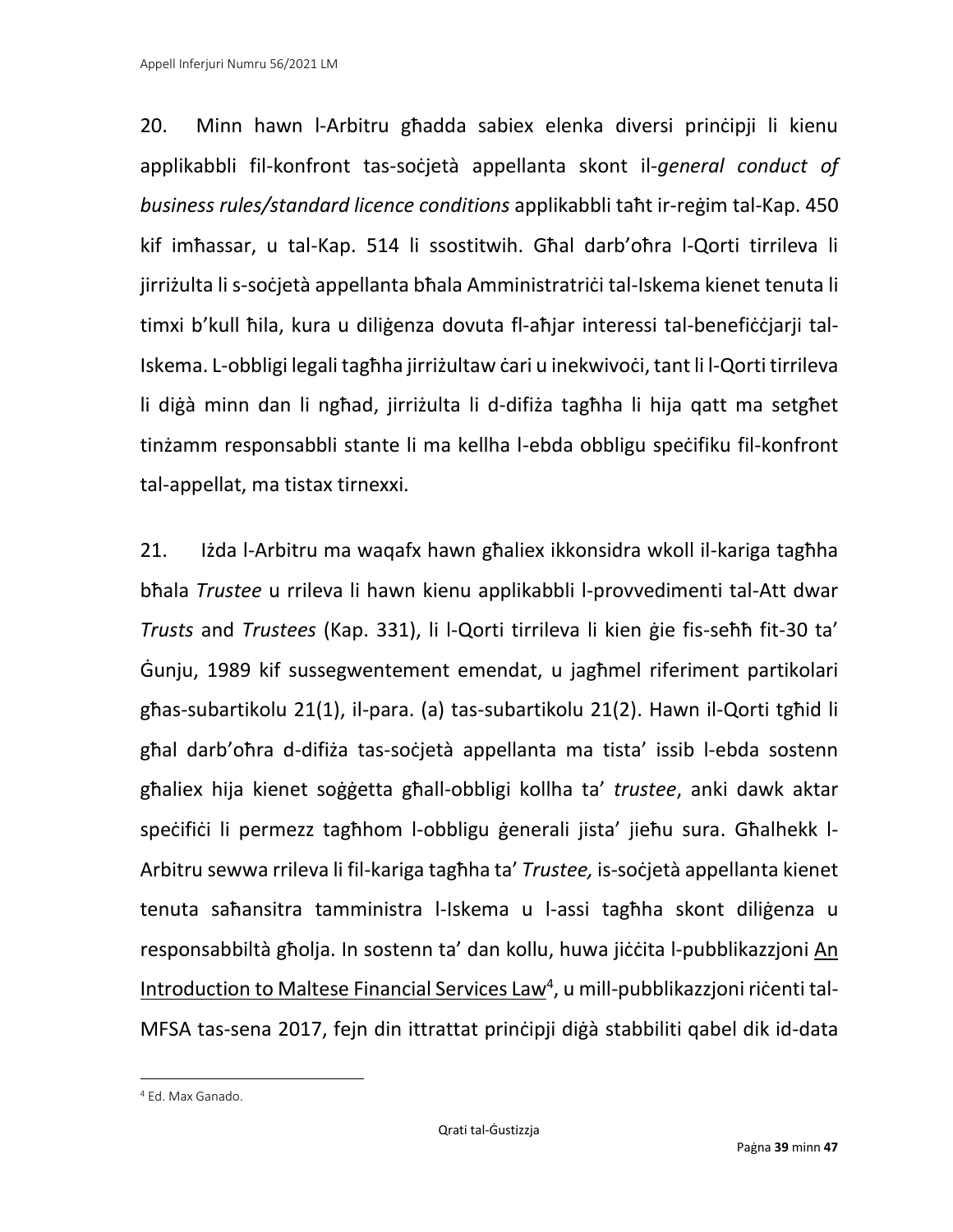permezz tal-Att dwar *Trusts* u *Trustees* (Kap. 331) u anki permezz tal-Kodiċi Ċivili.

22. L-Arbitru aċċetta li kien inekwivoku li s-soċjetà appellanta ma kinitx ipprovdiet parir dwar l-investimenti sottoskritti, u li dan kien l-obbligu ta' terzi, li fil-każ odjern kienet CWM. L-Arbitru ddikjara li kien tal-fehma, kif inhi din il-Qorti, li s-soċjetà appellanta bħala Amministratur ta' Skema għall-Irtirar u t-*Trustee,* kellha ċertu obbligi mportanti li setgħu jkollhom rilevanza sostanzjali fuq l-operat u l-attivitajiet tal-Iskema u li jaffettwa direttament jew indirettament l-andament tagħha. Kien għalhekk li kellu jiġi nvestigat jekk issoċjetà appellanta naqsitx mill-obbligi relattivi tagħha, u jekk fl-affermattiv allura safejn dan kellu effett fuq l-andament tal-Iskema u r-riżultanti telf.

23. L-Arbitru hawn għadda sabiex ikkonsidra l-kompożizzjoni tal-portafoll talappellat. Fl-ewwel lok ikkonstata li l-investimenti sottoskritti kienu kollha magħmulin f'noti strutturati anki b'mod konsiderevoli f'noti strutturati individwali. Osserva li fil-bidu madwar 98% tal-kapital tal-appellat kien ġie investit f'żewġ noti strutturati biss, u seta' jinnota wkoll li sussegwentement kien hemm espożizzjoni qawwija għal noti strutturati singolari u anki għal immittenti singolari. Dan l-Arbitru qal ma kienx joffri serħan tal-moħħ li kienet ġiet użata l-prudenza neċessarja fir-rigward tal-portafoll ta' investiment u li kienet saret diversifikazzjoni adegwata, jew li l-kompożizzjoni tal-portafoll kien juri u kien kompatibbli ma' portafoll ta' skema tal-irtirar li l-iskop tagħha kien li tipprovdi għal benefiċċji tal-irtirar. Wara li kkonsidra dak li jipprovdu *l*-i*Standard Operational Conditions* tad-*Directives for Occupational Retirement Schemes,*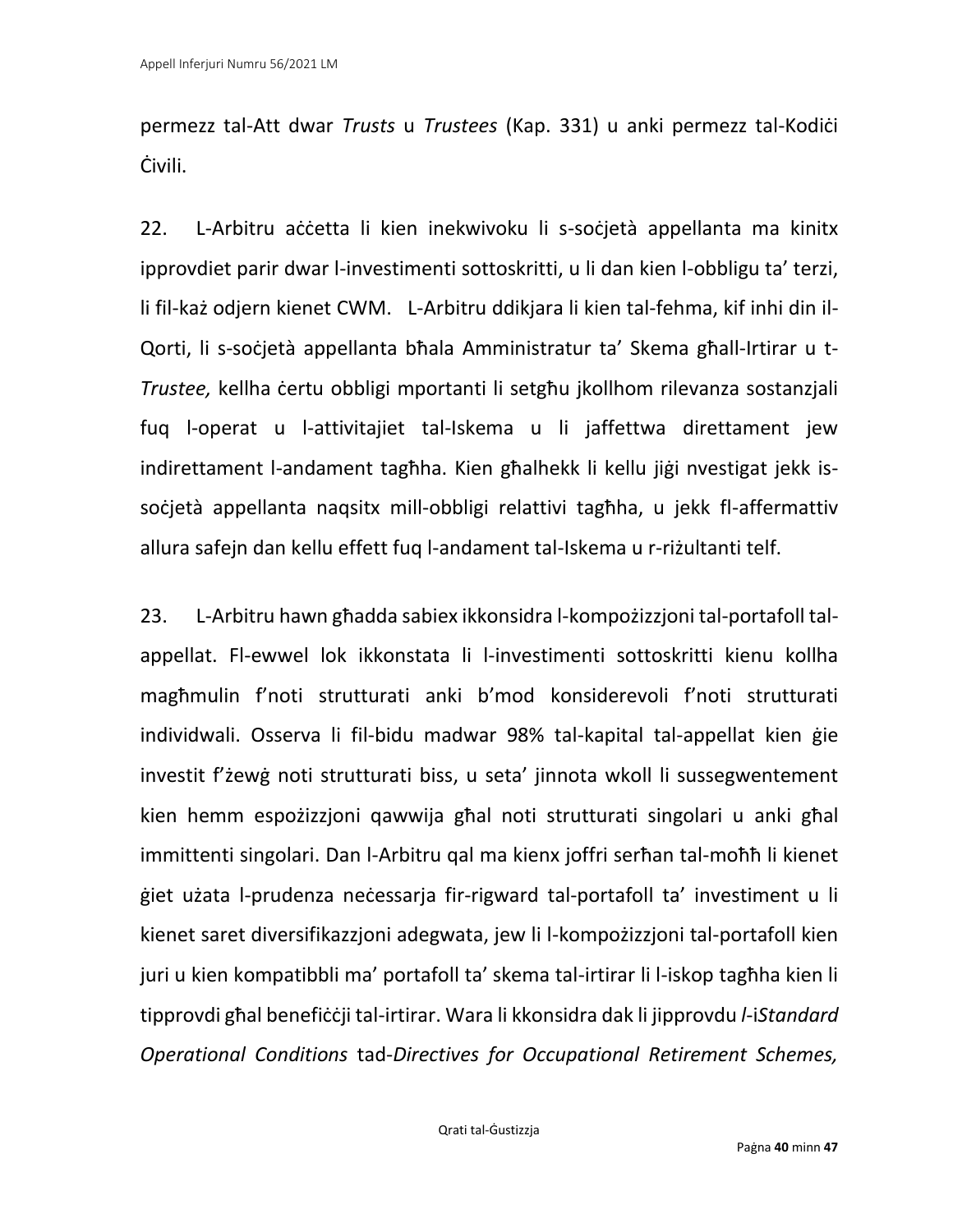*Retirement Funds and Related Parties under the Special Funds (Regulation) Act, 2002,* stqarr li minkejja l-*istandards* stabbiliti permezz ta' dawn ir-regoli, i*s*soċietà appellanta kienet ippermettiet li l-portafoll ikun kostitwit biss permezz ta' noti strutturati, fejn l-espożizzjoni għal immittenti singolari kienet tidher li f'ċertu mumenti kienet taqbeż il-massimu stabbilit mir-regoli ta' 20% talportafoll sħiħ fir-rigward ta' strumenti diversifikati ta' investiment, u saħansitra f'ċerti każijiet kien jeċċedi t-30% stabbilit għar-rigward ta' investimenti aktar sikuri bħal depożiti. L-Arbitru b'mod ġustifikat iddikjara li bħala Amministratur tal-Iskema s-soċjetà appellanta kellha tintervjeni u ma tippermettiex din ilkompożizzjoni fil-portafoll tal-appellat. Tajjeb ferm irrileva li għalkemm issoċjetà appellanta ma kinitx il-konsulent tal-investiment tal-appellat, filkapaċità tagħha ta' *Trustee* u Amministratriċi tal-Iskema hija kellha s-setgħa u lawtorità, kif ukoll l-obbligu, li ma tippermettiex tali kompożizzjoni fl-Iskema, ġaladarba din ma kinitx tirrifletti l-iskop għalfejn ġiet stabbilita tali Skema, jiġifieri sabiex tipprovdi għal benefiċċji tal-irtirar aktar milli titħaddem b'mod spekulattiv. Il-Qorti tgħid li r-raġunar tal-Arbitru ma jista' jsib l-ebda kuntrarju hawnhekk.

24. Imbagħad l-Arbitru sewwa kkonsidra li s-soċjetà appellanta ma pprovdiet l-ebda evidenza li l-investimenti permessi fl-Iskema kienu prudenti u kienu jirriflettu r-regoli li għalihom hija kienet soġġetta kif spjegat. Ċertament tgħid din il-Qorti li dan il-fatt ma jistax jiġi faċilment skartat għaliex tassew ukoll f'dawn il-proċeduri s-soċjetà appellanta ma kkonvinċitx lil din il-Qorti li lportafoll tal-appellat kien addattat għall-iskop u l-interessi tiegħu u anki għal dawk tal-Iskema.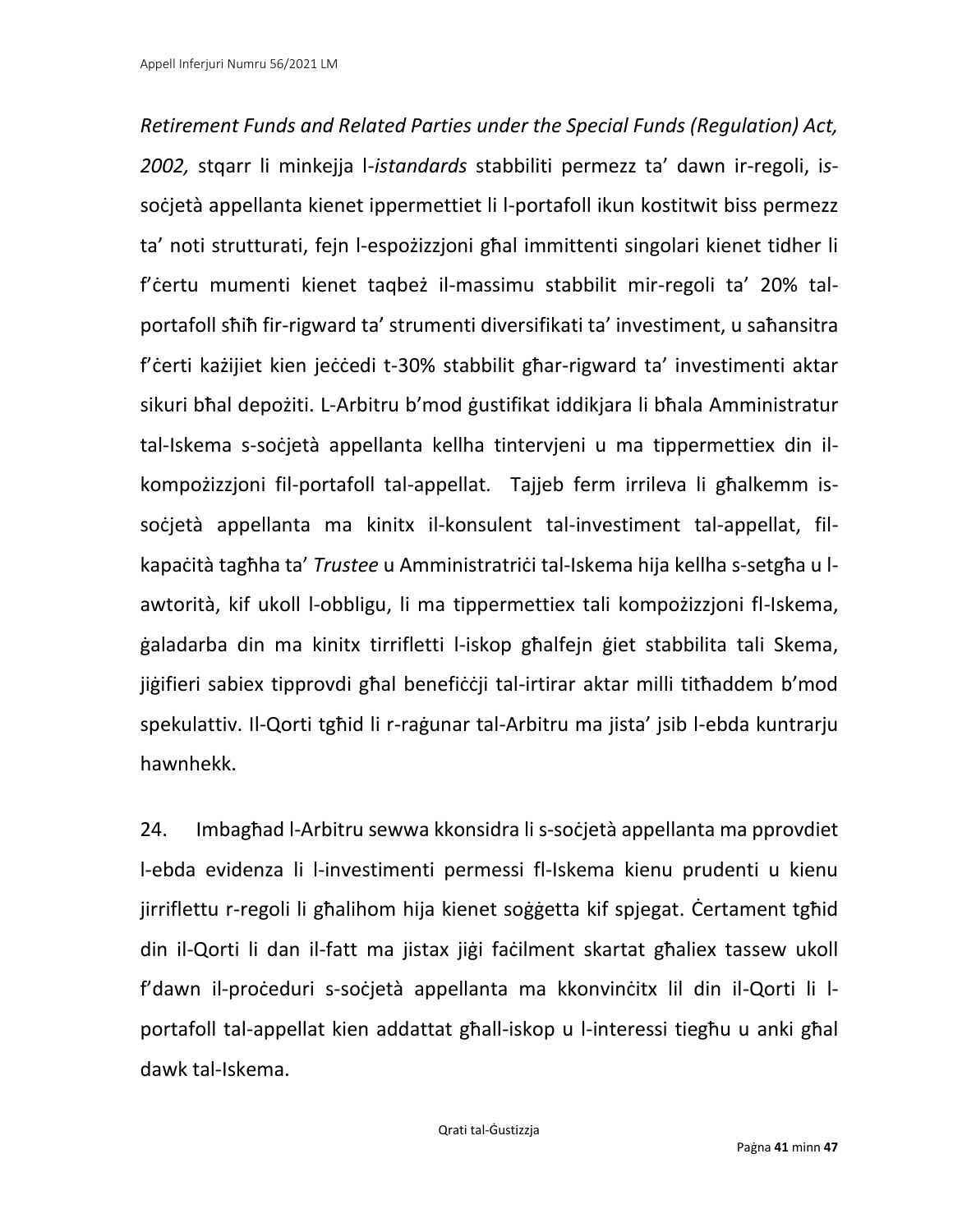25. Minn hawn l-Arbitru għadda sabiex għamel diversi konstatazzjonijiet firrigward tal-*fact sheets* li ġew esebiti mill-appellat. Stqarr li d-dħul għoli ndikat fuq il-prodotti kien jirrifletti r-riskju għoli tagħhom, u dan ukoll fejn l-imsemmija *fact sheets* innifishom kienu jaċċennaw għal diversi riskji fir-rigward tal-kapital investit f'dawk il-prodotti. Irrileva li minbarra r-riskju tal-kreditu tal-immittent u tal-likwidità, il-*fact sheets* kien jagħtu twissija dwar il-fatt li l-kapital ma kienx wieħed protett u li l-investitur seta' jirċievi inqas mill-ammont oriģinali nvestit, jew forsi wkoll jitlef l-ammont investit kollu. Kollox tgħid il-Qorti ferm indikattiv tal-fatt li l-investiment fin-noti strutturati ma kienx wieħed kompatibbli malinformazzjoni dwar l-appellat u dwar dak li kien ifittex kif muri fil-*fact find.* L-Arbitru qal li kien hemm aspett partikolari li ħareġ minn dawn in-noti, fejn kien hemm twissija f'kull waħda mill-*fact sheets* dwar l-eventwalità ta' tnaqqis filvalur tal-kapital kif marbut ma' perċentwali. Huwa ċċita s-segwenti twissija*: "If any stock has fallen by more than 50% (a Barrier breach) then investors receive the performance of the Worst Performing Stock at Maturity, and capital will be lost".* Għalhekk, qal l-Arbitru, kien hemm konsegwenzi materjali jekk il-valur ta' wieħed biss mill-assi kollha tan-noti strutturati kien jinżel mill-minimu ndikat, u qal li l-implikazzjoni ta' din il-kundizzjoni ma setgħetx tiġi skartata. Filwaqt li osserva li l-*fact sheets* ta' noti strutturati oħrajn li fihom kien sar investiment ma kienux ġew ippreżentati, iddikjara li kien tassew ċar li l-portafoll tal-appellat kellu noti strutturati li kienu jġorru ċerti riskji li ma kienux jirriflettu l-aspett prudenti kif kien mistenni minn portafoll tal-pensjoni, u barra minn hekk dawn ma kienux jirriflettu l-attitudni għar-riskju '*low to medium'* tal-appellat, anki kif indikat fil-*client fact find* tiegħu, aktar u aktar meta wieħed jikkonsidra li l-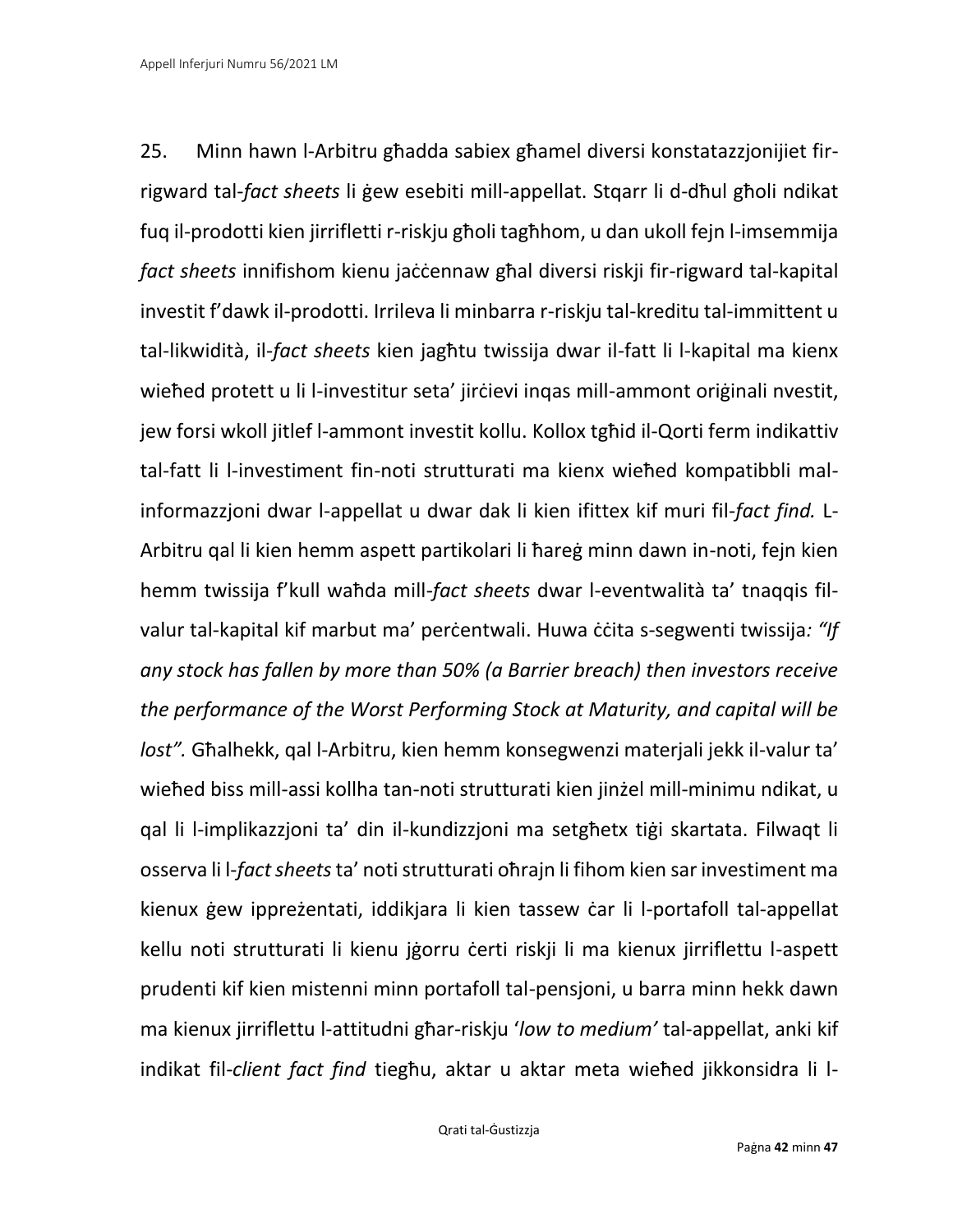portafoll tal-investimenti kien ġie ikkostitwit biss min-noti strutturati u ankisaru investimenti f'prodotti singolari. Osserva li l-investimenti saħansitra ma kienux adattati għal investitur b'attitudini għar-riskju aktar għoli minn dik tal-appellat, u li dawn kienu mmirati lejn *'Professional Investors Only'.* Għalhekk qal li ma kienux tajbin għall-appellat li kien *'retail investor',* b'attitudini baxxa/medja għar-riskju u b'esperjenza limitata għal investimenti ta' riskju baxx fejn kien ifittex il-protezzjoni. Il-Qorti diġà kellha l-opportunità li tesprimi dawn il-fehmiet fil-qosor iktar 'il fuq f'din is-sentenza, u għalhekk tikkonsidra li l-Arbitru kien tassew korrett fl-evalwazzjoni tiegħu tal-investimenti fid-dawl tal-għarfien, esperjenza, attitudni għar-riskju u aspettattivi tal-appellata. Filwaqt li tagħmel tagħha l-konstatazzjonijiet u l-osservazzjonijiet kollha magħmula minnu, tistqarr li m'għandha xejn aktar x'iżżid f'dan ir-rigward.

26. L-Arbitru hawn ħa in konsiderazzjoni l-argument tas-soċjetà appellanta li r-rwol tagħha kien wieħed limitat, għaliex fost affarijiet oħra l-appellat kien iffirma diversi dokumenti xhieda ta' dan. Għal darb'oħra l-Arbitru aċċetta li kien minnu li r-rwol tagħha ma kienx li tagħti konsulenza dwar investimenti, iżda bħal ma hija din il-Qorti, hu kien tal-fehma li ċertament ma setax jitqies li r-rwol tagħha kien limitat kif allegat minnha u l-kummenti tagħha saħansitra kienu juru nuqqas ta' apprezzament u nuqqas ta' fehim tas-sinifikat tar-rwol tagħha bħala *Trustee* u Amministratriċi ta' skema tal-irtirar, u possibilment l-iskartar tarrekwiżiti regolatorji applikabbli. Imbagħad dwar id-difiża tas-soċjetà appellanta kif imsejsa fuq id-diversi ċaħdiet u *provisos* fil-formoli tagħha, l-Arbitru ddikjara li dawn ma jistgħux jingħataw wisq piż fejn hemm stabbilit nuqqas ta' diliġenza min-naħa tal-provvditur tas-servizz. Kif sewwa qal, is-soċjetà appellanta ma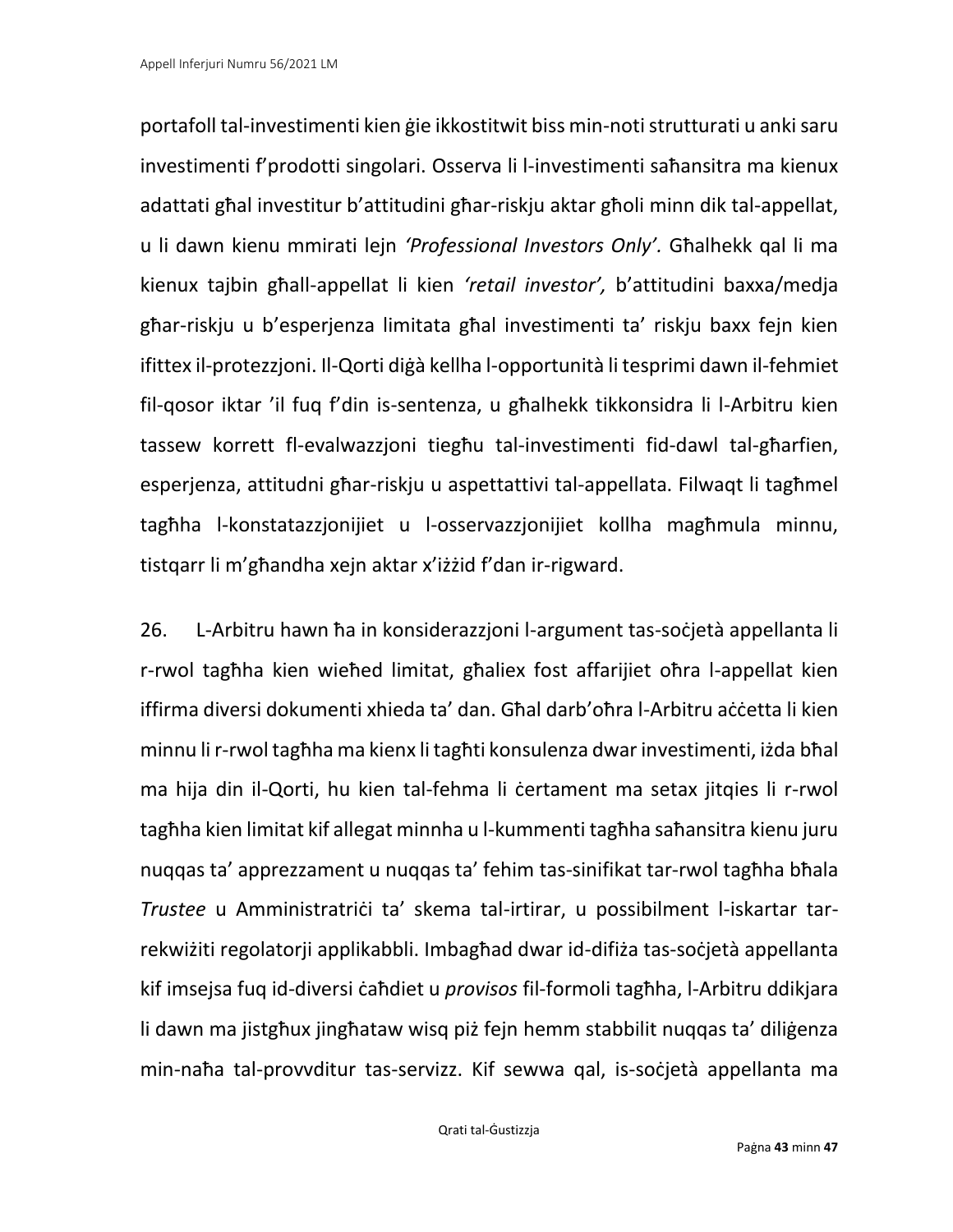tistax tinħeba warajhom fejn fil-każ partikolari kien ġie determinat nuqqas ta' diliġenza min-naħa tagħha. Għal darb'oħra jisħaq li ma kien hemm l-ebda konfort adegwat li l-investimenti kienu adegwati għal portafoll tal-pensjoni, fejn saħansitra s-soċjetà appellanta qalet biss li dawn kienu permessibbli mingħajr ma offriet l-ebda ġustifikazzjoni għall-fatt li l-portafoll sħiħ kien ġie nvestit f'noti strutturati. L-Arbitru kompla billi sewwa qal li ma kienx irriżulta li l-portafoll kien jirrifletti l-prudenza li wieħed kien jistenna minn portafoll li kellu l-iskop li jipprovdi *'a life-time income to its members',* u li kien intiż sabiex jipprovdi għal benefiċċji tal-irtirar skont l-kondizzjoni fuq imsemmija.

27. Dwar in-ness kawżali, l-Arbitru ddikjara li t-telf attwali esperjenzat millappellat, ma setgħax jiġi attribwit lill-allegat aġir/frodi tal-konsulenti talinvestiment kif kienet qegħda tikkontendi s-soċjetà appellanta, u/jew lillkambju fil-valur fis-suq tal-investimenti. Qal li hemm evidenza suffiċjenti u konvinċenti dwar in-nuqqasijiet tas-soċjetà appellanta kif diġà mfisser aktar 'il fuq, liema nuqqasijiet ma mminimizzawx it-telf, iżda saħansitra kkontribwew in parti għalih, tant li l-Iskema ma laħqitx l-oġġettiv tagħha.

28. L-Arbitru kompla billi tajjeb għaraf, kif ukoll qegħda taċċetta din il-Qorti, li s-soċjetà appellanta, li għalkemm tassew ma kinitx responsabbli sabiex tipprovdi parir finanzjarju lill-appellat u li tagħżel l-investimenti sottoskritti, hija kellha d-dover li tassigura li l-kompożizzjoni tal-portafoll kif rakkommandat millkonsulent finanzjarju kien fl-aħjar interessi tal-appellat u li l-kompożizzjoni kienet tippermetti li jitwettaq l-għan tal-pjan tal-irtirar skont il-prudenza neċessarja li wieħed kien jispetta. Iddikjara li l-appellat fl-aħħar mill-aħħar kien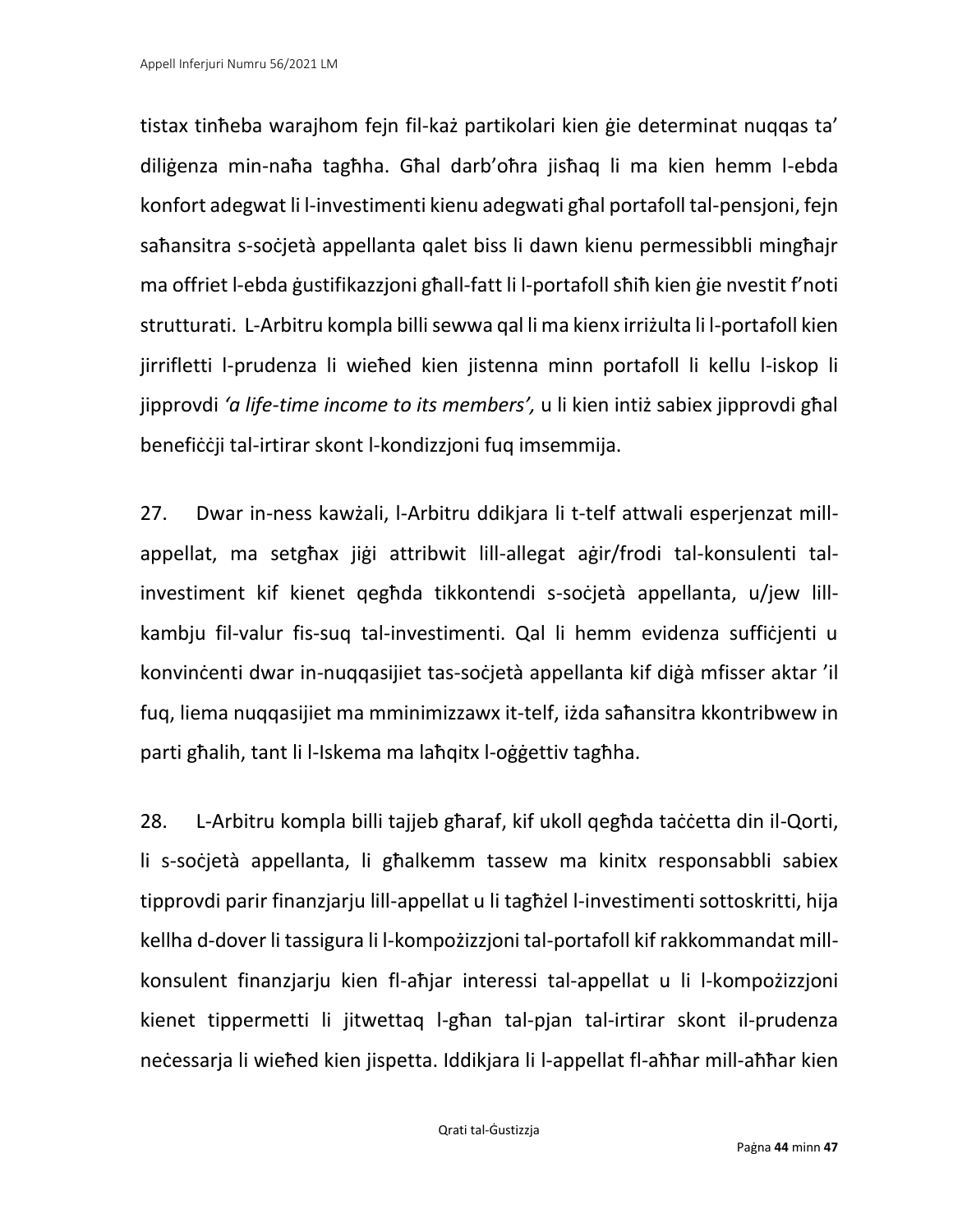straħ fuq is-soċjetà appellanta bħala Amministratriċi u *Trustee,* u wkoll fuq diversi terzi oħra nvoluti fl-istruttura tal-Iskema, sabiex jiksbu l-iskop li għalih l-Iskema kienet ġiet stabbilita, jiġifieri li tipprovdi għal benefiċċji tal-irtirar u wkoll dħul sabiex tiġi ssalvagwardjata l-pensjoni. L-Arbitru sostna li għal dak li jirrigwarda l-kompożizzjoni tal-portafoll, filwaqt li dejjem jista' jkun hemm ittelf, id-diversifikazzjoni, il-bilanċ u l-prudenza kif mistenni f'portafoll talpensjoni, kellhom inaqqsu mit-telf soffert u ta' mill-inqas jibqa' sħiħ il-kapital oriġinali nvestit. Għalhekk, huwa kkonsidra li s-soċjetà appellata kient uriet nuqqas ta' diliġenza fl-amministrazzjoni ġenerali tal-Iskema fil-konfront talappellat u fit-twettiq tal-obbligi tagħha bħala *Trustee* fejn l-appellat kien straħ fuqha u fuq it-terzi oħrajn għaliex emmen fil-professjonalità tagħhom u flobbligu tagħhom ta' ħsieb u diliġenza.

29. Il-Qorti tikkondividi l-fehma sħiħa tal-Arbitru. Jirriżulta b'mod ċar li kienu proprju n-nuqqasijiet tas-soċjetà appellanta kif ikkonsidrati aktar 'il fuq f'din issentenza, li waslu għat-telf soffert mill-appellat u għalhekk ukoll lanqas ma jista' jintlaqa' l-argument tagħha li jonqos in-ness kawżali bejn it-telf u l-allegat aġir tagħha u l-applikabbilità tar-regoli 12.1 u 12.2 tat-*Trust Rules,* stante li l-ebda negliġenza ma tista' tiġi attribwita lilha. Is-soċjetà appellanta ttentat teħles mirresponsabbiltà tan-nuqqasijiet tagħha billi tirrileva li ma kinitx hi, iżda lkonsulent finanzjarju tal-appellat li kien mexxih lejn l-investimenti li eventwalment fallew. Dan filwaqt ukoll li tgħid li hija bl-ebda mod ma kienet tenuta taċċerta l-identità tal-imsemmi konsulent finanzjarju, u fl-istess ħin tħares dak kollu li kien qed isir. Iżda kif ġie kkonsidrat minn din il-Qorti, id-difiża tas-soċjetà appellanta ma tistax tirnexxi fid-dawl tal-obbligi legali u regolatorji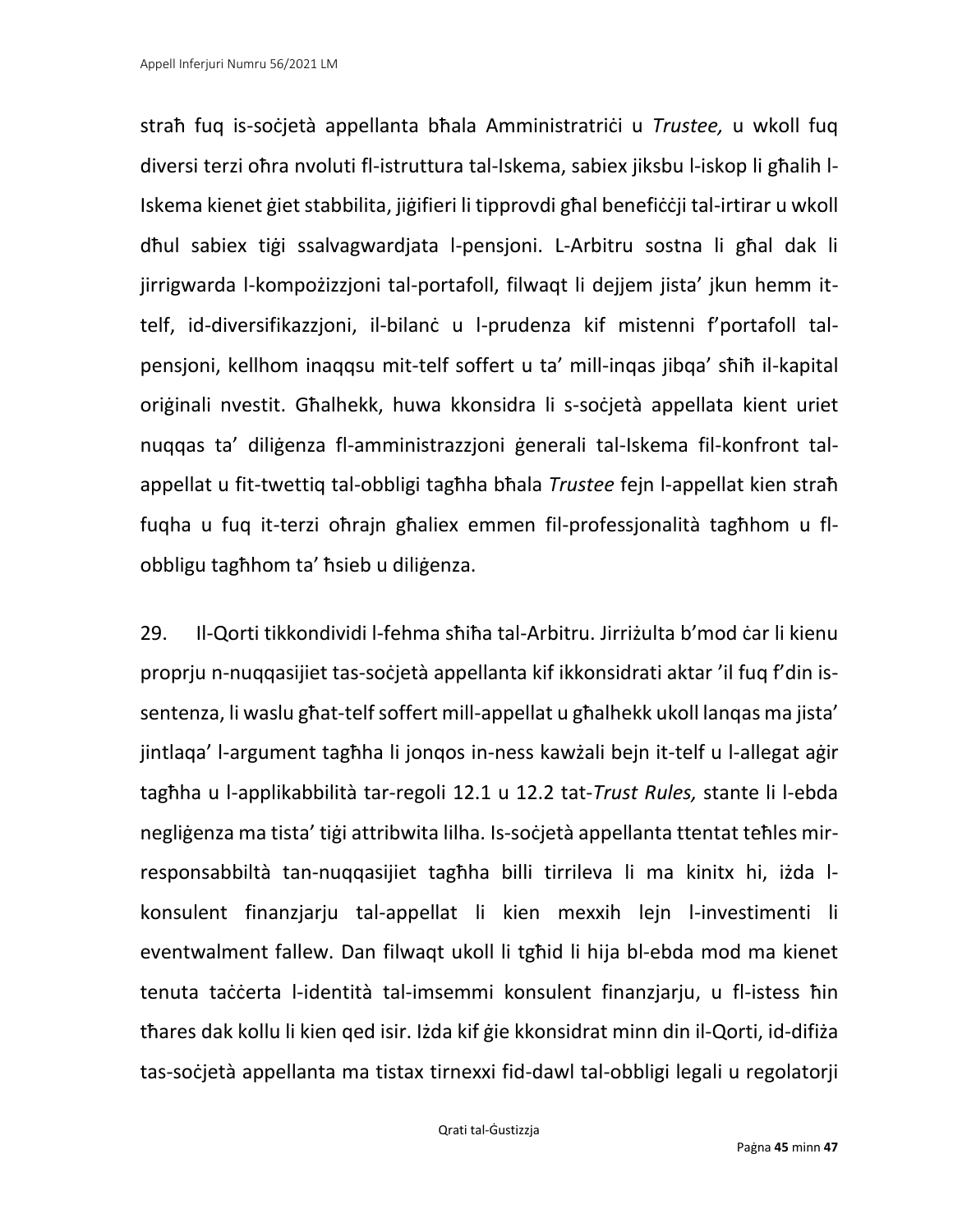tagħha u huwa proprju għalhekk li n-nuqqasijiet tagħha għandhom jitqiesu li kkontribwew lejn it-telf soffert mill-appellat mill-investimenti tiegħu.

30. Għaldaqstant din il-Qorti ma ssibx it-tieni aggravju tas-soċjetà appellanta ġustifikat, u tiċħdu.

## *It-tielet aggravju: [il-kwantum tad-danni]*

31. Dwar it-tielet aggravju tagħha, is-soċjetà appellanta tissottometti li l-Arbitru naqas milli jispjega kif wasal għall-perċentwali ta' 70% tat-telf fir-rigward tad-danni pagabbli minnha lill-appellat. Tikkontendi li anki jekk jirriżulta xi nuqqas min-naħa tagħha, ir-responsabbiltà tagħha għad-danni ma setgħetx titqies f'dak il-percentwali.

32. L-appellat iwieġeb għal dan l-aggravju billi jissottometti li l-Arbitru spjega b'mod dettaljat ir-rabta bejn l-aġir tagħha u t-telf li huwa kien sofra.

33. Il-Qorti tgħid li hawn ukoll id-deċiżjoni tal-Arbitru hija waħda tajba *ai termini* tal-para. (b) tas-subartikolu 19(3) tal-Kap. 555, li jagħti lill-Arbitru ssetgħa li jiddeċiedi l-każ skont id-diskrezzjoni tiegħu. Tgħid li l-Arbitru kien intitolat *ai termini* tal-liġi li jiddeċiedi li s-soċjetà appellanta għandha ġġorr 70% tar-responsabbiltà għat-telf li ġarrab l-appellat, u l-Qorti ma tistax ssib li huwa naqas b'xi mod lis-soċjetà appellanta, aktar u aktar meta l-ebda argument tassoċjetà appellanta ma rnexxa sabiex jeżoneraha mqarr xi ftit mir-responsabbiltà tagħha.